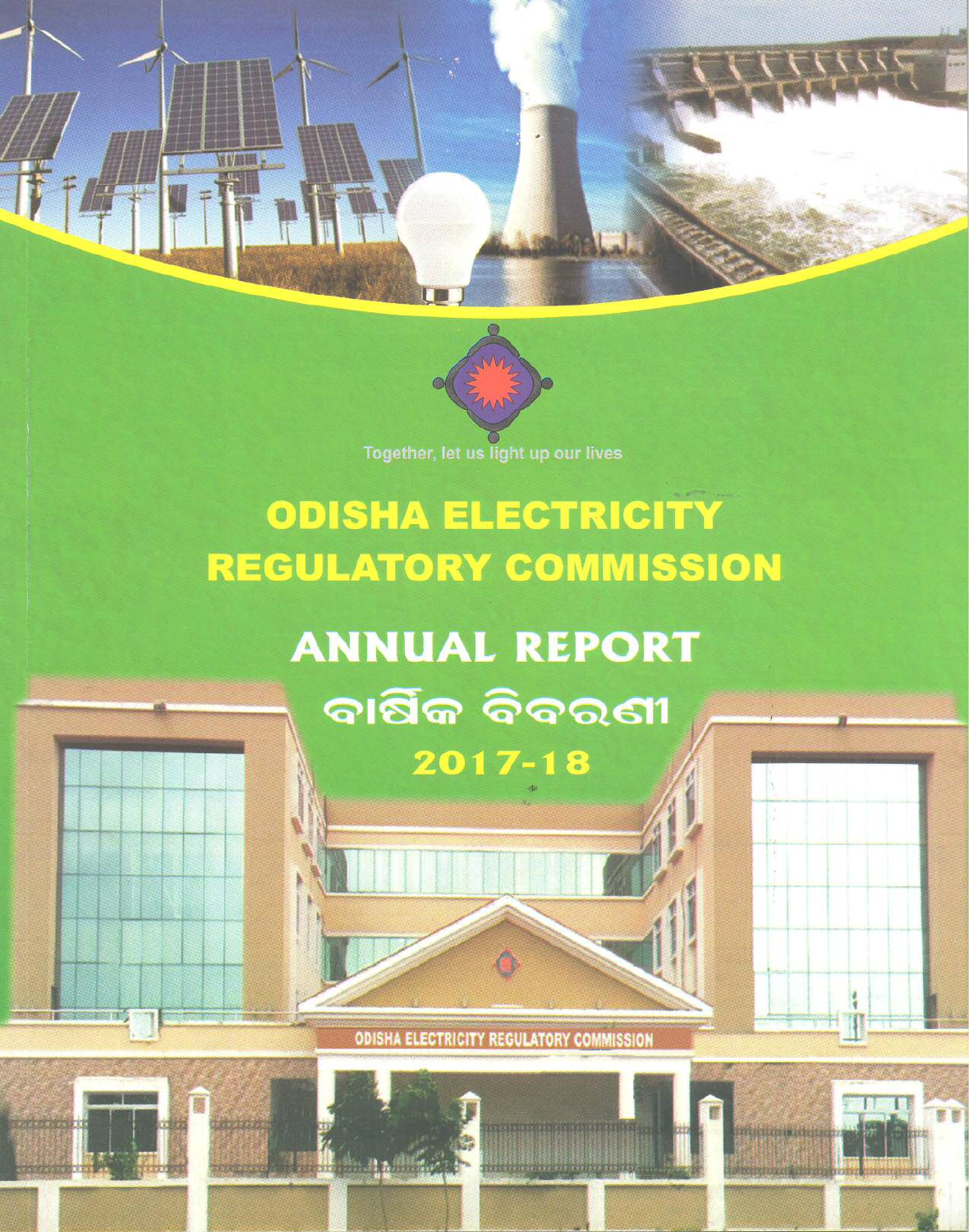## **ANNUAL REPORT 2017-18**



**Together, let us light up our lives.** 

**ODISHA ELECTRICITY REGULATORY COMMISSION SAILASHREE VIHAR BHUBANESWAR 751 021 PBX : (0674) 2721048, 2721049 FAX : (0674) 2721053, 2721057 E-mail: orierc@rediffmail.com,orierc@gmail.com Website: www.orierc.org**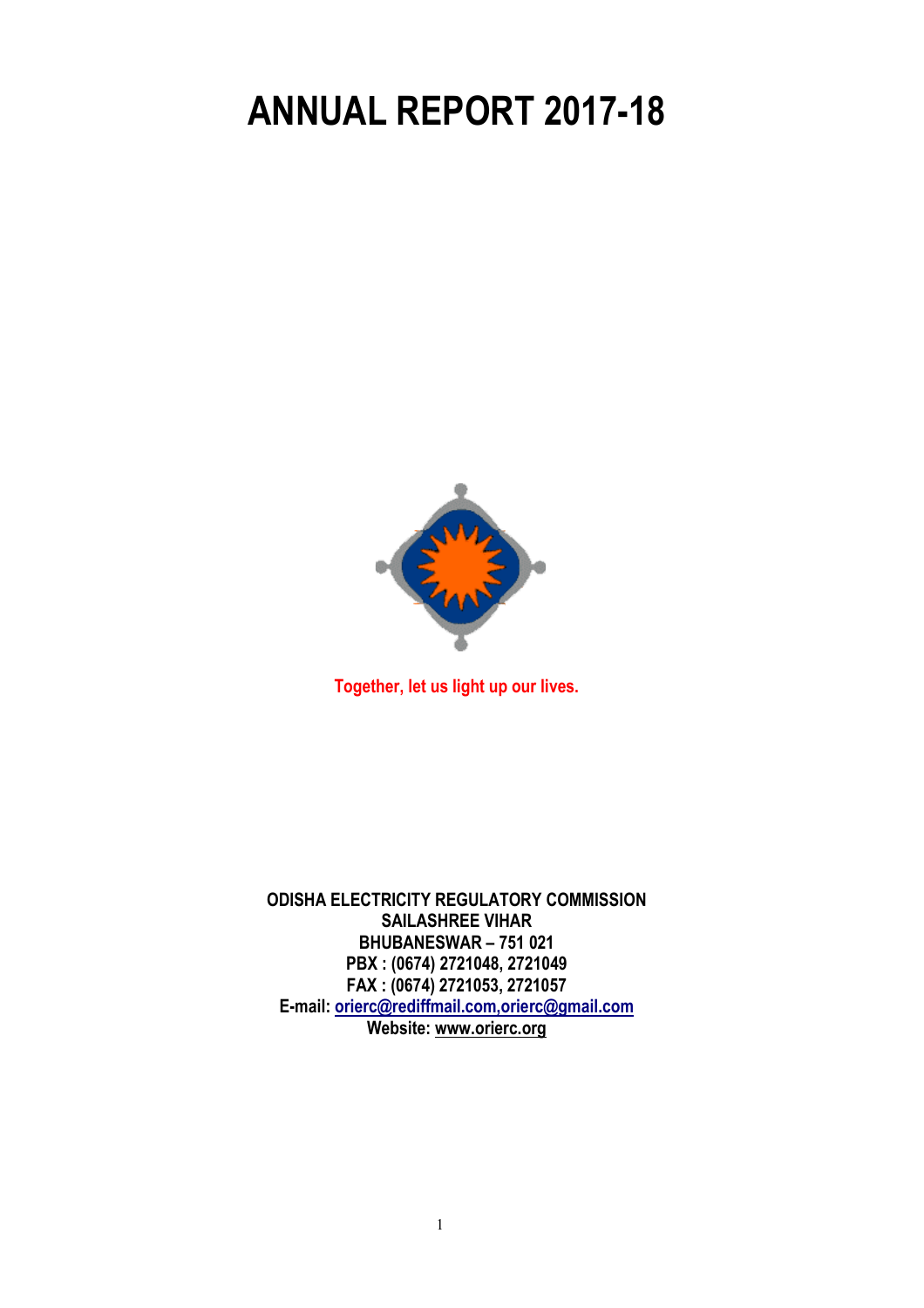### **CONTENTS**

| SI. No.        | <b>Description</b>                                        | Page No. |
|----------------|-----------------------------------------------------------|----------|
| 1.             | <b>Mission Statement</b>                                  |          |
| 2.             | Profiles of Chairperson and Members                       |          |
| 3 <sub>1</sub> | Overview of the Commission                                |          |
| 4.             | Functions of the State Commission                         |          |
| 5.             | Organizational Structure of the Commission                |          |
| 6.             | Activities of the Commission                              |          |
|                | 6.1 Tariff Division                                       |          |
|                | 6.2 Engineering Division                                  |          |
|                | 6.3 Regulatory Affairs Division                           |          |
| 7 <sub>1</sub> | Secretariat & Administrative Functions                    |          |
| 8.             | Consumer Interest                                         |          |
| 9.             | GRF GRF and Ombudsman                                     |          |
| 10.            | Summary of Minutes of the SAC Meetings, 2017-18           |          |
|                | <b>Annexures</b>                                          |          |
| 1.             | Schedule of Retail Supply Tariff for 2017-18              |          |
| 2.             | Overall Performance of DISCOMs for 2017-18                |          |
| 3 <sub>1</sub> | <b>Officers &amp; Staff of the Commission</b>             |          |
| 4.             | Organizational Chart of OERC                              |          |
| 5.             | Balance Sheet as on 31.03.2017                            |          |
| 6.             | Income & Expenditure Accounts as on 31.03.2018            |          |
| 7.             | Receipts & Payments Accounts as on 31.03.2018             |          |
| 8.             | Seminars, Workshops, Training Programmes, etc. attended I |          |
|                | the Officials of the Commission                           |          |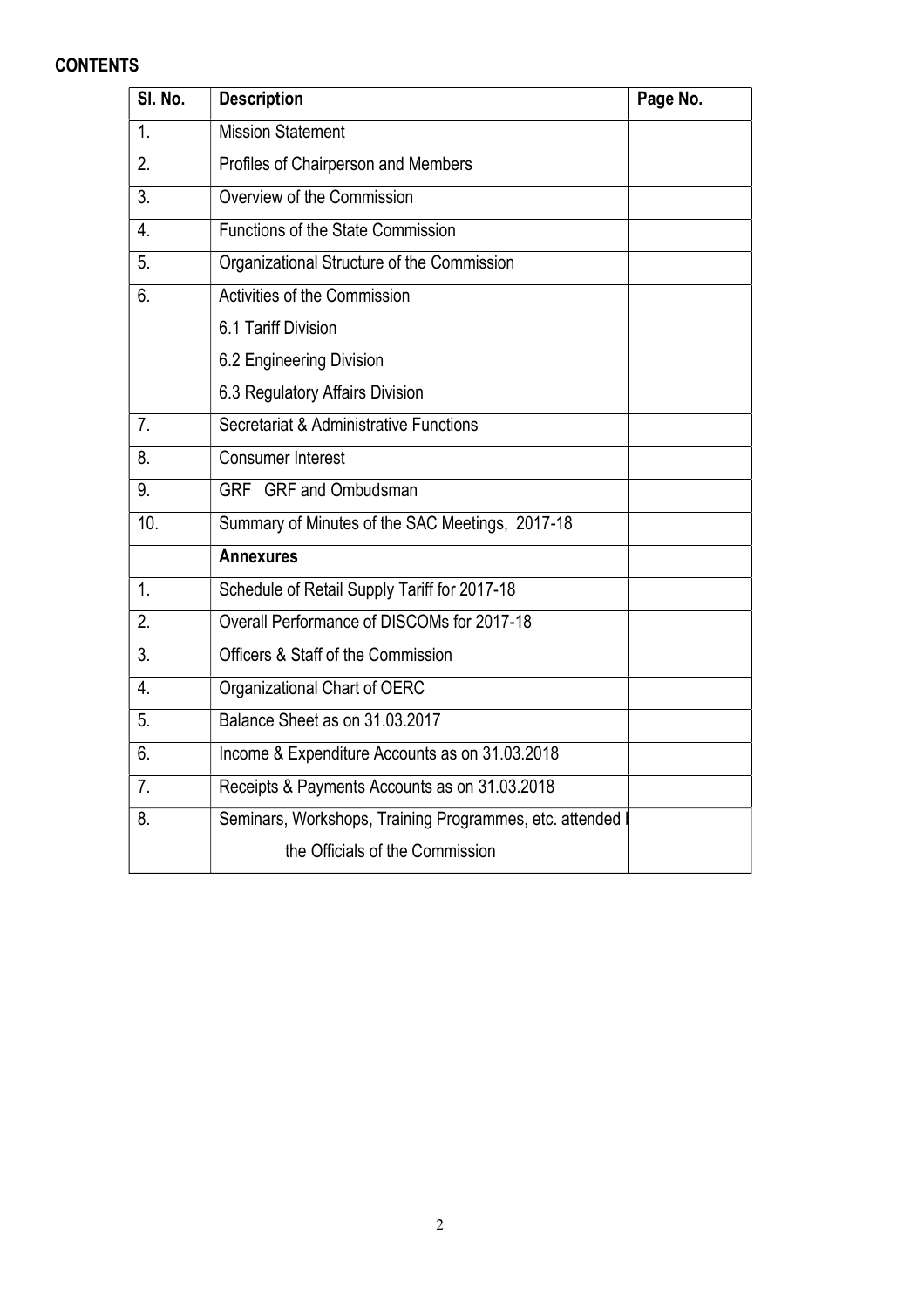

## **ODISHA ELECTRICITY REGULATORY COMMISSION**

 **Together, let us light up our lives.** 

#### **MISSION STATEMENT**

 The Odisha Electricity Regulatory Commission (OERC) is committed to fulfill its mandate for creating an efficient and economically viable electricity industry in the State. It balances the interests of all stakeholders while fulfilling its primary responsibility to ensure safe and reliable supply of power at reasonable rates. It is guided by the principles of good governance such as transparency, accountability, predictability, equitability and participation in discharge of its functions. It safeguards the interests of the State while giving a fair deal to the consumers.

### **2. PROFILES OF CHAIRPERSON, & MEMBERS**

#### **Sri Upendra Nath Behera, Chairperson,OERC**



Sri Upendra Nath Behera is an officer of the Indian Administrative Service of 1983 batch of Odisha cadre. An Engineering Graduate from IIT, Kharagpur, he has 34 years of valuable experience in the IAS. He had spent initial seven years in the District Administration supervising various development programmes. Subsequently, as Managing Directors of Odisha State Co-operative Milk Producers' Federation (OMFED) and Odisha State Cooperative Oilseed Growers' Federation (Oil Odisha) he had been actively involved in

organising farmer co-operatives and promotion of production, processing and marketing of milk, milk products and edible oil. Under his stewardship Odisha State Oilseed Growers' Federation won the best productivity award from the National Productivity Council consecutively for two years i.e. 1991-92 and 1992- 93.

 He had worked in the industries sector as Managing Directors of IDCO and IPICOL primarily for promotion of industries, financing of small and medium industries and creation of industrial infrastructure for the State of Odisha. During his tenure as Managing Director the Odisha Industrial Infrastructure Development Corporation (IDCO) obtained ISO-9001 certification (1996) for quality standards and ISO-14001 certification (1998) for environmental standards. He also worked as Chief Executives of Odisha Renewable Energy Development Agency (OREDA) and Odisha Computer Application Centre (OCAC). Sri Behera played a key role in formation of Odisha State Disaster Management Authority (OSDMA), the first of its kind in the country immediately after the Odisha super cyclone of 1999 and was its first Managing Director.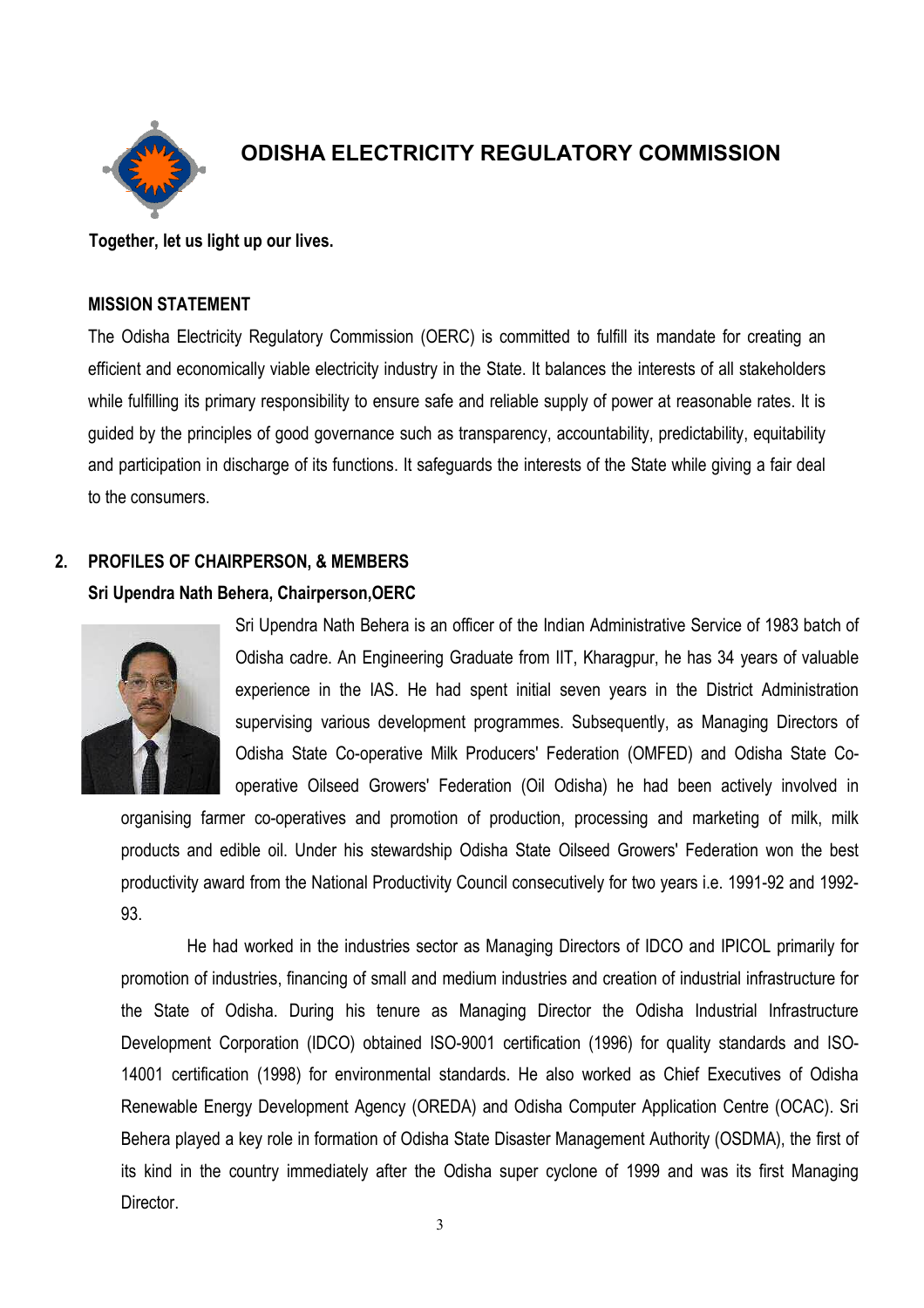He worked in Government of India for seven years between 2002 and 2009 in the Ministries of Steel, Science & Technology (Biotechnology) and Urban Development (DDA). During his tenure as Joint Secretary in the Department of Biotechnology, he also held the charge of Managing Director of Bharat Immunologicals & Biologicals Corporation (BIBCOL), a Central PSU. In the State Government, he had worked as Secretary in the premier Departments like Home, Finance, Planning & Co-ordination, General Administration, Forest & Environment, Steel & Mines, Excise and Parliamentary Affairs. He was the State Development Commissioner-cum-Additional Chief Secretary for a year. He spent a year as Additional Chief Secretary to Chief Minister, Odisha before joining the Odisha Electricity Regulatory Commission as its Chairperson on the 16th of January, 2017.

He has travelled widely covering almost all the Indian states and about thirty foreign countries.

#### **Sri Aswini Kumar Das, Member**

Sri A. K. Das, born on 21st March, 1956 in Kalyanpur village of Jajpur District, Odisha, graduated in Electrical Engineering from University College of Engineering, Burla (now VSSUT, Burla) in 1978, completed Masters Degree from University of Roorkee (now IIT, Roorkee) in 1988 and Masters Degree in Business Administration from Utkal University. He joined Odisha Service of Electrical Engineers in 1978. After serving for 35 years under Govt. of



Odisha, he retired as Engineer-in-Chief (Elect.)-cum-Principal Chief Electrical Inspector in March, 2014 and joined as Member, OERC, Odisha.

 During his tenure under Govt., he contributed to the development of Power Projects of the State like Upper Kolab, Upper Indravati & Rengali Hydro Projects. He had tenure in Industry Deptt., Govt. of Odisha before moving to the Electrical Inspectorate & Works Deptt. and finally retired as EIC (Elect.)-Cum-Principal Chief Electrical Inspector (PCEI).

 He visited Japan on Energy Efficiency Activities and has contributed to technical sections in many conferences & seminars and is an active member of the World Energy Council – Indian Member Committee.

#### **Sri Sauri Kant Parhi, Member**



Sri Sauri Kant Parhi retired as Air Vice Marshal from Indian Air Force (IAF) on 30 September, 2016 after distinguished service of above 37 years (including period of training). He joined OERC as Member on 4th November, 2016. He belongs to Brahmapur, Odisha. During his illustrious career in IAF, he served in various capacities in the Air Defence and Administrative branches. He was awarded commendation by the Chief of IAF and conferred with Vishist Seva Medal (VSM).

 He has done MA (English), M.Sc. in Defence and Strategic Studies and PG Diploma in Business & Marketing Management. He has undergone numerous prestigious inter-services and IAF specific courses & training i.e. Defensive Service Staff College (Wellington, TN), College of Air Warfare (Secunderabad) National Defence College (New Delhi), etc.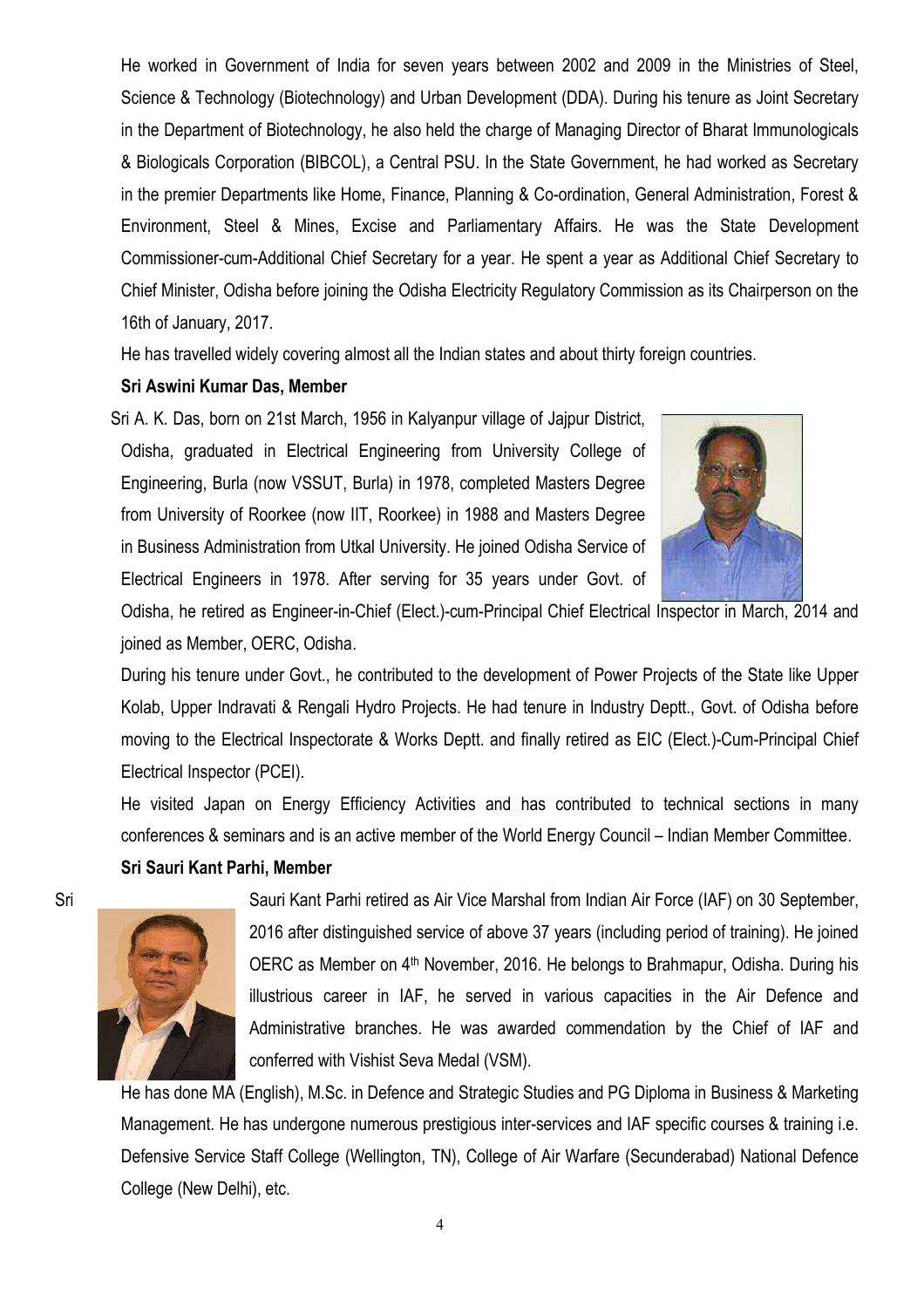He was a category 'A' Master Fighter Controller who commanded two frontline Air Defence Radar Units, Joint Control and Analysis Centre, Delhi. He was the COO of a frontline Air Defence Direction Centre, a Command Examiner & had been involved in evaluation of Air Defence Security systems in India & abroad. In the field of Administration he worked as the Chief Administrative Officer of front line fighter base, commanded the Garud Commando Training Centre of IAF. As an Air Commodore and Air Vice Marshal he had been the Provost Marshal (Air), Assistant Chief of Air Staff (Security, Vigilances & Discipline) at Air HQ and the Senior Officer Administration at HQ Training Command. Span of his administrative domain included infrastructure development, finance, security, vigilance, HR, medical, legal, welfare, organization, procurements etc.

#### **3. OVERVIEW OF THE COMMISSION**

- (1) The Odisha Electricity Reform Act, 1995 (Odisha Act 2 of 1996), in short OER Act, 1995 was enacted for the purpose of restructuring the electricity industry, for rationalization of Generation, Transmission, Distribution and Supply of Electricity, for opening avenues for participation of private sector entrepreneurs and for establishment of a Regulatory Commission for the State, independent of the state government. OER Act, 1995 is the first of its kind in the country. The Electricity Act, 2003 has been modeled mostly on the provisions of the OER Act, 1995.
- (2) An important component of power sector reform is establishment of an independent autonomous Regulator, the Odisha Electricity Regulatory Commission for achievement of objectives enshrined in the OER Act, 1995. It became functional on 01.8.1996 with the joining of its three members, as the pioneer electricity regulators of the country.
- (3) The property, interest in property, rights and liabilities belonging to the erstwhile Odisha State Electricity Board (OSEB) were vested in the State Government as on 1.4.1996. All loans, subventions and obligations of the Board towards the State stood extinguished. The State Government classified the assets, liabilities and proceedings acquired by the State as well as the assets, liabilities and proceedings relating to the undertakings owned by the State Government to (a) Generation Undertaking (b) Transmission Undertaking and those not classified within (a) & (b) to residual assets. The State Government was empowered to vest the Undertakings in GRIDCO & OHPC which the State executed only after upvaluation of assets on the same day and restructured the Balance Sheet of GRIDCO and OHPC.
- 

(4) The Grid Corporation of Odisha Limited (GRIDCO) was incorporated under Companies Act, 1956 on 20.4.1995. All Transmission and Distribution Undertakings were transferred to GRIDCO on 01.4.1996 with upvalued cost with a restructured Balance Sheet. It was to engage in the business of procurement, transmission & bulk supply of electric energy apart from planning, co-ordination & load forecast.

(5) The Odisha Hydro Power Corporation Limited (OHPC) was incorporated under the Companies Act, 1956 on 21.4.1995. All the generating assets of Government as well as OSEB was transferred to OHPC

5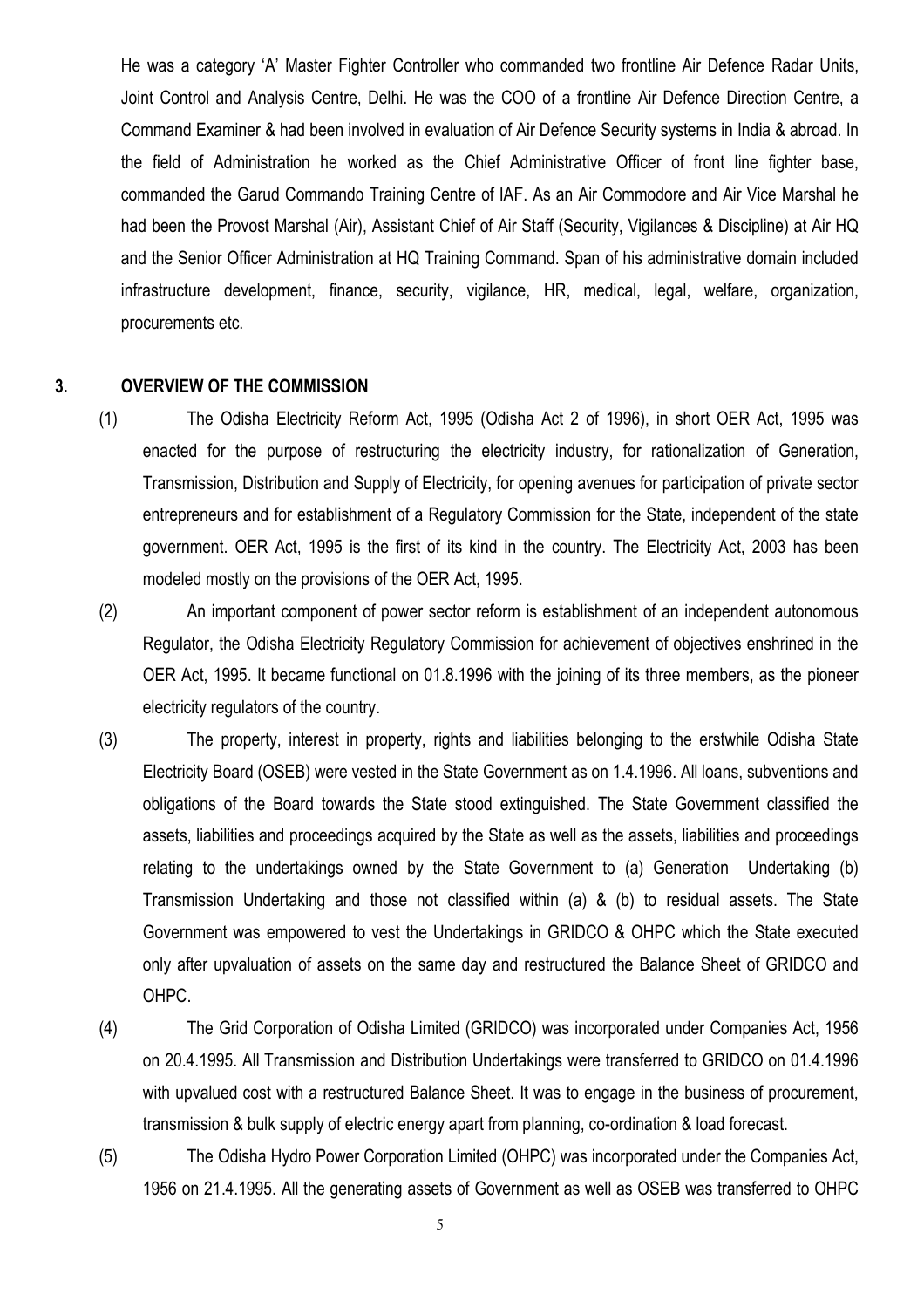on 01.4.1996. This Corporation takes care of all the operating and ongoing Hydro Power Stations. 49% of the share of the Odisha Power Generation Corporation (OPGC) were disinvested to the US based AES company in January, 1999.

(6) As a sequel to the passing of the Act, the distribution of power was privatized in Odisha and the management of the four subsidiary companies in charge of distribution in the Central Northern, Southern and Western zones of Odisha, namely CESCO, NESCO, SOUTHCO and WESCO were entrusted to private companies which took over 51% of the shares. GRIDCO became a deemed trading licensee from 10.6.2005. The Odisha Power Transmission Corporation Ltd. (OPTCL) took over intra-state transmission & functions of the State Load Despatch Centre (SLDC) on the same date.

- (7) The Electricity Act, 2003 was enacted by Govt. of India and came into force w.e.f. 10.06.2003. The Electricity Act, 2003 aims to promote competition, protect interest of consumers while supplying electricity to all areas, rationalize electricity tariff, ensure transparent policies regarding subsidies and provide an enabling regulatory environment. Besides allowing private investments in all the segments of the electricity supply chain, the Act provides various measures to introduce competition in the electricity industry. Now, the Chairperson and Members of OERC are appointed under section 82(5) of the Electricity Act, 2003 (No. 36 of 2003) which is a Central Act.
- (8) The OERC completed 21st year of its operation on 01.08.2017. Since 09.05.2016 the Commission is operating at its New Building at Plot No.4, Chunokoli, Sailashree Vihar, Bhubaneswar - 751 021.

#### **4. FUNCTIONS OF THE STATE COMMISSION**

(1) Section 86 of the Electricity Act, 2003 deals with the functions of the State Commission. As per

Section 86(1) the State Commission shall discharge the following functions, namely:-

- (a) Determine the tariff for generation, supply, transmission and wheeling of electricity, wholesale, bulk or retail, as the case may be, within the state.
- (b) Regulate electricity purchase and procurement process of distribution licensees including the price at which electricity shall be procured from the generating companies or licensees or from other sources through agreements for purchase of power for distribution and supply within the State;
- (c) Facilitate intra-State transmission and wheeling of electricity;
- (d) Issue licenses to persons seeking to act as transmission licensees, distribution licensees and electricity traders with respect to their operations within the State;
- (e) Promote co-generation and generation of electricity from renewable sources of energy by providing suitable measures for connectivity with the grid and sale of electricity to any person, and also specify, for purchase of electricity from such sources, a percentage of the total consumption of electricity in the area of a distribution licensee;
- (f) Adjudicate upon the disputes between the licensees and generating companies and to refer any dispute for arbitration;
- (g) Levy fee for the purpose of this Act;
- (h) Specify State Grid Code consistent with the Grid Code specified under clause (h) of subsection (1) of Section 79 of the Electricity Act, 2003.
- (i) Specify or enforce standards with respect to quality, continuity and reliability of service by licensees;
- (j) Fix the trading margin in the intra-state trading of electricity; if considered, necessary; and
- (k) Discharge such other functions as may be assigned to it under the Electricity Act, 2003.
- (2) As per Section 86(2) of the Electricity Act, 2003, the State Commission shall advise the State Government on all

or any of the following matters, namely:-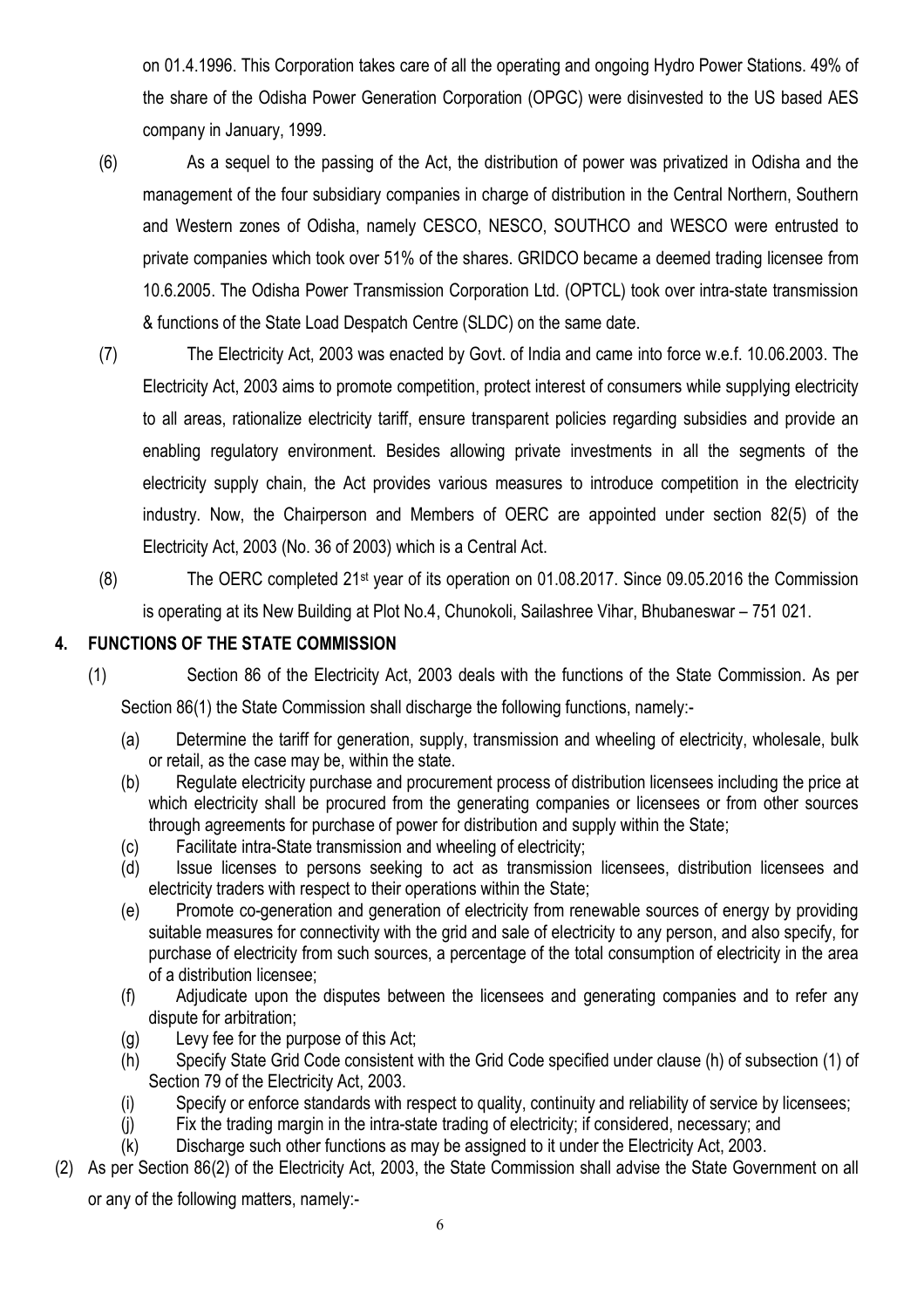- (i) Promotion of competition, efficiency and economy in activities of the electricity industry;
- (ii) Promotion of investment in electricity industry;
- (iii) Reorganization and restructuring of electricity industry in the State;
- (iv) Matters concerning generation, transmission, distribution and trading of electricity or any other matter referred to the State Commission by that Government.
- (3) As per Section 86(3) the State Commission shall ensure transparency while exercising its powers and discharging its functions. Section 86(4) envisages that in discharge of its functions, the State Commission shall be guided by the National Electricity Policy, 2005, National Electricity Plan and Tariff Policy, 2016 published under Subsection(2) of Section 3 of the Electricity Act, 2003.
- (4) Besides, the other provisions of the Electricity Act, 2003 which have a direct bearing on the functioning of the Commission are extracted below for reference.

#### (a) *Section 11 Directions to generating companies*

- (1) The Appropriate Government may specify that a generating company shall, in extraordinary circumstances operate and maintain any generating station in accordance with the directions of that Government. Explanation - For the purposes of this section, the expression "extraordinary circumstances" means circumstances arising out of threat to security of the State, public order or a natural calamity or such other circumstances arising in the public interest.
- (2) The Appropriate Commission may offset the adverse financial impact of the directions referred to in subsection (1) on any generating company in such manner as it considers appropriate.

#### **(b)** *Section 23 - Directions to Licensees*

 If the Appropriate Commission is of the opinion that it is necessary or expedient so to do for maintaining the efficient supply, securing the equitable distribution of electricity and promoting competition, it may, by order, provide for regulating supply, distribution, consumption or use thereof.

#### **(c)** *Section 37 Directions by Appropriate Government*

 The Appropriate Government may issue directions to the Regional Load Despatch Centres or State Load Despatch Centres, as the case may be to take such measures as may be necessary for maintaining smooth and stable transmission and supply of electricity to any region or State.

#### *(d) Section 108 Directions by State Government*

 In the discharge of its functions, the State Commission shall be guided by such directions in matters of policy involving public interest as the State Government may give to it in writing. If any question arises as to whether any such direction relates to a matter of policy involving public interest, the decision of the State Government thereon shall be final.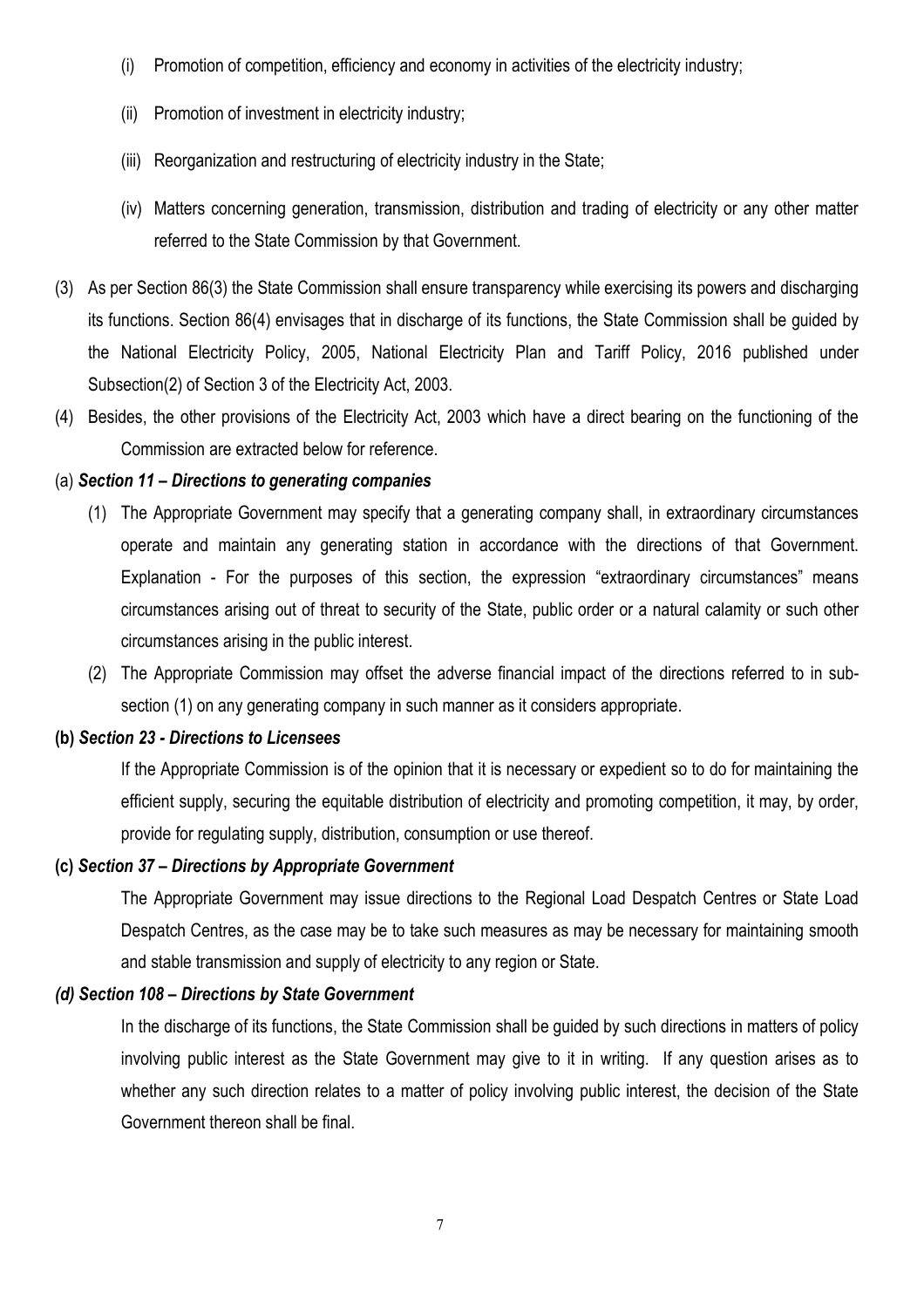#### **5. ORGANISATIONAL STRUCTURE OF THE COMMISSION**

The OERC is a three-member Commission headed by the Chairperson. The Commission has four Divisions namely, Tariff, Engineering, Regulatory Affairs and Secretariat Division. Tariff Division is entrusted upon the responsibilities of assisting the Commission in preparing various Tariffs and/or Commercial Orders based on applications of licensees, generators, consumers, government and other stakeholders. Engineering Division assists the Commission in monitoring technical performance of the Utilities under various technical parameters, including License Conditions and Performance Standards. The Commission is assisted by Regulatory Affairs Division on all legal matters. This Division renders necessary legal advice to the Commission and with help of advocates represents the Commission in various Courts, Fora and Tribunals. The Secretariat Division assists the Commission in day-to-day administrative functioning. It is the repository of the Commission's order and records and carries out all correspondences on behalf of the Commission. This Division authenticates all the orders passed by the Commission. A State Advisory Committee (SAC) is functional and its meetings are held in OERC once in a quarter to discuss various practical issues facing the licensees/consumers/other stakeholders. The Commission benefits by interacting with the Members of the SAC, who represent every corner of the State.

#### **6. ACTIVITIES OF THE COMMISSION**

#### **6.1 TARIFF DIVISION**

The functions of the State Commission have been specified under Section 86 of Electricity Act, 2003. According to Section 86(1)(a) the Commission determines the Tariff for Generation, Supply, Transmission and wheeling of electricity, wholesale, Bulk or Retail, as the case may be within the State of Odisha. Keeping this in view the Commission obtains and analyses the Annual Revenue Requirements of the licensees and determines charges to be levied on various categories of consumers including those seeking Open Access to the intra-state transmission and distribution systems. It also undertakes scrutiny of Power Purchase Agreements, approval of MYT, Cost data and Business Plans etc.

While fixing retail tariff for different types of consumers, the Commission is mandated to follow the provisions of the Electricity Act, 2003, Tariff Policy notified on 28.01.2016 and National Electricity Policy notified on 12.02.2005, Sections 61, 62, 65 and 86 of the Electricity Act, 2003 deal with principles and guidelines of tariff fixation. The important parameters for tariff fixation are as follows:-

- (i) The generation, transmission, distribution and supply of electricity should be conducted on commercial principles: Section 61(b) of Electricity Act, 2003.
- (ii) The factors which would encourage competition, efficiency, economical use of the resources, good performance and optimum investments: Section 61(c).
- (iii) Safeguarding the consumers' interests and at the same time recovering the cost of supply of electricity in a reasonable manner: Section 61(d).
- (iv) The principles regarding efficiency in performance: Section 61(e).

8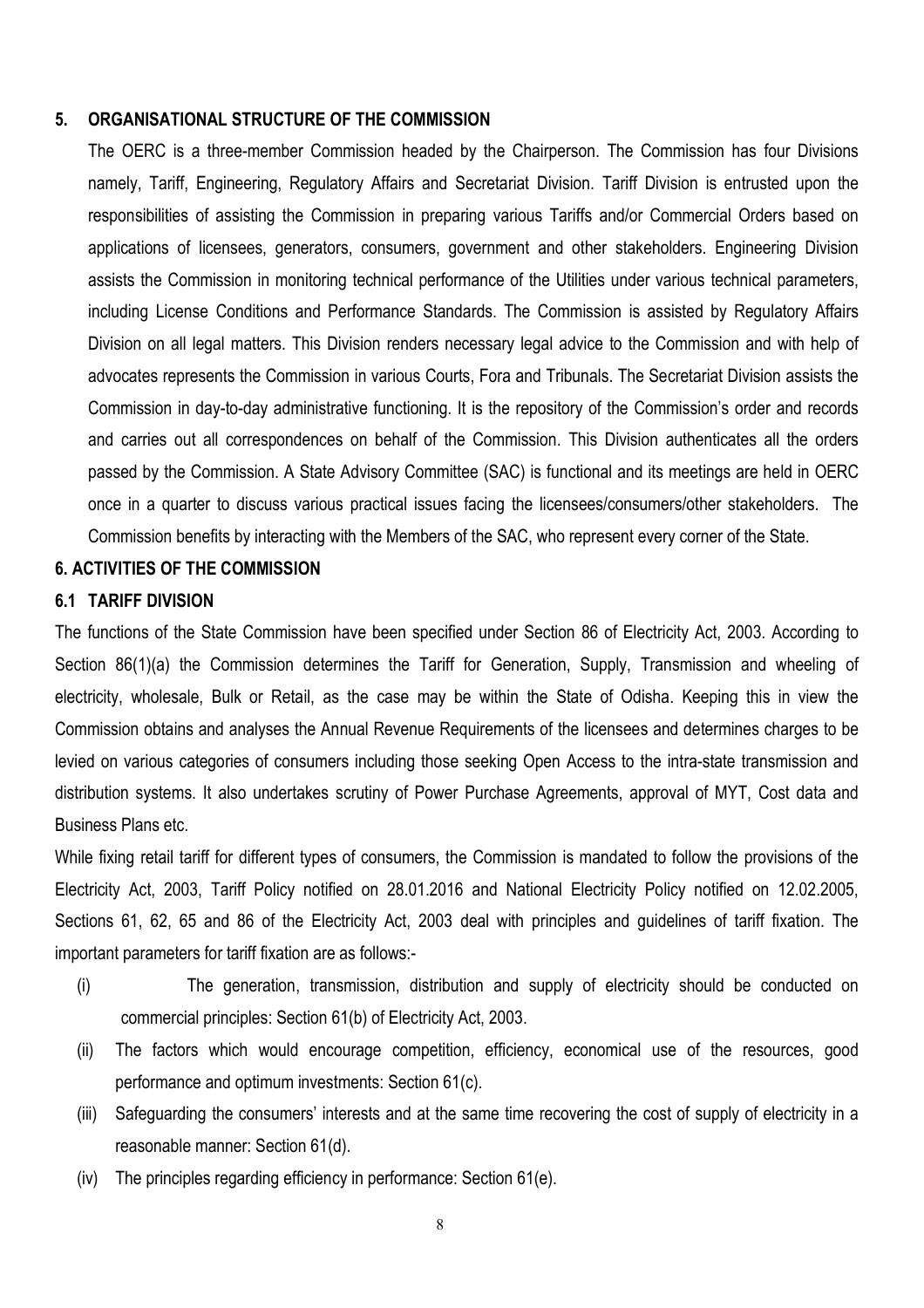- (v) The tariff progressively reflects the cost of supply of electricity and also reduces cross subsidies in the manner specified by the appropriate Commission: Section 61(g).
- (vi) The National Electricity Policy envisages existence of some amount of cross-subsidy. As per para 1.1 of National Electricity Policy, the supply of electricity at reasonable rate to rural India is essential for its overall development. Equally important is availability of reliable and quality power at competitive rates to Indian Industry to make it globally competitive and to enable it to exploit the tremendous potential of employment generation.

Similarly, as per Para 5.5.2 of the National Electricity Policy, a minimum level of support may be required to make the electricity affordable for consumers of very poor category. Consumers below poverty line who consume below a specified level, say 30 units per month, may receive special support in terms of Tariff which are cross-subsidized. Tariff for such designated group of consumers will be at least 50% of the "average" (overall) cost of supply.

- (vii) Promotion of Co-generation and generation of electricity from renewable sources of energy: Section 61(h).
- (viii) Section 86(1) (e) casts responsibilities on the State Commission to promote co-generation and generation of electricity from renewable sources of energy by providing suitable measures for connectivity with the grid and sale of electricity to any person, and also specify, for purchase of electricity from such sources, a percentage of the total consumption of electricity in the area of a distribution licensee.

#### **6.1.2** Consumers' Status:

The DISCOM-wise status of category wise consumers and consumption at the end of March, 2018 is as shown in the table below:

|                                 | ALL ODISHA CONSUMPTION FOR FY 2017-18 (MU) |                      |                    |                      |                    |                      |                    |                      |                    |                      |
|---------------------------------|--------------------------------------------|----------------------|--------------------|----------------------|--------------------|----------------------|--------------------|----------------------|--------------------|----------------------|
|                                 |                                            | <b>CESU</b>          |                    | <b>NESCO</b>         |                    | <b>WESCO</b>         |                    | <b>SOUTHCO</b>       |                    | <b>Total</b>         |
|                                 | No of<br>Consumers                         | Consumption<br>in MU | No of<br>Consumers | Consumption<br>in MU | No of<br>Consumers | Consumption<br>in MU | No of<br>Consumers | Consumption<br>in MU | No of<br>Consumers | Consumption<br>in MU |
| Domestic                        | 2003358                                    | 2447.65              | 1259956            | 1240.76              | 1111819            | 1653.15              | 1226559            | 1135.00              | 5601692            | 6476.57              |
| Kutir Jyoti                     | 35445                                      | 34.9                 | 147423             | 48.592               | 191626             | 59.81                | 330589             | 140.58               | 705083             | 283.88               |
| L.T. General<br>(Com)           | 147693                                     | 721.58               | 72980              | 279.16               | 72891              | 342.77               | 70316              | 218.46               | 363880             | 1561.97              |
| Agriculture                     | 19128                                      | 63.17                | 22232              | 80.17                | 40935              | 214.17               | 18585              | 63.96                | 100880             | 421.47               |
| <b>AGRO</b>                     | $\mathbf{0}$                               | $\mathbf{0}$         | 903                | 15.699               | 65                 | 2.65                 | 424                | 6.80                 | 1392               | 25.15                |
| ALLIED-<br><b>AGRO</b>          | 0                                          | 0                    | 21                 | 1.202                | 187                | 5.38                 | 89                 | 0.70                 | 297                | 7.28                 |
| <b>Street Lighting</b>          | 1037                                       | 38.98                | 509                | 10.928               | 1070               | 27.88                | 1533               | 21.87                | 4149               | 99.66                |
| <b>PWW</b>                      | 4369                                       | 76.18                | 2562               | 28.186               | 3239               | 40.75                | 3673               | 33.55                | 13843              | 178.67               |
| Small Industry                  | 7714                                       | 41.81                | 4287               | 23.992               | 3907               | 23.28                | 2458               | 12.55                | 18366              | 101.64               |
| Medium<br>Industry              | 2447                                       | 106.27               | 977                | 40.021               | 1374               | 66.62                | 1674               | 58.22                | 6472               | 271.13               |
| Specified Pub.<br>Purpose(P.I.) | 10781                                      | 49.26                | 7079               | 26.761               | 5791               | 39.61                | 9232               | 33.96                | 32883              | 149.59               |
| G.P                             |                                            |                      |                    |                      | 3                  | 0.08                 |                    |                      | 3                  | 0.08                 |
| Large Industry                  |                                            |                      |                    |                      | 0                  |                      |                    |                      | $\mathbf{0}$       | 0.00                 |
| <b>TOTAL LT</b>                 | 2231972                                    | 3579.80              | 1518929            | 1795.47              | 1432907            | 2476.16              | 1665132            | 1725.65              | 6848940            | 9577.08              |
| LT                              | 2231972                                    | 3579.76              | 1518929            | 1795.47              | 1432907            | 2476.16              | 1665132            | 1725.76              | 6848940            | 9577.15              |
| HT                              | 2036                                       | 1198.58              | 459                | 441.72               | 819                | 1682.44              | 363                | 208.90               | 3677               | 3531.64              |
| EHT                             | 30                                         | 1003.12              | $\overline{38}$    | 1997.77              | 30                 | 1219.19              | 14                 | 399.45               | 112                | 4619.53              |
| <b>TOTAL</b>                    | 2234038                                    | 5781.46              | 1519426            | 4234.96              | 1433756            | 5377.79              | 1665509            | 2334.12              | 6852729            | 17728.33             |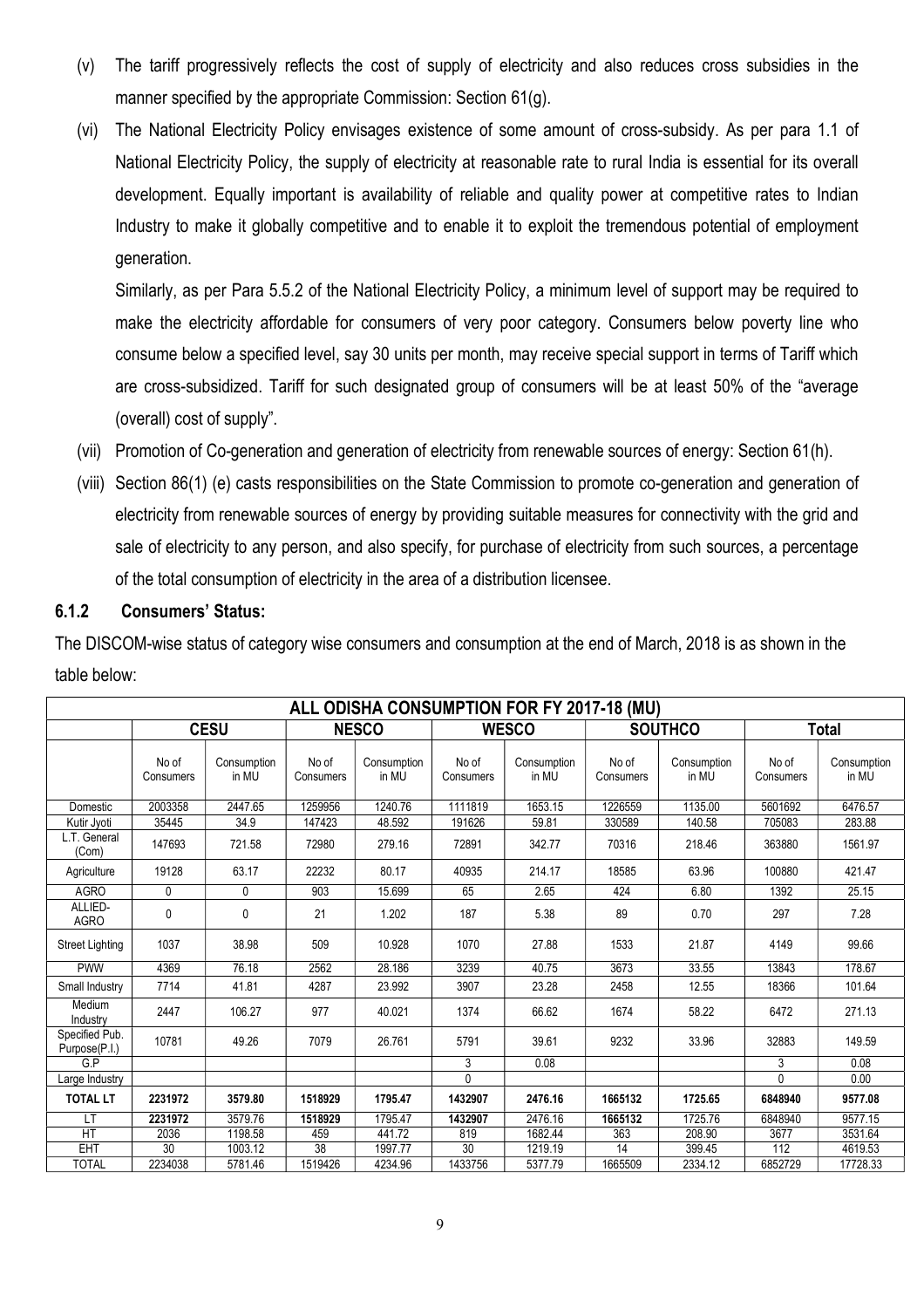- 6.1.3. The important orders passed by the Commission during 2017-18 relating to Tariff are as follows:
	- (i) Approval of Annual Revenue Requirement & Generation Tariff of OHPC for FY 2018-19 (Case No. 74 of 2017);
	- (ii) Approval of Annual Revenue Requirement & Generation Tariff of OPGC for FY 2018-19 (Case No. 75 of 2017);
	- (iii) Approval of Annual Revenue Requirement & Bulk Supply Price of GRIDCO for FY 2018-19 (Case No. 76 of 2017);
	- (iv) Approval of Annual Revenue Requirement & Transmission Tariff of OPTCL for FY 2018-19 (Case No. 77 of 2017);
	- (v) Approval of ARR and Fees and charges of State Load Dispatch Centre for FY 2018-19 (Case No. 78 of 2017);
	- (vi) Approval of Annual Revenue Requirement & Retail Supply Tariff of four DISCOM Utilities for FY 2018-19 (Case Nos. 79, 80, 81 & 82 of 2017);
- 6.1.4 As per the Electricity Act, 2003, Section 61, 62, 65, 86, Tariff Policy, 2016 (para8.3.2), National Electricity Policy, 2005 (Para 5.5.2), the Annual Electricity Tariff for the state is determined by Odisha Electricity Regulatory Commission for generation, transmission supply and distribution utilities of the state taking into account their commercial viability & operational efficiency. The OERC balances the interest of all stake holders, while determining the tariff. The OERC, taking into account the proposal filed by the utilities, advice of the State Advisory Committee, opinion of the State govt. and conducting a Public Hearing has passed the Annual Revenue Requirement and Tariff Order for the FY 2018-19 on 22.03.18 which will be effective from 1st April, 2018.

### **6.1.5 Highlights of Tariff:-**

- (i) The Retail Supply Tariff for 2018-19 remains unaltered.
- (ii) There is no change in meter rent.
- (iii) The new LT supply upto 5KW should not be denied by the DISCOM on the plea of non availability of transformer capacity.
- (iv) 1% rebate over and above normal rebate shall be allowed on the bill to the LT domestic category of consumers only over and above all the rebates who pay through digital means. This rebate shall be applicable on the current month bill if paid in full.
- (v) A Special rebate to the LT single phase consumers in addition to any other rebate he is otherwise eligible for shall be allowed at the end of the financial year (the bill for month of March) if he has paid the bill for all the 12 months of the financial year consistently without fail within due date during the relevant financial year. The amount of rebate shall be equal to the rebate of the month of March for timely payment of bill.
- (vi) The Commission has not accepted the proposed ARR of DISCOMS of Rs. 11,265.90. Cr. and approved an amount of Rs.9562.63 Cr.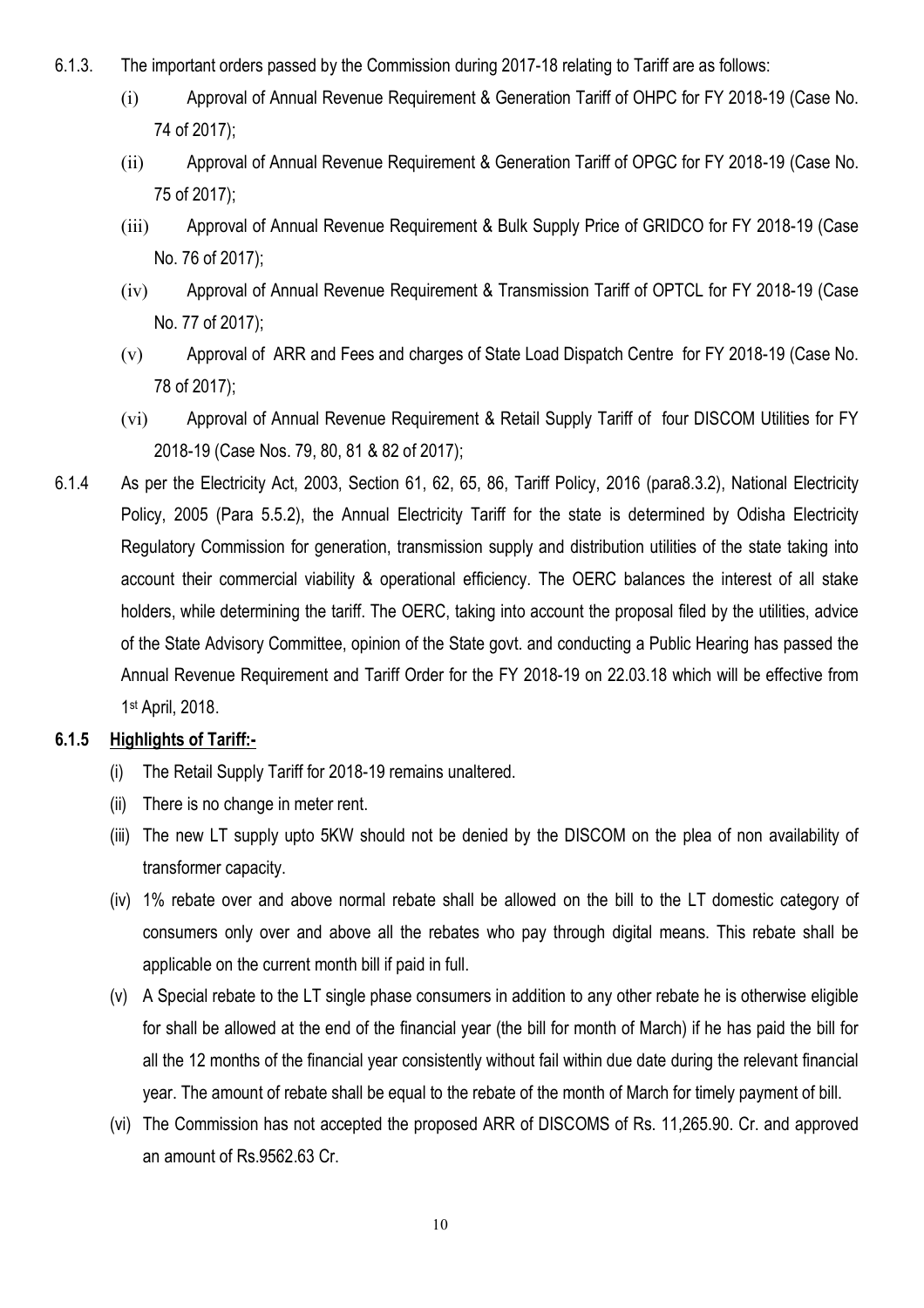- (vii) The Commission has approved the distribution loss of 21.32 % against the proposed distribution loss 26.32% by DISCOMs. Similarly, the Commission has approved AT&C loss of 22.11 % instead of 28.13 % proposed by DISCOMs.
- (viii) Cross subsidy has remained within ±20% for all categories(LT/HT/EHT)
- (ix) The average cost of supply for DISCOMs has increased from 488.26 Paise/unit in 2017-18 to 489.47 paise/unit in 2018-19.
- (x) No change in transmission charges of OPTCL for FY 2018-19. It remains same as 25 paise per unit as was in 2017-18.
- (xi) However, the approved transmission loss in OPTCL system has been approved @ 3.0% in FY 2018-19 against 3.5% of past year.
- (xii) The Commission approves full Sate share of power from the State IPPs for State consumption. Otherwise, power purchase cost would have been much higher on account of purchase of high cost power from NTPC stations.
- (xiii) The Avg. Bulk Supply Price of GRIDCO has been reduced from 277.21 paise/unit in FY 2017-18 to 276.66 paise /unit in FY 2018-19 against the GRIDCO's proposal of 353.26 paise/unit.
- (xiv) The average power purchase price of GRIDCO has increased from 246.42 Paise/unit in 2017-18 to 259.34 Paise/unit in 2018-19 against the Gridco's proposal of 284.77 Paise/unit.
- (xv) Out of average bulk supply price of 276.66 paise /unit of GRIDCO, CESU is required to pay 274.00 paise/unit, NESCO 301.00 paise/unit, WESCO 300.00 paise/unit and SOUTHCO 197.00 paise/unit. All the distribution companies to pay 25 paise/unit as Transmission cost to OPTCL.
- (xvi) Section 61(g) Electricity Act, 2003 read with para 8.3.2 of Tariff Policy, 2006 stipulates that the tariff should be within ±20% of the average cost of supply. Hence, average tariff of any consumer should not be more than 587.37 paise and less than 391.58 paise. With this mandate, the Commission has fixed 398.72 paise in case of LT (-18.54% of average cost of supply of 489.47 paise), 579.18 paise for HT(+18.33% of average cost of supply of 489.47 paise) and 576.88 paise for EHT (+17.86% of average cost of supply of 489.47 paise).
- (xvii) Surcharge, Wheeling Charge & Transmission Charge for Open access consumer 1MW & above w.e.f. 1st April, 2018
- (xviii) In exercise of the powers conferred under Sections 39,40 and 42 of the Electricity Act, 2003 read with the provisions of Chapter II of OERC (Determination of Open Access Charges) Regulations, 2006, the Odisha Electricity Regulatory Commission has passed Common order on 22.03.2018 in Case Nos.83,84,85 & 86 of 2017 with regard to approval of Open Access Charges (Transmission/wheeling Charges, Surcharge and Additional Surcharge applicable to open access customers for use of Intrastate transmission/ distribution system) which shall be effective from 1st April, 2018.
- (xix) The wheeling charge and surcharge as indicated in Table below shall be applicable w.e.f. 01.04.2018.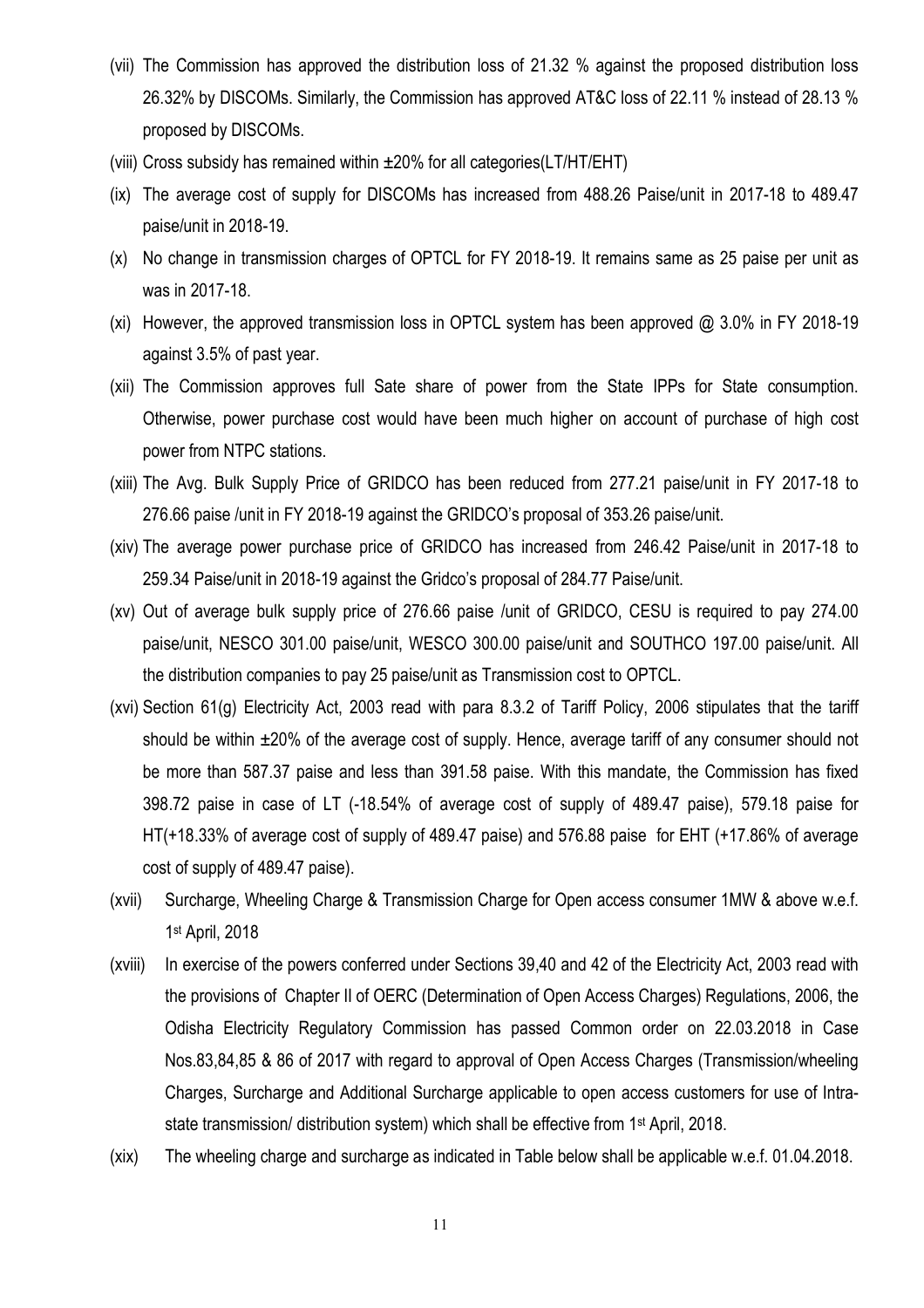### **Surcharge, Wheeling Charge & Transmission Charge for Open access consumer 1MW & above**

| Name of the    | <b>Cross Subsidy Surcharge (P/U)</b> |        | <b>Wheeling Charge P/U</b>         | <b>Transmission Charges for Short Term Open</b>        |  |  |
|----------------|--------------------------------------|--------|------------------------------------|--------------------------------------------------------|--|--|
| licensee       | <b>EHT</b>                           | HТ     | applicable to HT<br>consumers only | access Customer (applicable for HT & EHT<br>consumers) |  |  |
| <b>CESU</b>    | 146.18                               | 97.43  | 53.98                              | Rs.1500/MW/day or Rs.62.5/MWh                          |  |  |
| <b>NESCO</b>   | 128.63                               | 63.56  | 76.75                              | Rs.1500/MW/day or Rs.62.5/MWh                          |  |  |
| <b>WESCO</b>   | 129.28                               | 83.22  | 47.58                              | Rs.1500/MW/day or Rs.62.5/MWh                          |  |  |
| <b>SOUTHCO</b> | 196.26                               | 140.20 | 71.88                              | Rs.1500/MW/day or Rs.62.5/MWh                          |  |  |

- a) The normative transmission loss at EHT (3.00%) and normative wheeling loss for HT level (8%) are applicable for the year 2018-19.
- b) Additional Surcharge: No additional surcharge over and above the Cross-Subsidy Surcharge needs to be given to the embedded licensee.
- c) No Cross-subsidy surcharge are payable by the consumers availing Renewable power.
- d) 20% wheeling charge is payable by the consumer drawing power from Renewable source excluding Cogeneration & Bio mass power plant.
- e) These charges as notified for the FY 2018-19 will remain in force until further order.

The other features of the RST order for FY 2017-18 are highlighted in **Annexure-1**.

### **6.1.6 Distribution Capex and other Programmes**

In order to provide quality power at a stable voltage, strengthening the fragile distribution network, reducing high AT&C loss etc., the Commission has allowed asset addition under various schemes like State Govt. formulated Capex Programme, R-APDRP, System Improvement, DESI (GoO), Elephant Corridor, School Anganabadi, etc. as reflected in the following table:

| Approved addition of Fixed Assets FY 2017-18 | <b>WESCO</b> | <b>NESCO</b> | <b>SOUTHCO</b> | <b>CESU</b> |
|----------------------------------------------|--------------|--------------|----------------|-------------|
| Land Building Furniture and Fixtures         |              | 0.62         | 0.04           |             |
| <b>RGGVY</b>                                 |              |              |                |             |
| Biju Gram Jyoti                              |              |              |                |             |
| <b>RE/LI/MNP</b>                             |              |              |                |             |
| <b>PMU</b>                                   |              |              |                |             |
| <b>APDRP</b>                                 |              |              |                |             |
| RAPDRP (A)                                   |              |              |                | 26.95       |
| RAPDRP (B)                                   |              |              |                | 34.44       |
| System Improvement                           | 7.00         |              |                |             |
| Deposit work                                 | 3.00         | 45.00        | 9.24           | 12.22       |
| Metering & others                            |              |              |                |             |

### **Approved addition of Fixed Assets for FY 2017-18 (Rs. in Cr.)**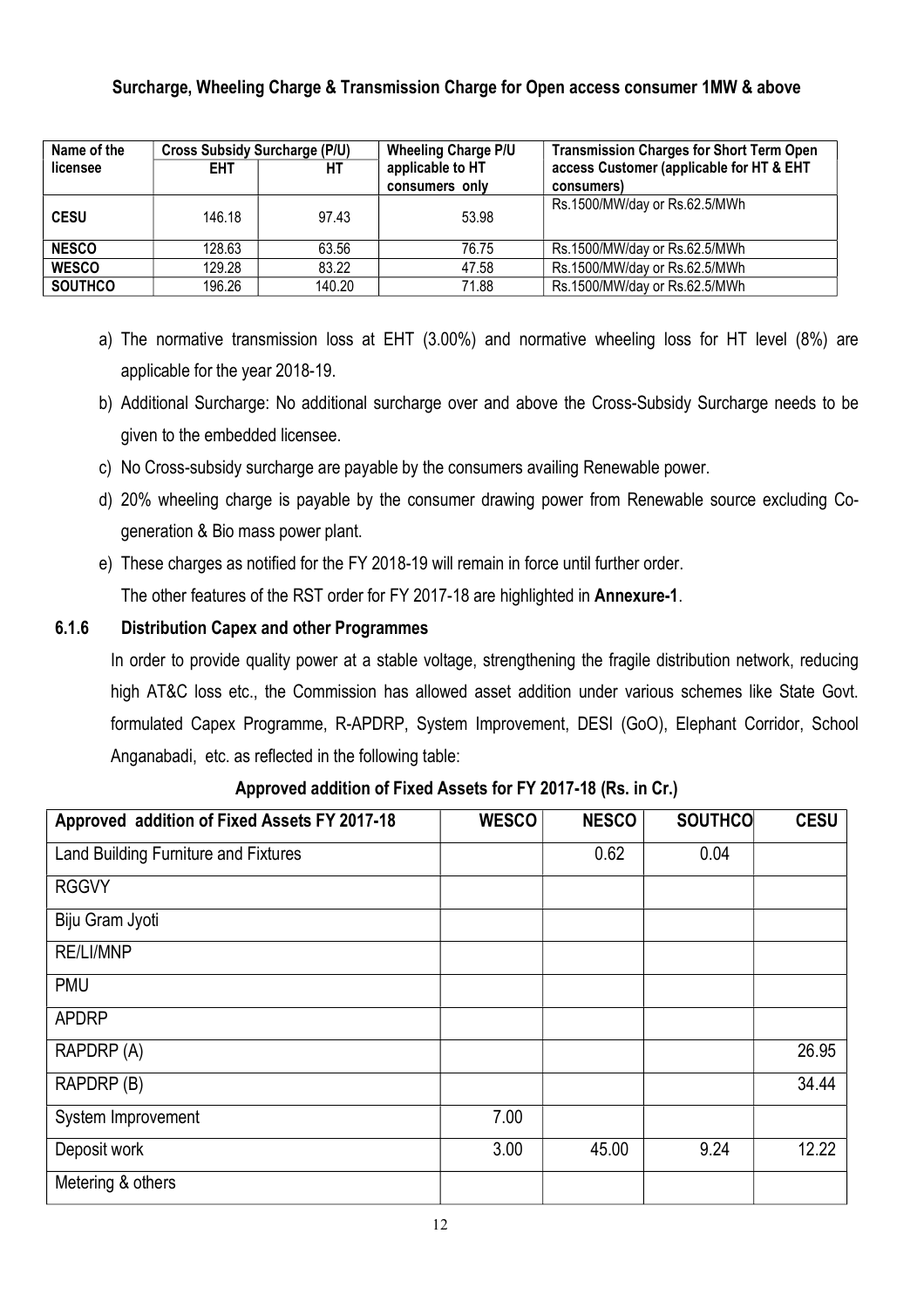| Approved addition of Fixed Assets FY 2017-18 | <b>WESCO</b> | <b>NESCO</b> | <b>SOUTHCO</b> | <b>CESU</b> |
|----------------------------------------------|--------------|--------------|----------------|-------------|
| <b>RGGVY</b>                                 |              |              |                |             |
| Biju Gram Jyoti                              |              |              |                |             |
| Biju Saharanchal                             |              |              |                |             |
| DESI (GoO)                                   |              | 43.99        |                | 15.37       |
| Capex Plan (GoO)                             | 30.00        | 158.28       | 120.80         | 19.46       |
| <b>Elephant Corridor</b>                     |              |              | 0.35           | 1.70        |
| School Anganwadi                             |              |              | 0.16           | 0.04        |
| National Highway                             |              |              | 1.19           |             |
| <b>RLTP</b>                                  |              |              | 4.83           |             |
| <b>IPDS</b>                                  |              |              |                |             |
| <b>UG Cabling</b>                            |              |              |                | 10.57       |
| <b>ODSSP</b>                                 |              |              |                |             |
| <b>Cyclone Restoration</b>                   |              |              |                |             |
| Nabakalebar                                  |              |              |                | 0.06        |
| Other works (including PMGY)                 | 1.84         |              | 9.80           |             |
| <b>Total</b>                                 | 41.84        | 247.89       | 146.41         | 120.81      |

### **6.1.7 Implementation of Government Programmes**

The Government of Odisha has embarked upon a massive investment programme both in distribution and transmission segments. These programmes will not only improve the quality of power supply but also reduce distribution loss significantly thereby making distribution utilities financially viable.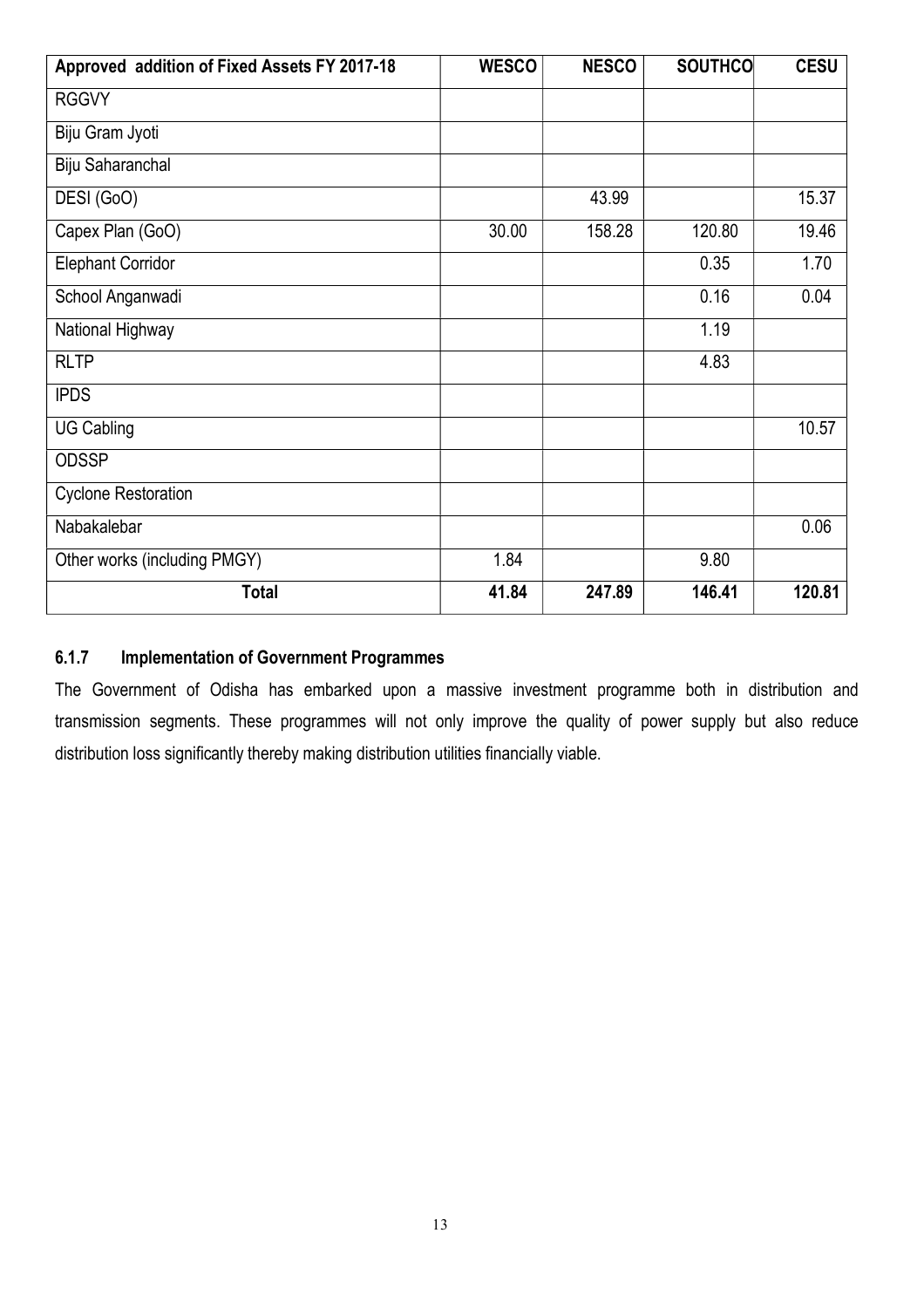### **A. Distribution Sector Schemes:**

| able |  |
|------|--|
|------|--|

| SI.<br>No. | Name of<br><b>Scheme</b>                                                       | <b>Scope</b>                                                                                                                                                                                                                                                                                                                                 | Project<br>Cost (Rs.<br>$Cr.$ ) | <b>Funding</b>           | Project<br><b>Period</b>                      | <b>Progress</b>                                                                                                                                                                                                                                                                                                                                                                                  |
|------------|--------------------------------------------------------------------------------|----------------------------------------------------------------------------------------------------------------------------------------------------------------------------------------------------------------------------------------------------------------------------------------------------------------------------------------------|---------------------------------|--------------------------|-----------------------------------------------|--------------------------------------------------------------------------------------------------------------------------------------------------------------------------------------------------------------------------------------------------------------------------------------------------------------------------------------------------------------------------------------------------|
| 1.         | DeenDayalUpa<br>dhyaya Gram<br>JyotiYojana<br>(DDUGJY)                         | 33/11<br>Construction<br>of<br><b>New</b><br>kV<br>33<br>kV bay extension,<br>Substations,<br>construction of 33 kV,11 kV & LT lines,<br>Installation of distribution transformer and<br>providing service connection to BPL<br>consumer spread all over the State                                                                           | 1648.26                         | Gol: GoO-<br>60:40       | 216-17<br>to<br>2017-<br>18                   | Financial-Rs.528<br>Cr.<br>Physical:<br>$U/E$ village : 252<br>nos. out of 259<br>villages completed<br>&07 in progress<br>SAGY village: 10<br>35<br>οf<br>nos.out<br>completed, 17 in<br>progress<br>PE village:<br>333<br>nos. out of 2307<br>nos. proposed by<br><b>DISCOMs</b><br>completed<br>Feeder separation:<br>07 nos. out of 77<br>completed<br>nos.<br>29 nos. in<br>and<br>progress |
| 2          | Integrated<br>Power<br>Development<br>Scheme<br>(IPDS)                         | Formulated for urban areas (Statutory<br>Towns) only and will cover works relating<br>strengthening of sub-transmission<br>to<br>including provisioning of solar panels on<br>Govt. building, Net-metering, metering of<br>feeders<br>/distribution<br>transformers/consumers<br>and<br>IT<br>enablement extended to the statutory<br>towns. | 1079                            | Gol:<br>$GoO -$<br>60:40 | 2016-<br>17<br>to<br>2017-<br>18              | Financial-Rs.212<br>Cr.<br>Physical:<br>Work in 98 town<br>out of 112<br>in<br>progress<br>New 33/11 Kv s/s<br>13nos out of 14 in<br>progress                                                                                                                                                                                                                                                    |
| 3          | Odisha<br><b>Distribution</b><br>System<br>Strengthening<br>Project<br>(ODSSP) | Construction of 473 nos. 33/11<br>KV<br>Substations across the State to improve<br>the quality of supply of power.                                                                                                                                                                                                                           | 3,843                           | GoO:<br>100%             | 2014-<br>19                                   | Financial-Rs.2735<br>Cr.<br>Physical:<br>167 nos. out of<br>473 nos. of Sub-<br>stations<br>have<br>been charged<br>Balance S/s-Work<br>in progress                                                                                                                                                                                                                                              |
| 4          | Dedicated<br>Fishery<br>Feeder                                                 | Dedicated 19 nos. of<br><b>Fishery feeders</b>                                                                                                                                                                                                                                                                                               | 151                             | GoO: 100%                | <b>FY</b><br>2014-<br>15<br>to<br>2016-<br>17 | Financial-Rs.86<br>Cr.<br>Physical:<br>05 nos. of feeders<br>have<br>been<br>charged and work<br>for the balance 14<br>11<br>Kv<br>nos.<br>dedicated feeder<br>are in progress.                                                                                                                                                                                                                  |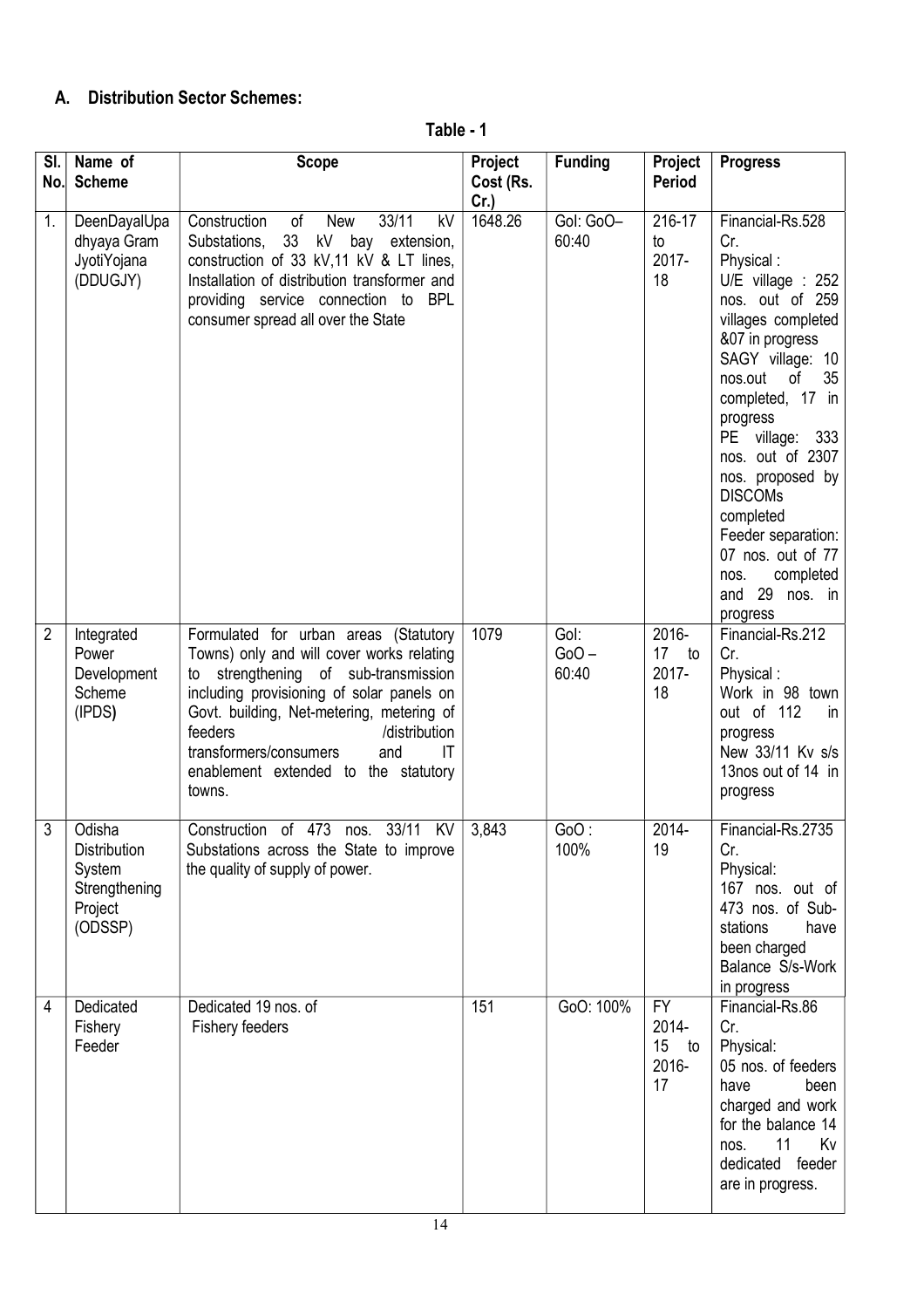| SI.<br>No. | Name of<br><b>Scheme</b>                                           | <b>Scope</b>                                                                                                                                                                      | Project<br>Cost (Rs.<br>Cr.) | <b>Funding</b>     | Project<br><b>Period</b> | <b>Progress</b>                                                                                                                           |
|------------|--------------------------------------------------------------------|-----------------------------------------------------------------------------------------------------------------------------------------------------------------------------------|------------------------------|--------------------|--------------------------|-------------------------------------------------------------------------------------------------------------------------------------------|
| 5          | Rajiv<br>Gandhi<br>GrameenVidy<br>uti<br>karanYojana<br>(RGGVY-II) | Identification of all un-electrified villages<br>hamlets<br>the State<br>across<br>and<br>and<br>electrification there of including<br>BPL<br>households. Subsumed within DDUGJY. | 3550.45                      | Gol-90%<br>GoO-10% | <b>FY</b><br>2014-<br>18 | Financial-<br>Rs.67.59 Cr.<br>Physical:<br>PE.<br>village<br>electrified-5669<br>nos.<br><b>UE</b><br>village<br>electrified-1072<br>nos. |

**Note-** UE-Unelectrified, PE-Partly Electrified, SAGY-Sanshad Adarsha Gram Yojana The above table is self explanatory.

#### **B. Transmission Sector Schemes:**

|                                 |                                                                              | <b>I ANIC - L</b>                                                                                                                                                                                                                                                                                                                   |                                    |                                 |                                                                                                                               |
|---------------------------------|------------------------------------------------------------------------------|-------------------------------------------------------------------------------------------------------------------------------------------------------------------------------------------------------------------------------------------------------------------------------------------------------------------------------------|------------------------------------|---------------------------------|-------------------------------------------------------------------------------------------------------------------------------|
| $\overline{\mathsf{SI}}$<br>No. | <b>Name of Scheme</b>                                                        | <b>Scope</b>                                                                                                                                                                                                                                                                                                                        | Project<br>Cost                    | Project<br><b>Period</b>        | <b>Progress</b>                                                                                                               |
| 1                               | <b>State Capital</b><br>Region<br>Improvement of<br>Power System<br>(SCRIPS) | To meet the energy needs of the state capital region<br>ensuring 24x7 uninterrupted stable power supplies to<br>all classes of consumers.<br>This scheme envisages setting up of GIS grid<br>stations & GIS 33/11 KV S/s, underground cabling for<br>132 kV and below voltage level. Automation and use<br>of Smart Grid Technology | Rs.1492<br>Cr.<br>GoO:<br>100%     | FY 2015-<br>16 to FY<br>2019-20 | Financial-<br>Rs.551 Cr<br>Physical: work<br>in progress                                                                      |
| $\overline{2}$                  | Radial to Ring<br>Conversion<br>Projects (RRCP)                              | To strengthen the electrical infrastructure by providing<br>alternate source for smooth and reliable quality power<br>supply and to improve the system availability by<br>reducing the outage of Distribution System                                                                                                                | Rs.249.9<br>4 Cr.<br>GoO:<br>100%  | FY 2015-<br>16 to FY<br>2017-18 | Financial-Rs.83<br>Cr<br>Physical: work<br>in progress                                                                        |
| 3                               | <b>Disaster Resilient</b><br>Power System<br>(DRPS)                          | To increase the Grid efficiency, reliability and<br>resilience making the network less vulnerable to all<br>types of adverse weather conditions.                                                                                                                                                                                    | Rs.231.4<br>3 Cr.<br>GoO:<br>100%  | FY 2015-<br>16 to FY<br>2017-18 | Financial-Rs.87<br>Cr<br>Physical: work<br>in progress                                                                        |
| $\overline{4}$                  | <b>Disaster</b><br>Response Centre<br>(DRC)                                  | For quick restoration of power supply disrupted due to<br>occurrence of disaster/calamities and restore the<br>power supply within minimum time span                                                                                                                                                                                | Rs.151.3<br>3 Cr.<br>GoO:<br>100%  | FY 2015-<br>16 to FY<br>2017-18 | Financial-Rs.36<br>Cr<br>Physical: work<br>in progress                                                                        |
| 5                               | <b>Smart Grid</b>                                                            | For adoption of Smart Grid technology for power<br>system having components i.e GIS, SCADA, OPGW<br>& AMI, in order to ensure uninterrupted power supply<br>to the consumers.                                                                                                                                                       | Rs.249.7<br>0 Cr.<br>GoO:<br>100%  | FY 2015-<br>16 to FY<br>2017-18 | Financial-<br><b>Rs.178 Cr</b><br>AMIs-125 s/s<br>SCADA-19<br>Grids, 35 RTUs<br>and 2400 Km of<br><b>OPGW</b><br>completed    |
| $6\phantom{1}6$                 | Odisha Power<br><b>Sector Externally</b><br><b>Aided Projects</b><br>(JICA)  | To strengthen transmission capacity of OPTCL.<br>17 nos. of GRID sub-stations and 590 Kms of line.                                                                                                                                                                                                                                  | Rs.1146.<br>68 Cr.<br>GoO-<br>100% | FY 2016-<br>17 to FY<br>2019-20 | Financial-Rs.42<br>Cr<br>Physical- work<br>in progress<br>LOA for 03 nos.<br>out of 08 nosof<br>packages have<br>been issued. |
| $\overline{7}$                  | <b>Bharat Net Phase-</b><br>$\mathbf{  }$                                    | Commissioning of OFC GPON network to provide<br>band connectivity to about 300 Gram<br>broad                                                                                                                                                                                                                                        | Rs.400<br>Cr.                      | FY 2018-<br>19                  | Tendering<br>activities is in                                                                                                 |

#### **Table - 2**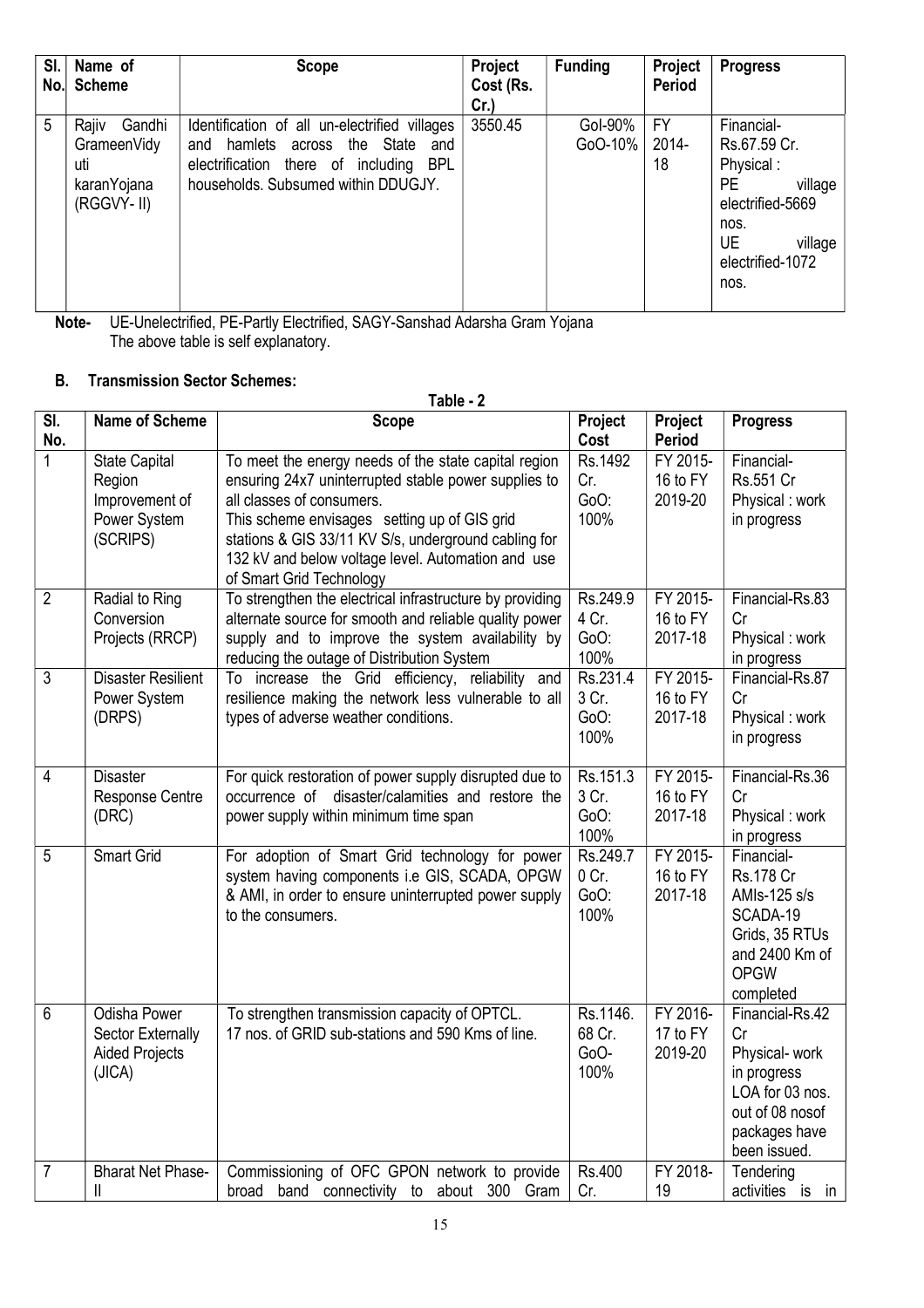| SI.<br>No. | Name of Scheme | Scope                        | <b>Project</b><br>Cost | <b>Project</b><br><b>Period</b> | <b>Progress</b>                                              |
|------------|----------------|------------------------------|------------------------|---------------------------------|--------------------------------------------------------------|
|            |                | Panchayats across the State. | Gol-<br>100%           |                                 | Likely<br>process.<br>awarded<br>be<br>to<br>within a month. |

**Note-** OPGW-Optical Ground Wire

The above table is self explanatory.

Many of the above projects are in different stages of progress. The distribution assets created above are passed on to the distribution utilities for their use. Though ownership of these assets remains with the Government, the DISCOM Utilities are responsible for their operation and maintenance. Therefore, the State Government has been advised to infuse fund in Distribution Utilities for operation and maintenance (O&M) of the assets created and owned by them in Distribution Utilities as the financial condition of DISCOMs does not permit them to do so.

### **6.1.8 Energy Audit**

Commission has been consistently pursuing the DISCOMs to establish a system for energy audit and has issued a protocol to carry out energy audit vide letter No.OERC-Eng-4/G-2010/130 Dtd 11.09.2017. As per the said protocol Energy Audit has to be carried out in four stages such as

- i) Energy Audit between 33 kV to 11 kV
- ii) Energy Audit from 11 kV feeder upto consumer
- iii) Energy Audit from DTR to the consumer
- iv) Energy Audit from 33 kV to 11 kV, DTR and upto the consumer

Without effective metering of the consumers, the utilities as of now are carrying out Energy Audit from 11 KV feeder to the consumer level based on the binder number instead of directly linking to the meter reading of the consumers. As submitted by the DISCOM Utilities, metering of the entire distribution system is expected to be completed during the ensuing year 2018-19.

### **6.1.9 Performance of DISCOMs**

The Commission monitors the performance of the utilities under various financial & technical parameters, including distribution loss, AT&C loss, collection efficiency, license conditions and performance standards, etc. Interruptions in Distribution System are measured in terms of Reliability Indices. The performance of DISCOMs for FY 2017-18 and the corresponding approved figures for FY 2018-19 are furnished in the table below:

|                              | 2016-17<br>(Actual) | 2017-18<br>Approved | 2017-18<br><b>Estimated</b> | 2018-19<br><b>Proposed</b> | 2018-19<br>(Approved) |  |  |  |  |
|------------------------------|---------------------|---------------------|-----------------------------|----------------------------|-----------------------|--|--|--|--|
| <b>CESU</b>                  |                     |                     |                             |                            |                       |  |  |  |  |
| <b>Distribution Loss</b>     | 32.57%              | 23.00%              | 31.57%                      | 28.79%                     | 23.00%                |  |  |  |  |
| <b>Collection Efficiency</b> | 96.56%              | 99.00%              | 98.60%                      | 99.00%                     | 99.00%                |  |  |  |  |
| AT & C Loss                  | 34.89%              | 23.77%              | 32.53%                      | 29.50%                     | 23.77%                |  |  |  |  |
| <b>NESCO Utility</b>         |                     |                     |                             |                            |                       |  |  |  |  |
| <b>Distribution Loss</b>     | 23.50%              | 18.35%              | 21.00%                      | 19.00%                     | 18.35%                |  |  |  |  |

### **Proposed and Approved Loss of DISCOM Utilities**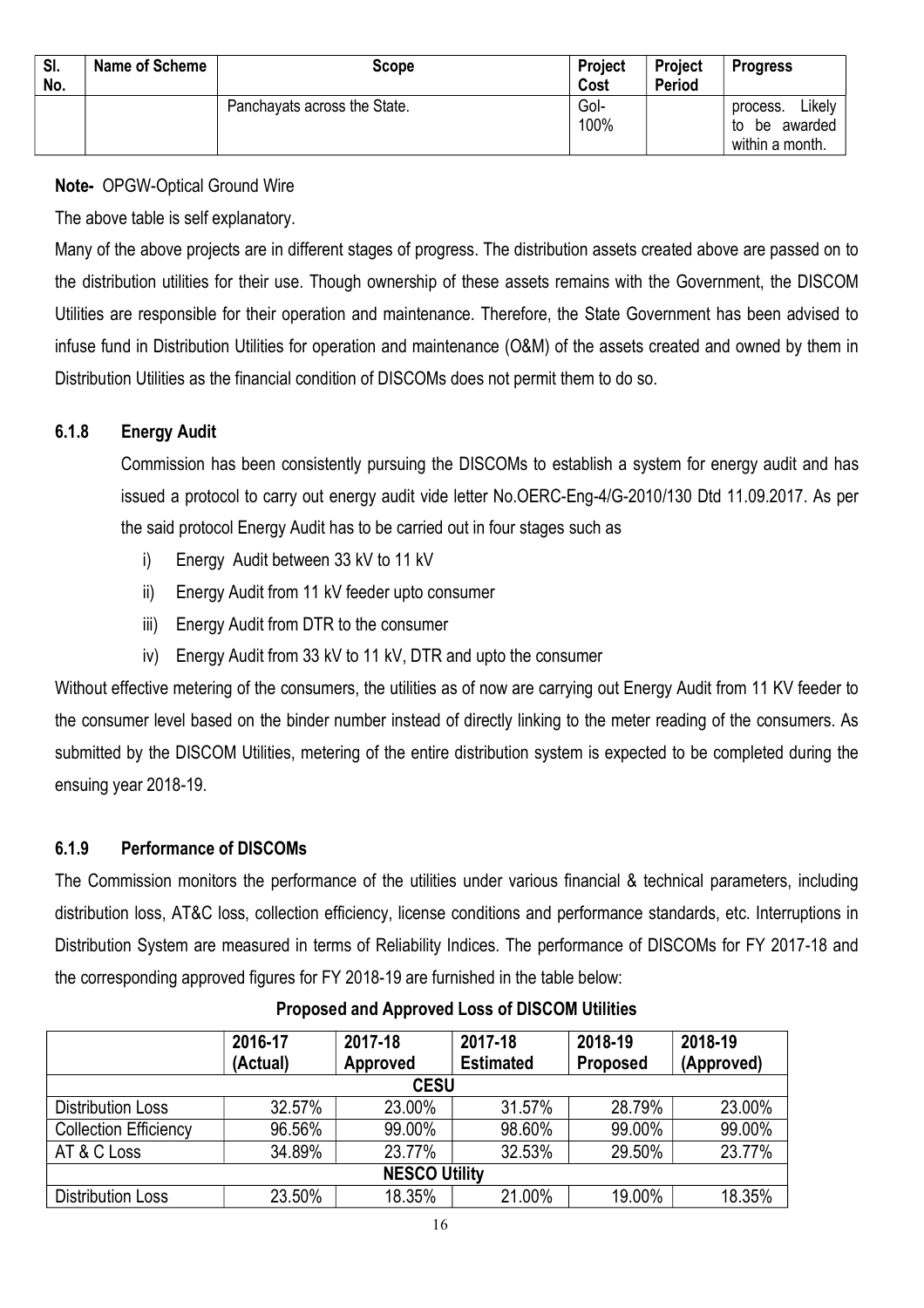|                              | 2016-17       | 2017-18                | 2017-18          | 2018-19         | 2018-19    |  |  |  |  |
|------------------------------|---------------|------------------------|------------------|-----------------|------------|--|--|--|--|
|                              | (Actual)      | Approved               | <b>Estimated</b> | <b>Proposed</b> | (Approved) |  |  |  |  |
| <b>Collection Efficiency</b> | 95.72%        | 99.00%                 | 97.00%           | 97.00%          | 99.00%     |  |  |  |  |
| AT & C Loss                  | 26.77%        | 19.17%                 | 23.37%           | 21.43%          | 19.17%     |  |  |  |  |
|                              |               | <b>WESCO Utility</b>   |                  |                 |            |  |  |  |  |
| <b>Distribution Loss</b>     | 31.14%        | 19.60%                 | 30.00%           | 27.92%          | 19.60%     |  |  |  |  |
| <b>Collection Efficiency</b> | 88.00%        | 99.00%                 | 96.00%           | 97.00%          | 99.00%     |  |  |  |  |
| AT & C Loss                  | 39.41%        | 20.40%                 | 32.80%           | 30.08%          | 20.40%     |  |  |  |  |
|                              |               | <b>SOUTHCO Utility</b> |                  |                 |            |  |  |  |  |
| <b>Distribution Loss</b>     | 34.59%        | 25.50%                 | 32.06%           | 29.37%          | 25.50%     |  |  |  |  |
| <b>Collection Efficiency</b> | 89.90%        | 99.00%                 | 95.00%           | 96.00%          | 99.00%     |  |  |  |  |
| AT & C Loss                  | 41.20%        | 26.25%                 | 35.46%           | 32.19%          | 26.25%     |  |  |  |  |
|                              | <b>ODISHA</b> |                        |                  |                 |            |  |  |  |  |
| <b>Distribution Loss</b>     | 30.39%        | 21.35%                 | 28.83%           | 26.32%          | 21.35%     |  |  |  |  |
| <b>Collection Efficiency</b> | 92.91%        | 99.00%                 | 96.97%           | 97.55%          | 99.00%     |  |  |  |  |
| AT & C Loss                  | 35.33%        | 22.14%                 | 30.99%           | 28.13%          | 22.14%     |  |  |  |  |

The above table shows that the actual Distribution Loss and AT & C Loss figures are much higher than the approved ones by the Commission. Similarly, collection efficiency figures are much lower than the approved figures of the Commission. All these signify that the DISCOMs are unable to check losses in the system and improve their collection efficiency to the desired levels.

### **6.1.10 Segregation of wheeling and retail supply business**

The DISCOMs in their ARR submission had proposed allocation statement of wheeling and retail supply cost as follows:-

| SI No. | <b>Cost/Income Component</b>                 | Ratio for consideration in | Ratio for consideration in    |  |
|--------|----------------------------------------------|----------------------------|-------------------------------|--|
|        |                                              | <b>Wheeling Business</b>   | <b>Retail Supply Business</b> |  |
|        | Cost of Power                                | $0\%$                      | 100%                          |  |
|        | <b>Transmission Charges</b>                  | $0\%$                      | 100%                          |  |
|        | <b>SLDC Charges</b>                          | $0\%$                      | 100%                          |  |
|        | Total power purchase cost *                  |                            |                               |  |
|        | <b>O&amp;M</b>                               |                            |                               |  |
|        | <b>Employee Cost</b>                         | 60%                        | 40%                           |  |
|        | Repair & Maintenance Cost                    | 90%                        | 10%                           |  |
|        | <b>Administrative &amp; General Expenses</b> | 40%                        | 60%                           |  |
|        | Bad & Doubtful Debt including Rebate         | $0\%$                      | 100%                          |  |
|        | Depreciation                                 | 90%                        | 10%                           |  |
|        | <b>Interest on Loans</b>                     |                            |                               |  |
|        | for Capital loan                             | 90%                        | 10%                           |  |
|        | for Working capital                          | 10%                        | 90%                           |  |
|        | <b>Interest on Security Deposits</b>         | $0\%$                      | 100%                          |  |
|        | Return on Equity                             | 90%                        | 10%                           |  |
|        | <b>Special Appropriation</b>                 |                            |                               |  |
|        | Amortization of Regulator Assets             | 25%                        | 75%                           |  |
|        | True Up of Current year GAP 1/3rd            | 25%                        | 75%                           |  |
|        | Other, if any-Contingency Reserve            | 90%                        | 10%                           |  |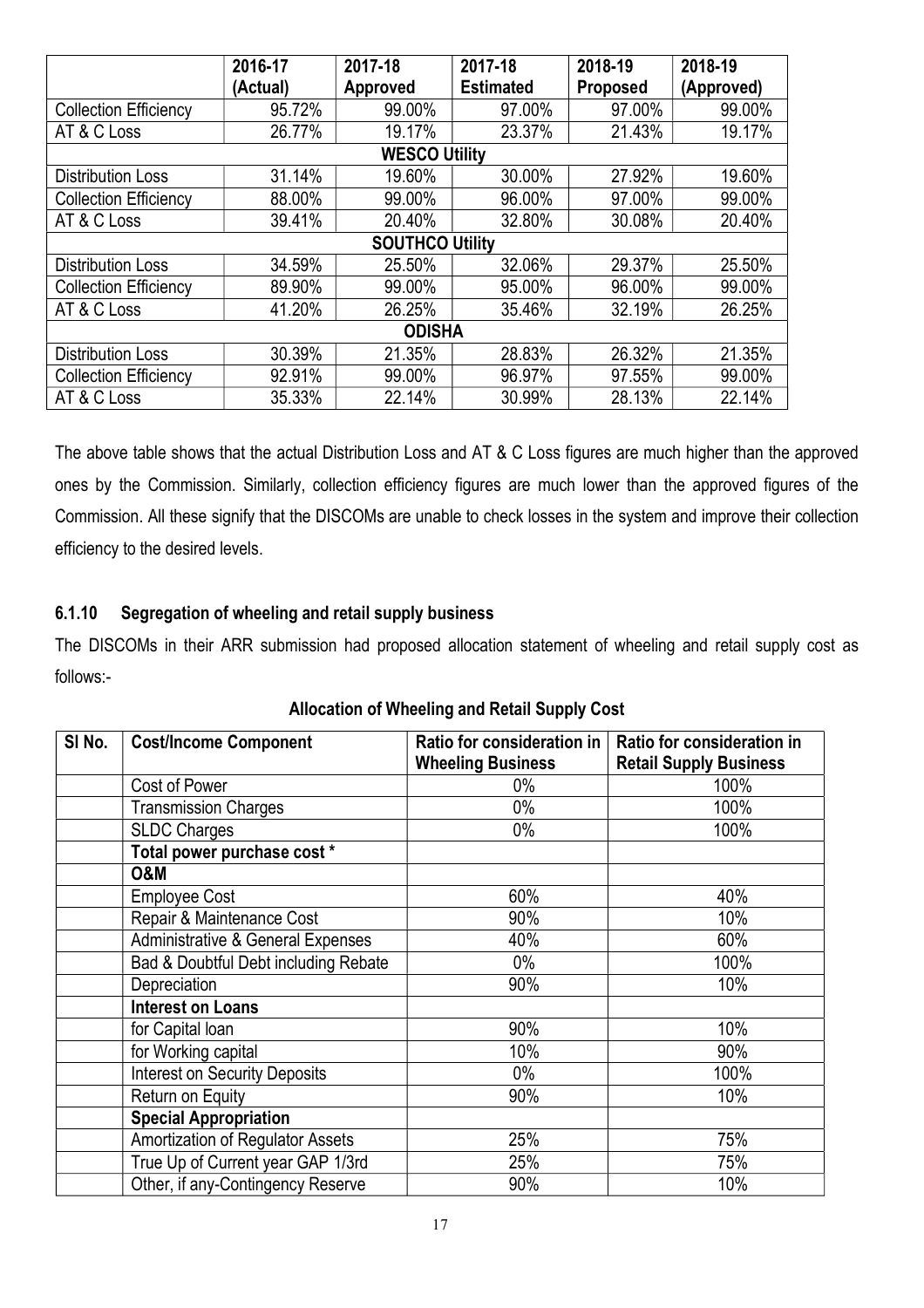| SI No. | <b>Cost/Income Component</b>        | Ratio for consideration in $\vert$ Ratio for consideration in<br><b>Wheeling Business</b> | <b>Retail Supply Business</b> |
|--------|-------------------------------------|-------------------------------------------------------------------------------------------|-------------------------------|
|        | <b>Grand Total</b>                  |                                                                                           |                               |
|        | <b>Miscellaneous Receipt</b>        |                                                                                           |                               |
|        | Non-Tariff Income - Wheeling        | as per actual/assumption                                                                  | as per actual/ assumption     |
|        | Non-Tariff Income - Retail Business | as per actual/ assumption                                                                 | as per actual/ assumption     |

The distribution licensees are yet to segregate the accounts of their licensed business into wheeling and retail supply business as provided in the OERC (Terms and Conditions for Determination of Wheeling Tariff & Retail Supply Tariff) Regulations, 2014. The Commission therefore, based on the above uniform allocation matrix allowed cost towards Retail Supply business and Wheeling business in the following manner.

### **Wheeling Business**

On the basis of the aforesaid Allocation of Wheeling and Retail Supply Cost matrix table, the ARR for wheeling business for WESCO, NESCO, SOUTHCO and CESU is approved at Rs.291.22 cr, Rs. 314.58 cr, Rs. 236.89 cr and Rs. 439.28 respectively. The wheeling charges (per unit) for WESCO, NESCO, SOUTHCO and for CESU has been accordingly determined at 47.58 paise/unit, 76.75 p/u, 71.88 p/u and 53.98 p/u.

### **Retail Supply Business**

Following the aforesaid Allocation of Wheeling and Retail Supply Cost matrix table, the net retail supply cost for WESCO, NESCO, SOUTHCO Utilities and for CESU is approved at Rs. 2397.29 cr, Rs.2082.33 cr, Rs.935.79 cr and Rs.2865.24 cr respectively for FY 2018-19.

### **6.1.11 Calculation of Average Cost of Supply**

With approved revenue for the DISCOMs the average cost of supply for Odisha for FY 2018-19 is as follows:

**Average Cost of Supply (per Unit) FY 2018-19** 

| <b>Expenditure</b>                                       | 2018-19    |  |  |
|----------------------------------------------------------|------------|--|--|
|                                                          | (Approved) |  |  |
| <b>Cost of Power Purchase</b>                            | 7190.34    |  |  |
| <b>Transmission Cost</b>                                 |            |  |  |
|                                                          | 649.75     |  |  |
| <b>SLDC Cost</b>                                         | 4.07       |  |  |
| Total Power Purchase, Transmission & SLDC Cost(A)        | 7844.16    |  |  |
| Net Employee costs                                       | 1152.42    |  |  |
| Repair & Maintenance                                     | 305.17     |  |  |
| Special R & M for Smart Metering                         |            |  |  |
| Administrative and General Expenses                      | 183.30     |  |  |
| Provision for Bad & Doubtful Debts                       | 70.81      |  |  |
| Depreciation                                             | 200.76     |  |  |
| Interest Chargeable to Revenue including Interest on S.D | 216.32     |  |  |
| Sub-Total                                                | 2128.81    |  |  |
| Less: Expenses capitalised                               |            |  |  |
| Total Operation & Maintenance and Other Cost             | 2128.81    |  |  |
| Return on equity                                         | 36.00      |  |  |
| <b>Total Distribution Cost (B)</b>                       | 2164.81    |  |  |
| Amortisation of Regulatory Asset                         |            |  |  |
| True up of Past Losses                                   |            |  |  |
| Contingency reserve                                      |            |  |  |
| <b>Total Special Appropriation (C)</b>                   |            |  |  |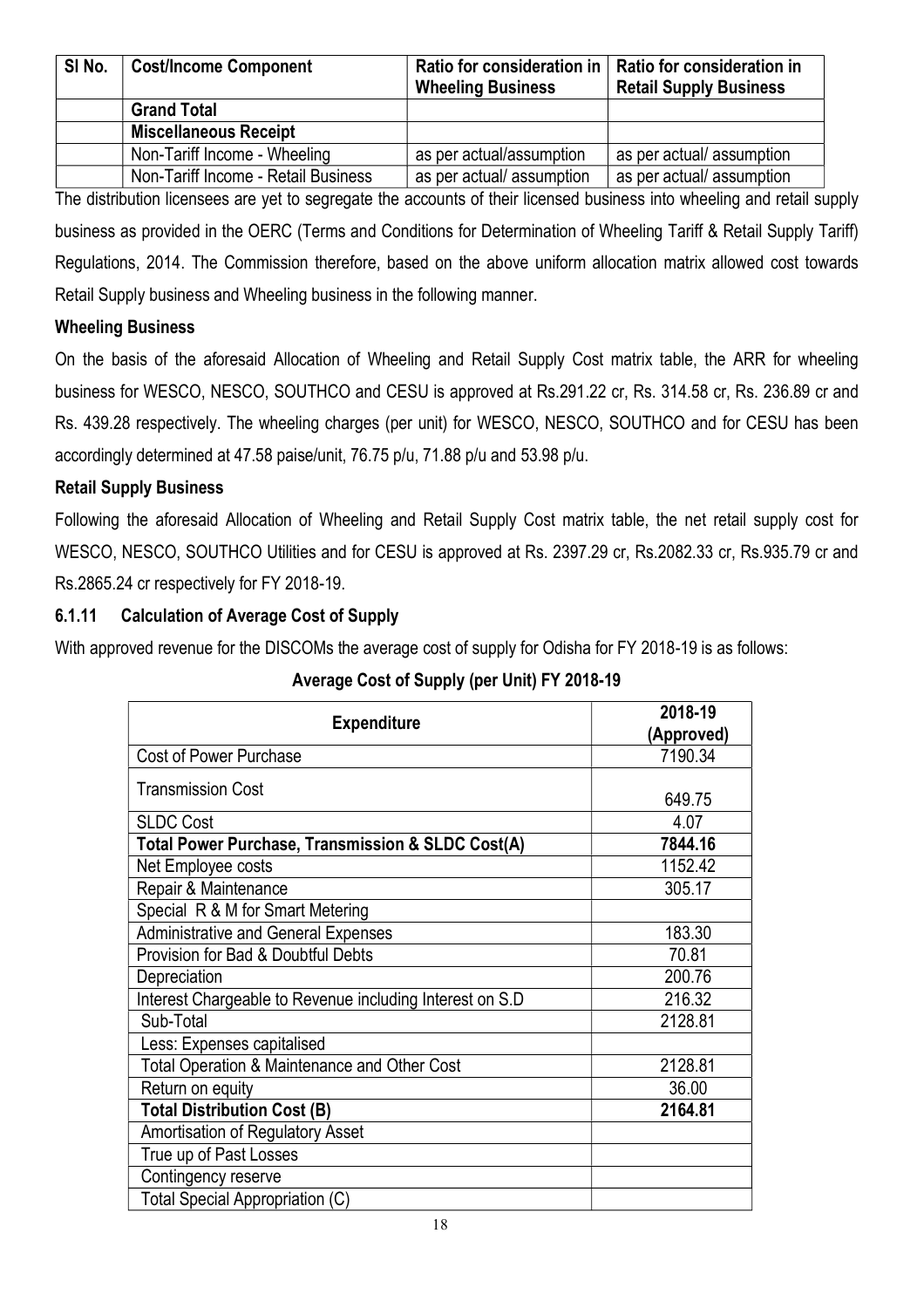| <b>Expenditure</b>            | 2018-19<br>(Approved) |
|-------------------------------|-----------------------|
| Total Cost (A+B+C)            | 10008.97              |
| Approved Saleable Units (MU)  | 20448.39              |
| Average Cost (paisa per unit) | 489.47                |

### **6.1.12 Cross-Subsidy**

The cross-subsidy for FY 2018-19 has been calculated as shown in the following table:

| Year      | Level of<br>Voltage | Average cost of<br>supply for the | Average<br>Tariff P/U | Cross-<br><b>Subsidy</b> | Percentage of<br><b>Cross-subsidy</b> | <b>Remarks</b>                      |
|-----------|---------------------|-----------------------------------|-----------------------|--------------------------|---------------------------------------|-------------------------------------|
|           |                     | State as a whole                  |                       | P/U                      | above/below or                        |                                     |
|           |                     | $($ P/U)                          |                       |                          | cost                                  |                                     |
|           |                     |                                   |                       |                          | of supply                             |                                     |
| 1         | $\overline{2}$      | $\overline{3}$                    | 4                     | $5 = (4) - (3)$          | $6 = (5/3)$                           | 7                                   |
|           | <b>EHT</b>          |                                   | 552.64                | 91.57                    | 19.86%                                |                                     |
| 2014-15   | НT                  | 461.07                            | 553.15                | 92.08                    | 19.97%                                |                                     |
|           | LT                  |                                   | 369.63                | $-91.44$                 | $-19.83%$                             |                                     |
|           | <b>EHT</b>          |                                   | 572.03                | 83.22                    | 17.03%                                |                                     |
| $15 - 16$ | HT                  | 488.81                            | 575.59                | 86.78                    | 17.75%                                |                                     |
|           | LT                  |                                   | 396.53                | $-92.28$                 | $-18.88%$                             | The tariff for HT and               |
|           | <b>EHT</b>          |                                   | 572.36                | 91.96                    | 19.14%                                | EHT category has<br>been calculated |
| 2016-17   | HT                  | 480.40                            | 575.86                | 95.46                    | 19.87%                                |                                     |
|           | LT                  |                                   | 393.36                | $-87.04$                 | $-18.12%$                             | based on average<br>tariff.         |
|           | <b>EHT</b>          |                                   | 580.45                | 92.18                    | 18.88%                                |                                     |
| 2017-18   | HT                  | 488.26                            | 581.60                | 93.34                    | 19.12%                                |                                     |
|           | LT                  |                                   | 398.95                | $-89.31$                 | $-18.29%$                             |                                     |
|           | <b>EHT</b>          |                                   | 576.88                | 87.41                    | 17.86%                                |                                     |
| 2018-19   | HT                  | 489.47                            | 579.18                | 89.71                    | 18.33%                                |                                     |
|           | LT                  |                                   | 398.72                | $-90.75$                 | $-18.54%$                             |                                     |

### **Cross Subsidy Table for FY 2018-19**

### **6.1.13 OHPC Tariff**

The station-wise ARR and average tariff calculated for the year 2018-19 is presented in the table below:

| Components                        | <b>RHEP</b> | <b>UKHEP</b> | <b>BHEP</b> | <b>HHEP</b> | <b>CHEP</b> | Sub Total | <b>UIHEP</b> | Total<br>FY2018-19 |
|-----------------------------------|-------------|--------------|-------------|-------------|-------------|-----------|--------------|--------------------|
| Saleable<br>Design Energy<br>(MU) | 519.75      | 823.68       | 1171.17     | 677.16      | 485.10      | 3676.86   | 1942.38      | 5619.24            |
| Return on<br>Equity               | 2.775       | 0.925        | 10.361      | 10.566      | 2.310       | 26.937    | 47.922       | 74.859             |
| Interest on Loan                  | 1.743       | 0.110        | 0.129       | 0.662       | 0.184       | 2.828     | 0.157        | 2.986              |
| Depreciation                      | 3.825       | 3.267        | 8.505       | 7.352       | 3.584       | 26.534    | 31.009       | 57.542             |
| 0 & M<br>expenses                 | 52.963      | 41.784       | 77.778      | 79.753      | 19.700      | 271.990   | 72.280       | 344.259            |
| Interest on<br>Working<br>Capital | 2.530       | 1.953        | 3.841       | 3.922       | 0.997       | 13.242    | 4.717        | 17.959             |

### **Station-wise ARR & Average Tariff Approved For 2018-19 (Rs. Cr.)**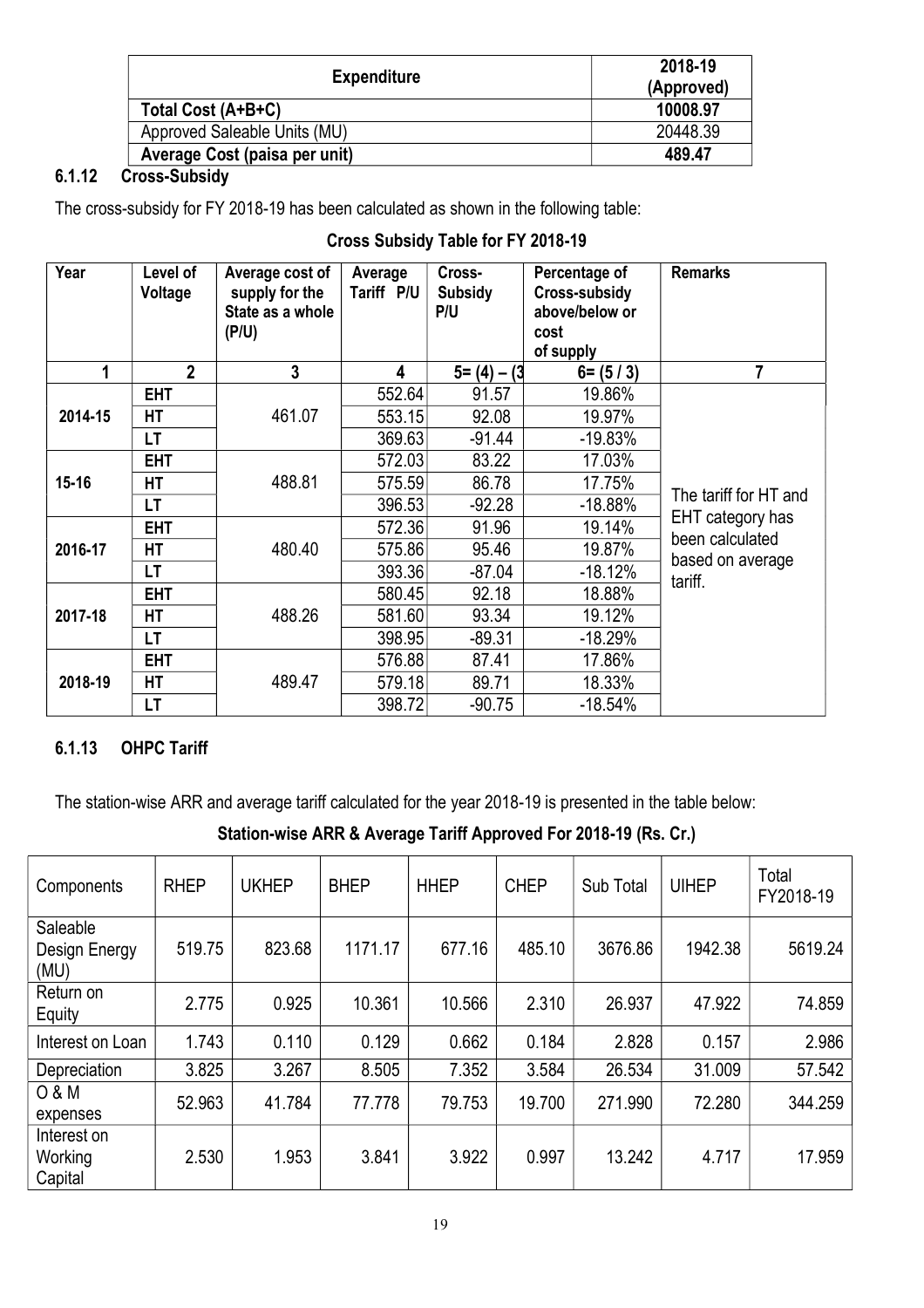| Components                                                            | <b>RHEP</b> | <b>UKHEP</b> | <b>BHEP</b> | <b>HHEP</b> | <b>CHEP</b> | Sub Total | <b>UIHEP</b> | Total<br>FY2018-19 |
|-----------------------------------------------------------------------|-------------|--------------|-------------|-------------|-------------|-----------|--------------|--------------------|
| <b>Total ARR</b>                                                      | 63.835      | 48.040       | 100.615     | 102.255     | 26.775      | 341.520   | 156.084      | 497.604            |
| Average Tariff<br>(P/U)<br>for 2018-19                                | 122.82      | 58.32        | 85.91       | 151.01      | 55.19       | 92.88     | 80.36        | 88.55              |
| <b>Average Tariff</b><br>for the<br>FY 2017-18<br>(P/U)<br>(Approved) | 118.20      | 55.74        | 82.50       | 144.72      | 53.28       | 89.16     | 77.50        | 85.13              |

On the basis of the ARR determined above, the Commission has approved station-wise capacity charge and energy

charge rate for the FY 2018-19 as per the schedule given below:

Station-wise Capacity Charge and Energy Charge Rate for FY 2017-18 & 2018-19

| Name of the Power   |         | <b>Capacity Charge (Rs.</b> |         | <b>Energy Charge Rate</b> |
|---------------------|---------|-----------------------------|---------|---------------------------|
| <b>Stations</b>     |         | crore)                      |         | $($ P/U)                  |
|                     | 2017-18 | 2018-19                     | 2017-18 | 2018-19                   |
| Rengali HEP         | 30.718  | 31.918                      | 59.101  | 61.410                    |
| Upper Kolab HEP     | 22.958  | 24.020                      | 27.872  | 29.162                    |
| <b>Balimela HEP</b> | 48.313  | 50.307                      | 41.252  | 42.955                    |
| Hirakud HEP         | 48.999  | 51.127                      | 72.360  | 75.503                    |
| Chiplima HEP        | 12.922  | 13.387                      | 26.638  | 27.597                    |
| Upper Indravati HEP | 75.263  | 78.042                      | 38.748  | 40.179                    |
| Machhkund HEP       |         |                             | 55.068  | 75.34                     |

The unit cost of energy from Machhakund is approved at 75.34 P/kWh for FY 2018-19 as against the average rate of

55.068 P/kWh for FY 2017-18.

### **6.1.14 OPGC Tariff**

The two part generation tariff proposed by OPGC and approved by the Commission for FY 2018-19 are depicted in the table below:

**Generation Tariff Proposal of OPGC & Approval of OERC for FY 2018-19** 

| SI.            |                                                                                  |             |                            | FY 2017-18                 | FY 2018-19                 |                            |  |
|----------------|----------------------------------------------------------------------------------|-------------|----------------------------|----------------------------|----------------------------|----------------------------|--|
| No.            | <b>Particulars</b>                                                               | <b>Unit</b> | <b>Proposed</b><br>by OPGC | Approved by<br><b>OERC</b> | Proposed by<br><b>OPGC</b> | Approved by<br><b>OERC</b> |  |
|                | Net Generation                                                                   | MU          | 2765.63                    | 2861.50                    | 2845.86                    | 2912.82                    |  |
| $\overline{2}$ | <b>Total Annual Fixed Cost</b>                                                   | Rs Cr       | 226.80                     | 207.52                     | 243.73                     | 215.79                     |  |
| 3              | <b>Total Energy Charges</b>                                                      | Rs Cr       | 503.05                     | 354.08                     | 401.92                     | 382.10                     |  |
| 4              | <b>Total Generation tariff</b><br>$(2+3)$                                        | Rs Cr       | 729.85                     | 561.60                     | 645.65                     | 597.89                     |  |
| 5              | Capacity Charges (2/1)                                                           | Paise/kwh   | 82.00                      | 72.52                      | 85.64                      | 74.08                      |  |
| 6              | Energy Charges (3/1)                                                             | Paise/kwh   | 181.90                     | 123.74                     | 141.23                     | 131.18                     |  |
| 7              | <b>Total Generation tariff</b><br>excluding<br>yearend charges tariff<br>$(5+6)$ | Paise/kwh   | 263.90                     | 196.26                     | 226.87                     | 205.26                     |  |

 The Commission has also provisionally approved for reimbursement of other charges (year-end charges) amounting to Rs.65.08 Cr. against OPGC proposal of Rs.63.77 crore.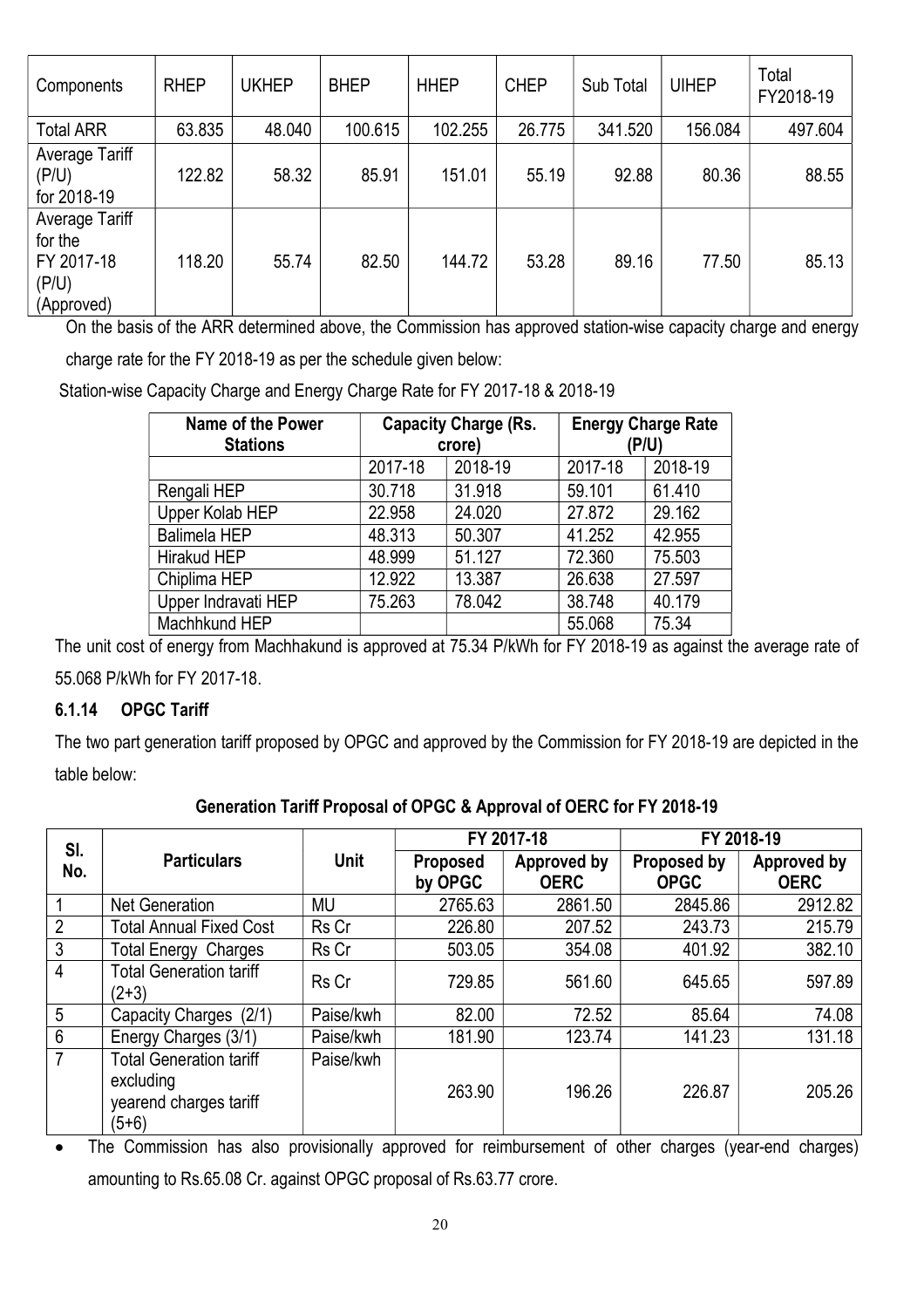### **6.15 Transmission Charges - OPTCL**

- $(i)$  26400 MU of energy to be transmitted through OPTCL's network in FY 2018-19 as against 25545 MU in 2017-18.
- (ii) Total revenue requirement is approved at Rs. 659.95 crore for FY 2018-19 as against Rs. 639.40 crore for FY 2017-18.
- (iii) Transmission charge to use OPTCL's line and sub-stations has been kept constant at 25.00 p/u w.e.f. 01.04.2018.
- (iv) The Open Access Charges has been kept constant at Rs.6000 /MW/Day or Rs.250.00/MWh for long-term customers for FY 2018-19.
- (v) Short-term Open Access customers shall continue to pay Rs.1500 /MW/day or Rs.62.50/MWh w.e.f. 01.04.2018.
- (vi) The transmission loss has been approved as 3.00% for FY 2018-19.

### **6.16 BSP-GRIDCO**

### **Demand Estimation:**

- The SMD approved for the FY 2018-19 for DISCOMs is 4530 MVA.
- Out of the total estimated purchase of 26803.81 MU during FY 2018-19, GRIDCO sales 25990 MU to DISCOMs and 10 MU to CGPs. Balance energy of 803.81 MU goes towards Transmission Loss on DISCOMs purchase.

### **Bulk Supply Price:**

DISCOM-wise Bulk Supply Price as approved by the Commission for the FY 2018-19 is as follows:-

| Name of the<br><b>DISCOM</b><br><b>Utilities</b> | <b>Bulk Supply Price</b><br>approved for 2016-17<br>(P/U) | <b>Bulk Supply Price</b><br>approved for 2017-18<br>(P/U) | <b>Bulk Supply Price</b><br>approved for 2018-19<br>(P/U) |
|--------------------------------------------------|-----------------------------------------------------------|-----------------------------------------------------------|-----------------------------------------------------------|
| <b>CESU</b>                                      | 270.00                                                    | 274.00                                                    | 274.00                                                    |
| <b>NESCO</b>                                     | 297.00                                                    | 301.00                                                    | 301.00                                                    |
| <b>WESCO</b>                                     | 296.00                                                    | 301.00                                                    | 300.00                                                    |
| <b>SOUTHCO</b>                                   | 197.00                                                    | 199.00                                                    | 197.00                                                    |
| Total                                            | 273.14                                                    | 277 21                                                    | 276.66                                                    |

#### **Comparison of power purchase cost of GRIDCO approved by OERC in the ARR vrs Actual**

|                          |                     | <b>Commission's Approval</b> |                                 | <b>Actual</b>       |                  |                                 |
|--------------------------|---------------------|------------------------------|---------------------------------|---------------------|------------------|---------------------------------|
| Year                     | Energy<br><b>MU</b> | Avg.<br>Rate P/U             | <b>Total cost</b><br>Rs. in Cr. | Energy<br><b>MU</b> | Avg.<br>Rate P/U | <b>Total cost</b><br>Rs. in Cr. |
| 2015-16                  | 25776.23            | 229.97                       | 5927.67                         | 25037.61            | 247.16           | 6188.32                         |
| 2016-17<br>(Provisional) | 25492.87            | 229.44                       | 5849.16                         | 25316.14            | 268.29           | 6791.97                         |
| 2017-18                  | 26051.63            | 246.42                       | 6419.56                         | 26030.65            | 262.47           | 6832.34                         |
| 2018-19                  | 26803.81            | 259.34                       | 6951.38                         |                     |                  |                                 |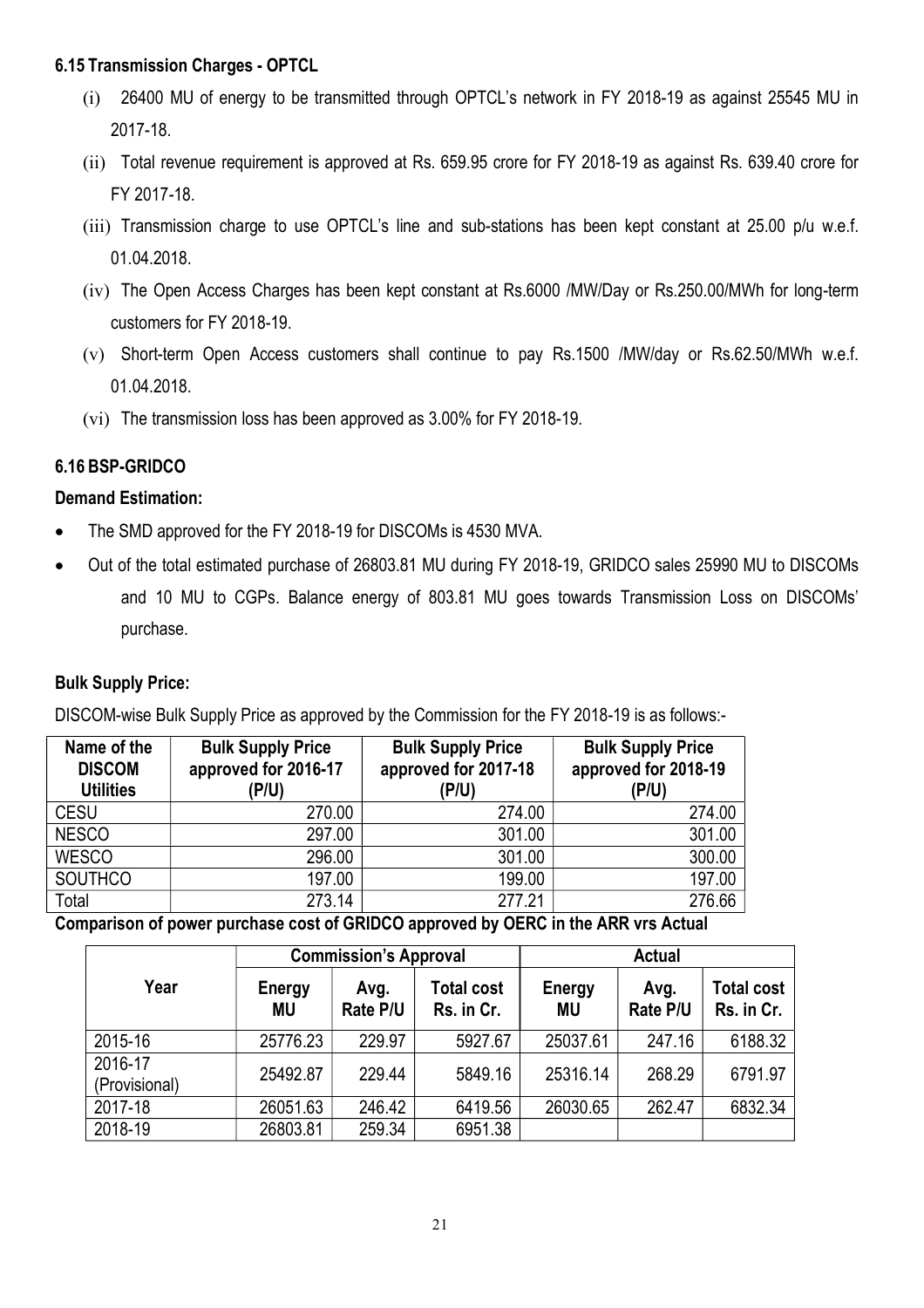### **6.1.17 Renewable Purchase obligation**

- (i) OERC in its order dtd. 30.09.2010 vide Case No. 59/2010 had issued a Regulation fixing the OERC (Renewable and Co-Gen purchase obligation and its compliance) Regulations, 2010 in the State of Odisha for the period from 2009-10 to 2015-16.
- (ii) Further, on 1<sup>st</sup> August, 2015, the Commission notified "Odisha Electricity Regulatory Commission (Procurement of Energy from Renewable Sources and its Compliance) Regulations, 2015. According to the said Regulations, every Obligated Entity shall at least purchase source-wise energy from Renewable sources as indicated in the table below:

### **Minimum quantum of electricity to be procured from Renewable Sources by Obligated Entity as percentage of total Consumption in KWh**

| Year-wise target | Solar Source (%) | Non Solar sources (%) | Total (%) |
|------------------|------------------|-----------------------|-----------|
| 2015-16          | 0.50             | 2.50                  | 3.00      |
| 2016-17          | 1.50             | 3.00                  | 4.50      |
| 2017-18          | 3.00             | 4.50                  | 7.50      |
| 2018-19          | 4.50             | 5.00                  | 9.50      |
| 2019-20          | 5.50             | 5.50                  | 11.00     |

<sup>(</sup>iii) Further, the Commission has designated OREDA as State Agency for accreditation and recommending the renewable energy projects for registration and to undertake to function under these Regulators.

### 6.1.18 **Tariff for Renewable Energy**

- (i) The Commission, vide its Order dated 15.01.2014 passed in Case No 80 of 2013, has determined the generic tariff of Renewable Energy Sources for the Second Control Period i.e. from 2013-14 to 2015-16. However, the Second Control Period for SHEP is five years i.e. from the FY 2013-14 to 2017-18. The generic tariff determined in the said Order is applicable to the Renewable Power Projects to be set up in the State of Odisha during the Second Control Period.
- (ii) The summary of the generic tariff for renewable technologies for the second control period are as follows:
- (iii) The levellized generic tariff for various renewable sources of energy having "Single part tariff' is approved as in the following table:
- $(iv)$  The levellized generic tariff for various renewable sources of energy having "Single part"

| <b>Particular</b>                             | Levellized<br>fixed<br>component of<br>Tariff<br>(Rs./kWh) | Variable(Fuel)<br><b>Component of</b><br>tariff | <b>Effective</b><br>tariff | <b>Benefit of</b><br><b>Accelerated</b><br>depreciation<br>(Rs./kWh) | Net Tariff (Rs./kWh) |
|-----------------------------------------------|------------------------------------------------------------|-------------------------------------------------|----------------------------|----------------------------------------------------------------------|----------------------|
| <b>Biomass</b>                                | 2.13                                                       | 3.20                                            | 5.33                       | (0.15)                                                               | 5.18                 |
| Non-fossil<br>fuel<br>based co-<br>generation | 2.34                                                       | 2.77                                            | 5.11                       | (0.28)                                                               | 4.83                 |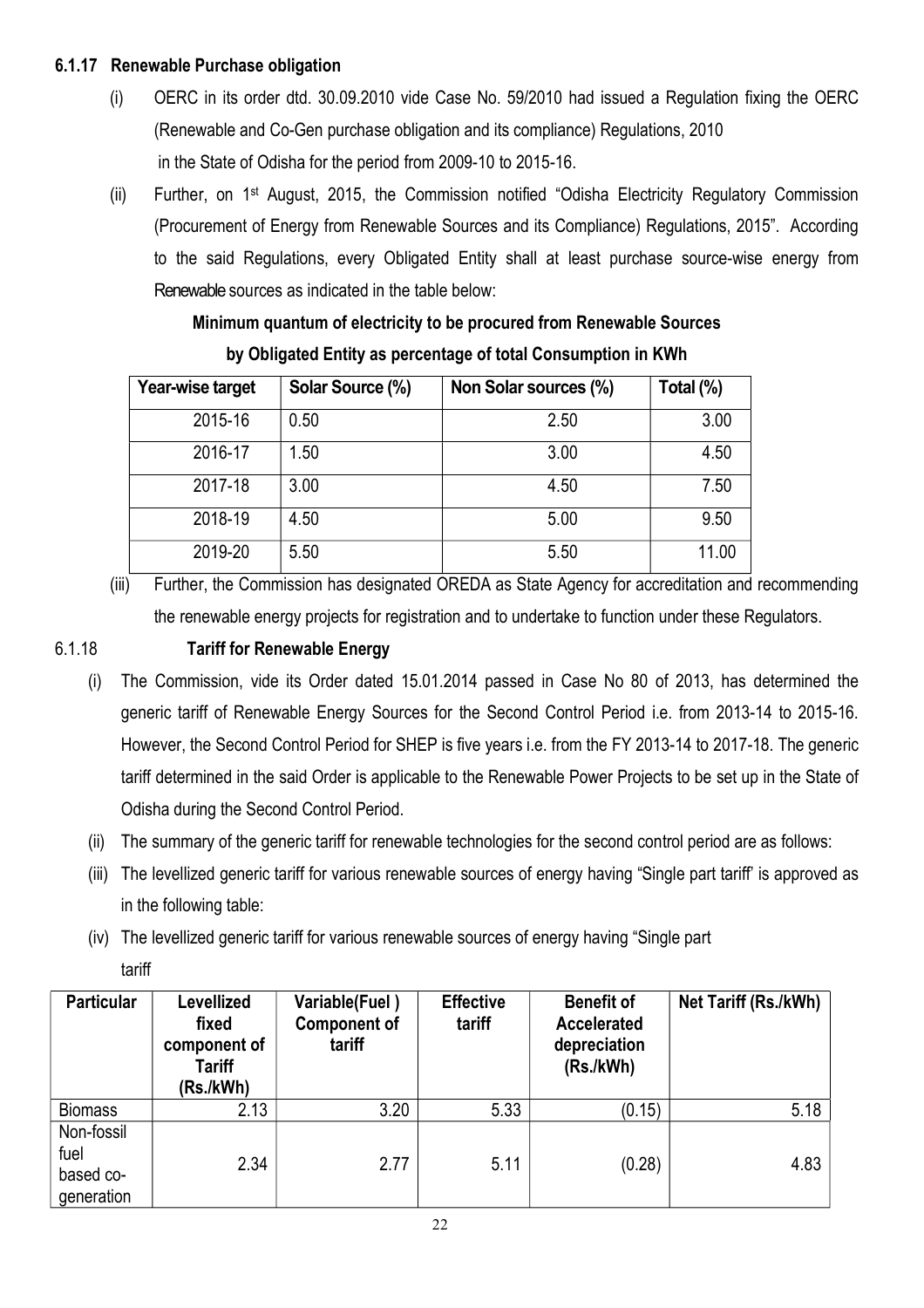| <b>Particular</b>                      | <b>Levellised Total</b><br><b>Tariff</b><br>(for the 1 <sup>st</sup> year of<br>current control<br>period (Rs./kWh) | <b>Benefit of</b><br><b>Accelerated</b><br><b>Depreciation</b><br>(Rs./kWh) | <b>Net Levellised Tariff</b><br>(upon adjusting for<br>Accelerated<br><b>Depreciation benefit)</b><br>(Rs./kWh) | <b>Tariff Period</b><br>(Years) |
|----------------------------------------|---------------------------------------------------------------------------------------------------------------------|-----------------------------------------------------------------------------|-----------------------------------------------------------------------------------------------------------------|---------------------------------|
| Wind Energy                            | 6.24                                                                                                                | (0.45)                                                                      | 5.79                                                                                                            | 13                              |
| SHP projects of 5 to<br>25 MW capacity | 4.26                                                                                                                | (0.48)                                                                      | 3.78                                                                                                            | 25                              |
| SHP projects below<br>5 MW capacity    | 4.89                                                                                                                | (0.52)                                                                      | 4.37                                                                                                            | 25                              |
| Solar PV                               | 11.44                                                                                                               | (1.12)                                                                      | 10.32                                                                                                           | First 12 yrs                    |
|                                        | 6.78                                                                                                                |                                                                             | 6.78                                                                                                            | Next 13 yrs                     |
| Solar Thermal                          | 9.52                                                                                                                | (1.70)                                                                      | 7.82                                                                                                            | First 12 yrs                    |
|                                        | 5.26                                                                                                                |                                                                             | 5.26                                                                                                            | Next 13 yrs                     |

(i) The impact of additional power purchase cost arising out of meeting the RPO obligation shall be factored in to the ARR of GRIDCO each year.

(ii) The Commission shall take into consideration any incentive or subsidy offered by the Government of India/State Govt. including accelerated depreciation benefit if to be availed by the developer for the renewable energy power plants and such benefits shall be passed on to the consumers of the State.

### **6.1.19 Recent Policy Initiatives by the Commission**

 The Commission now has started similar proceedings to finalise the generic tariff in respect of the following Renewable Energy (RE) power projects in the State of Odisha for the current control period 2017-18 to 2019- 20:

 The Commission passed order on Net metering/bi-directional metering & their connectivity with respect to solar PV projects dated 19.08.2016.

### **6.1.20 Power Purchase from Renewable Sources:**

(i) Based on the proposal of GRIDCO and considering the availability, the Commission has approved purchase of 1102 MU from renewable energy sources (both solar and non-solar) for State use during the FY 2018-19. The source-wise power procurement from Renewable sources are indicated in the Table below:

| SI.<br>No. | <b>RE Sources</b>         | <b>Energy approved</b><br>for Procurement<br>during FY 2018-19<br>(MU) | Percentage w.r.t.<br>the total estimated<br>drawl of DISCOMs<br>(%) | <b>RPO for FY</b><br>2018-19 as per<br><b>Regulations</b><br>(%) |
|------------|---------------------------|------------------------------------------------------------------------|---------------------------------------------------------------------|------------------------------------------------------------------|
| Α.         | Non-Solar                 |                                                                        |                                                                     |                                                                  |
|            | Small Hydro               | 320.00                                                                 | 1.23                                                                |                                                                  |
|            | Bio-mass                  | 80.00                                                                  | 0.31                                                                |                                                                  |
|            | Wind                      | 22.00                                                                  | 0.08                                                                |                                                                  |
|            | Sub-Total (Non-Solar)     | 422.00                                                                 | 1.62                                                                | 5.00                                                             |
| <b>B.</b>  | Solar                     | 680.00                                                                 | 2.62                                                                | 4.50                                                             |
| C.         | Total (Solar & Non-Solar) | 1102.00                                                                | 4.24                                                                | 9.50                                                             |

#### **Estimated Drawl from Renewable Energy Sources during FY 2018-19**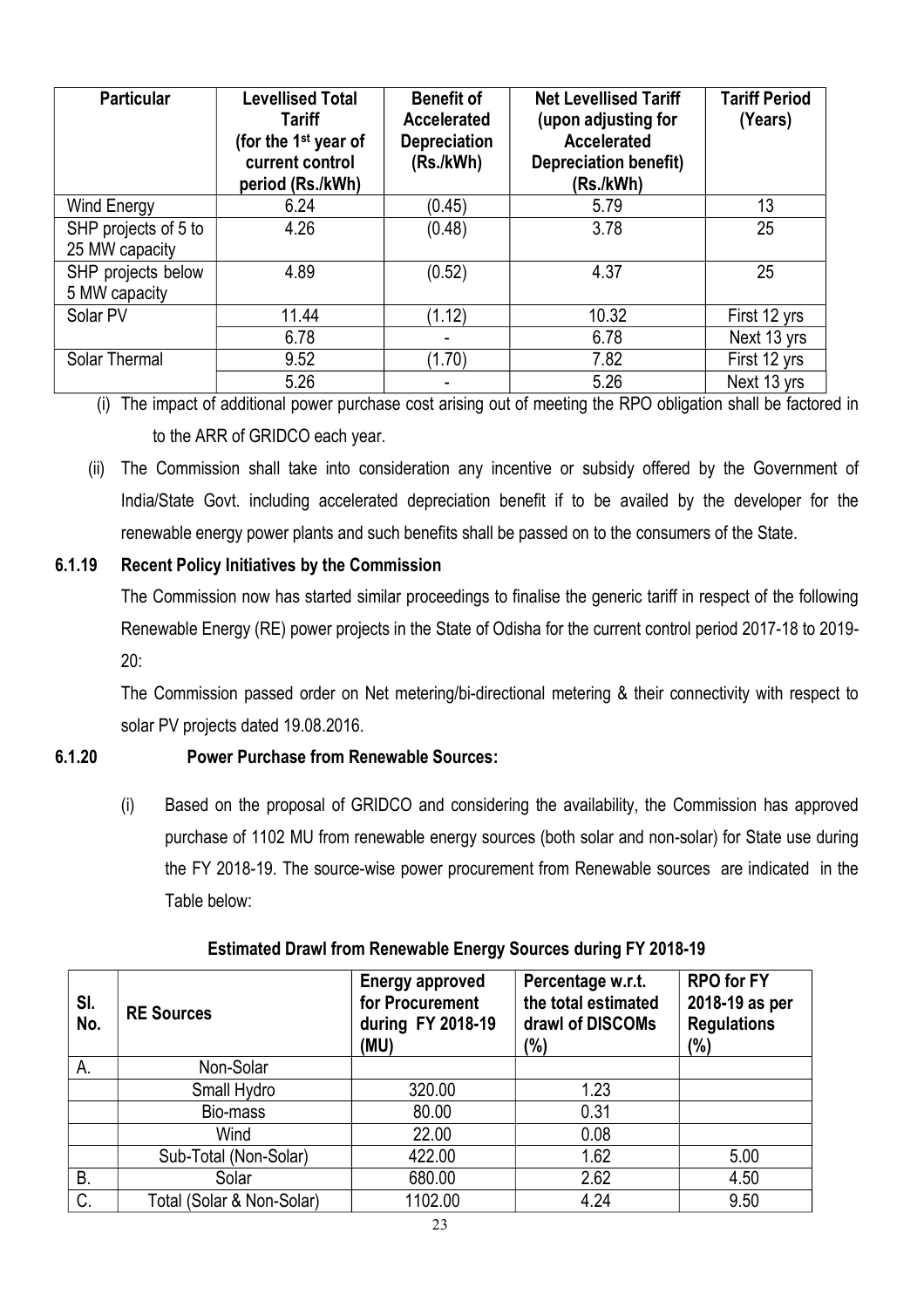- (\*) Drawal of DISCOMs including emergency supply to CGPs has been estimated at 26000 MU.
	- **(a)** The Commission has directed GRIDCO to explore all possibilities for purchase of additional quantum of renewable energy from some other sources to meet the RPO fixed by the Commission for the FY 2018-19.
- 

### **6.1.21 SLDC to function as Independent System Operator (ISO)**

- (i) Section 31 and 32 of the Electricity Act, 2003 contemplate SLDC as an Independent Apex Body to ensure integrated operation of the power system in the State. The Act also provides for financial independence of SLDC under Section 32 (3) by way of levy and collection of fees and charges from generating companies and the licensees using the Intra-State transmission network. OERC has formulated the OERC (Fees and Charges of SLDC and other related matters) Regulations, 2010 for implementation of levy of annual fee and charges for SLDC functions in Odisha.
- (ii) The Commission vide Order dtd. 22.03.2018 has approved the ARR of Rs. Rs.885.09 lakh for SLDC to be recovered through SOC & MOC during FY 2018-19.

#### **6.1.22 Open Access in Transmission and Distribution: 2**

- (iii) OERC has issued OERC (Terms and Conditions for Open Access) Regulations, 2005 on 06.06.2005 for introduction of Open Access to the intra-state transmission and distribution system in Odisha effective from 21.06.2005.
- (iv) As per that Regulation, consumers seeking Open Access to the distribution and/or intra-state transmission system can avail supply of electricity exceeding 1 MW from any licensee other than the Distribution Licensee of the respective area of supply w.e.f. 01.04.2008 and from a generating company w.e.f. 01.01.2009.
- (v) The Commission has also issued OERC (Determination of Open Access Charges) Regulations, 2006 on 06.06.2006 and made effective from 18.07.2006.
- (vi) As per this Regulation transmission charges (payable to STU), wheeling charges and crosssubsidy surcharges (payable to DISCOMs) are being notified by the Commission for Open Access consumers every financial year w.e.f. FY 2008-09.

#### **6.1.23 Open Access Charges**

The wheeling charge and surcharge as indicated in Table below shall be applicable w.e.f. 01.04.2018.

#### **Surcharge, Wheeling Charge & Transmission Charge for Open access consumer 1MW & above**

| Name of the<br>licensee | <b>Cross Subsidy</b><br>Surcharge (P/U) |       | <b>Wheeling Charge</b><br>P/U      | <b>Transmission</b><br><b>Charges for Short Term</b>                  |  |
|-------------------------|-----------------------------------------|-------|------------------------------------|-----------------------------------------------------------------------|--|
|                         | <b>EHT</b>                              | НT    | applicable to HT<br>consumers only | Open access<br><b>Customer (applicable for</b><br>HT & EHT consumers) |  |
| <b>CESU</b>             | 146.18                                  | 97.43 | 53.98                              | Rs.1500/MW/day or<br>Rs.62.5/MWh                                      |  |
| <b>NESCO</b>            | 128.63                                  | 63.56 | 76.75                              | Rs.1500/MW/day or<br>Rs.62.5/MWh                                      |  |
| <b>WESCO</b>            | 129.28                                  | 83.22 | 47.58                              | Rs.1500/MW/day or                                                     |  |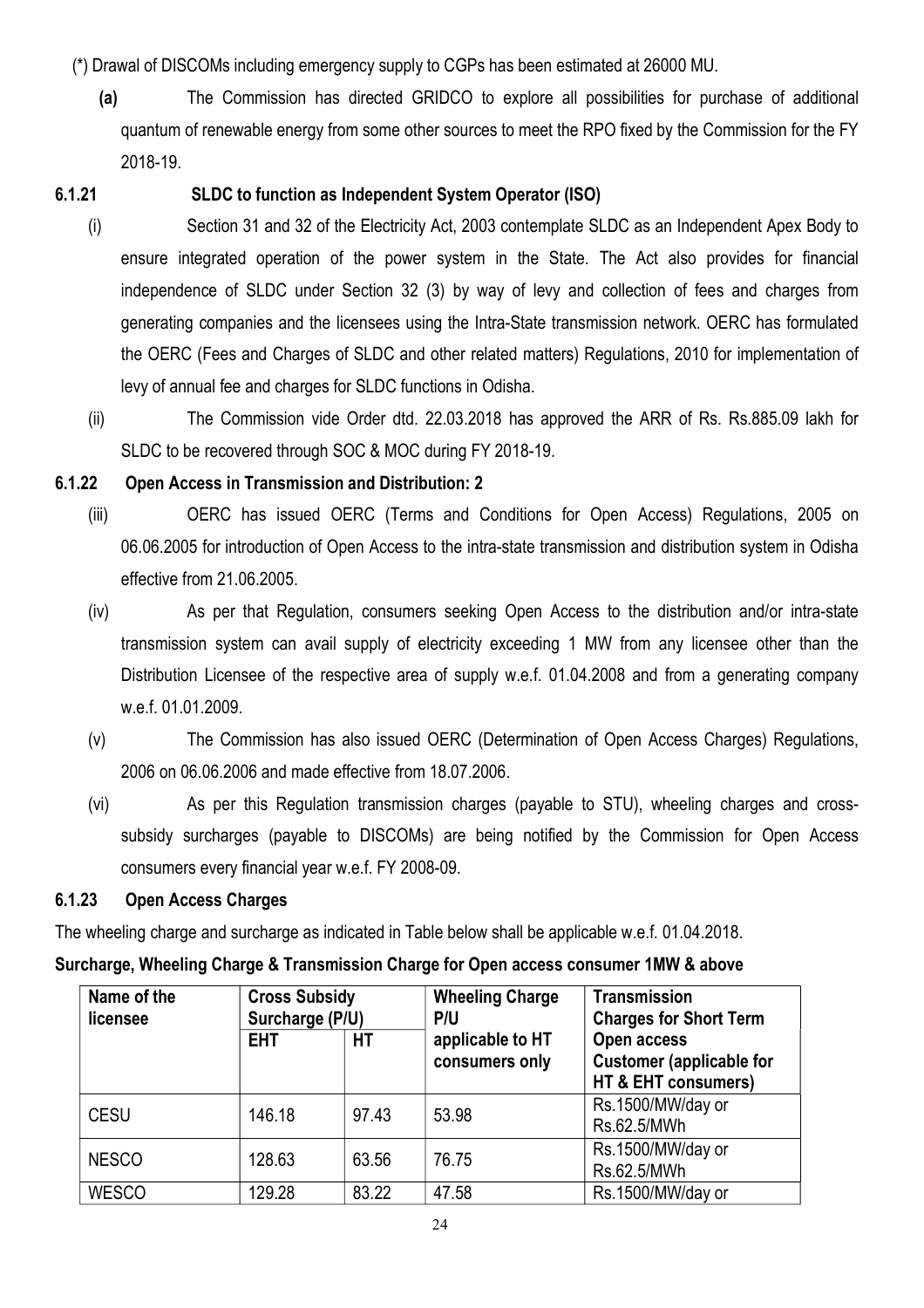|                |        |        |       | Rs.62.5/MWh       |  |
|----------------|--------|--------|-------|-------------------|--|
| <b>SOUTHCO</b> | 196.26 | 140.20 | 71.88 | Rs.1500/MW/day or |  |
|                |        |        |       | Rs.62.5/MWh       |  |

(i) The normative transmission loss at EHT (3.00%) and normative wheeling loss for HT level (8%) are applicable for the year 2018-19.

- (ii) Additional Surcharge: No additional surcharge over and above the Cross-Subsidy Surcharge needs to be given to the embedded licensee.
- (iii) No Cross-subsidy surcharge are payable by the consumers availing Renewable power.
- (iv) 20% wheeling charge is payable by the consumer drawing power from Renewable source excluding Co-generation & Bio mass power plant.

#### **6.1.24 Present status of Open Access**

- (i) All the STOA applications for inter-State /intra-State Open Access have been processed by SLDC.
- (ii) In FY 2016-17, 1502 numbers of applications were received for STOA/MTOA in Inter-State Transmission system. Consent had been accorded for 1366 numbers of applications. The remaining 136 numbers have been rejected/withdrawn by applicants.
- (iii) Similarly, 130 nos. of intra-state STOA applications are allowed against the receipt of total 143 nos. of applications.
- (iv) In FY 2017-18, 1586 numbers of applications were received for STOA/MTOA in Inter-State Transmission system. 1373 numbers of applications have been processed for consent. The remaining 92 numbers have been rejected/withdrawn by applicants.
- (v) Similarly, 213 nos. of intra-state STOA applications are allowed against the receipt of total 213 nos. of applications.
- (vi) Generally the status of the applications is conveyed to the applicant by SLDC within the stipulated time as per the Regulations.
- (vii) There are two nos. of Intra-State long term Open Access consumers such as M/s ICCL and NALCO who have been availing Open Access in State Transmission System since OSEB days.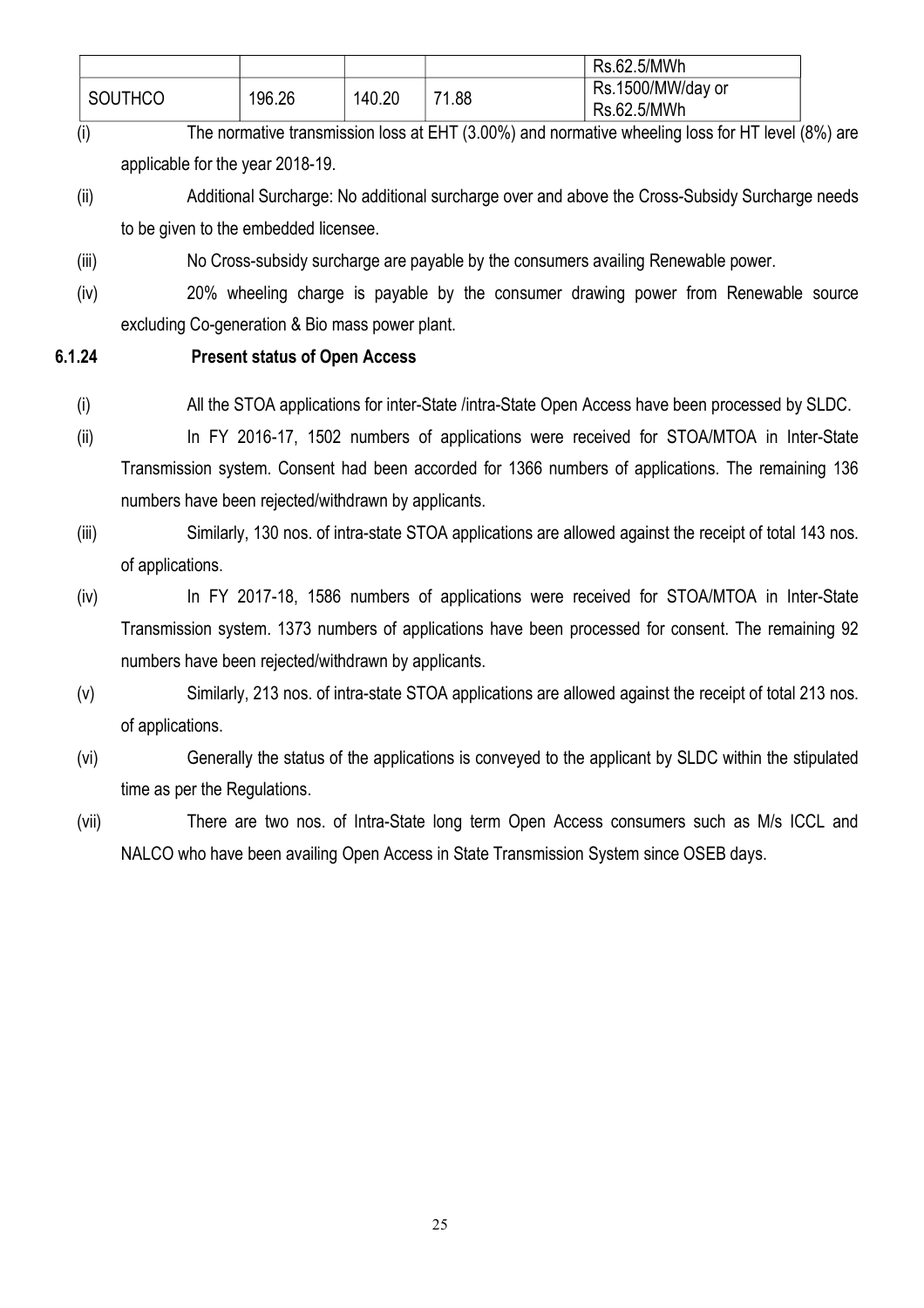#### **6.2 ENGINEERING DIVISION**

#### **A Major Activities of Engineering Section (FY 2017-18)**

This Division provides vital technical input for grant, revocation, amendment or exemption from license. It monitors the performance of the utilities [i.e. Bulk Supply (Trading) Licensee, Transmission Licensee and Distribution Licensees] under various technical parameters, including license conditions and performance standards. Interruptions in Distribution System are measured in term of Interruption Reliability Indices (known as SAIFI, SAIDI and MAIFI), for which the Distribution Licensees submit their monthly, quarterly and annual performance report once in every quarter and a consolidated annual report in every financial year. This division is also monitoring the installation of meters/smart meters, taking steps for setting up of common consumer call centre and implementation of common consumer indexing programme in Odisha DISCOMs. This Division also looks into general complaints of technical nature affecting large areas / industrial / group of consumers.

- 1. **Publication of Annual Guaranteed and Overall Performance report**: The Annual Guaranteed and Overall Performance report for the year 2016-17 were submitted by the DISCOMs. The consolidated Annual Guaranteed Performance report was published in the OERC website and Overall Performance report was published in daily newspapers and also in the OERC website. The Overall Standards of Performance of DISCOMs, as reported and furnished through affidavit for the year 2016-17 is placed as **ANNEXURE-I.**
- 2. **Monitoring R&M**: OPTCL has inherited from GRIDCO a considerable ageing transmission network. Continuous up-gradation and regular repairs and maintenance are required to keep the network in a safe and operational condition and to meet the growing requirements of DISCOMs' demand as well as to fulfill the Commission's and consumers' expectations on quality of supply, performance standards and availability of transmission network. As a result of this, the Commission, over the past several years, has been approving new transmission projects, augmentation of existing one and also allowing a significantly higher amount for R&M expenses for encouraging the Licensee to undertake regular & adequate maintenance. Timely maintenance of equipment can prolong the longevity of the equipments, reduce downtime and provide quality supply.
- 3. **Project Approval**: The Commission has directed OPTCL that DISCOMs are to be intimated well before the completion of any transmission project so that they should be prepared for receiving power from those and accordingly build their downstream distribution lines for evacuation of power. OPTCL should discuss with the DISCOMs before submission of transmission project for approval of OERC, so that the investment on s/s should be well justified and not be left idle due to non-completion of inter linking transmission/distribution lines. The equity infusion is required to be balanced and the assets so created should be utilized in a productive manner. The financing of CAPEX may be done at Debt: Equity ratio of 70:30 in line with OERC Regulations for Intra-State Transmission System. Further, OPTCL should have a proper, monitoring and execution mechanism in place and regularly monitor the progress of all its on-going projects to avoid in-ordinate delay. Projects should be completed within the time schedule to avoid cost and time over-run. OPTCL should prioritize the projects in terms of requirement and draw a phase wise project implantation schedule with specific time-line.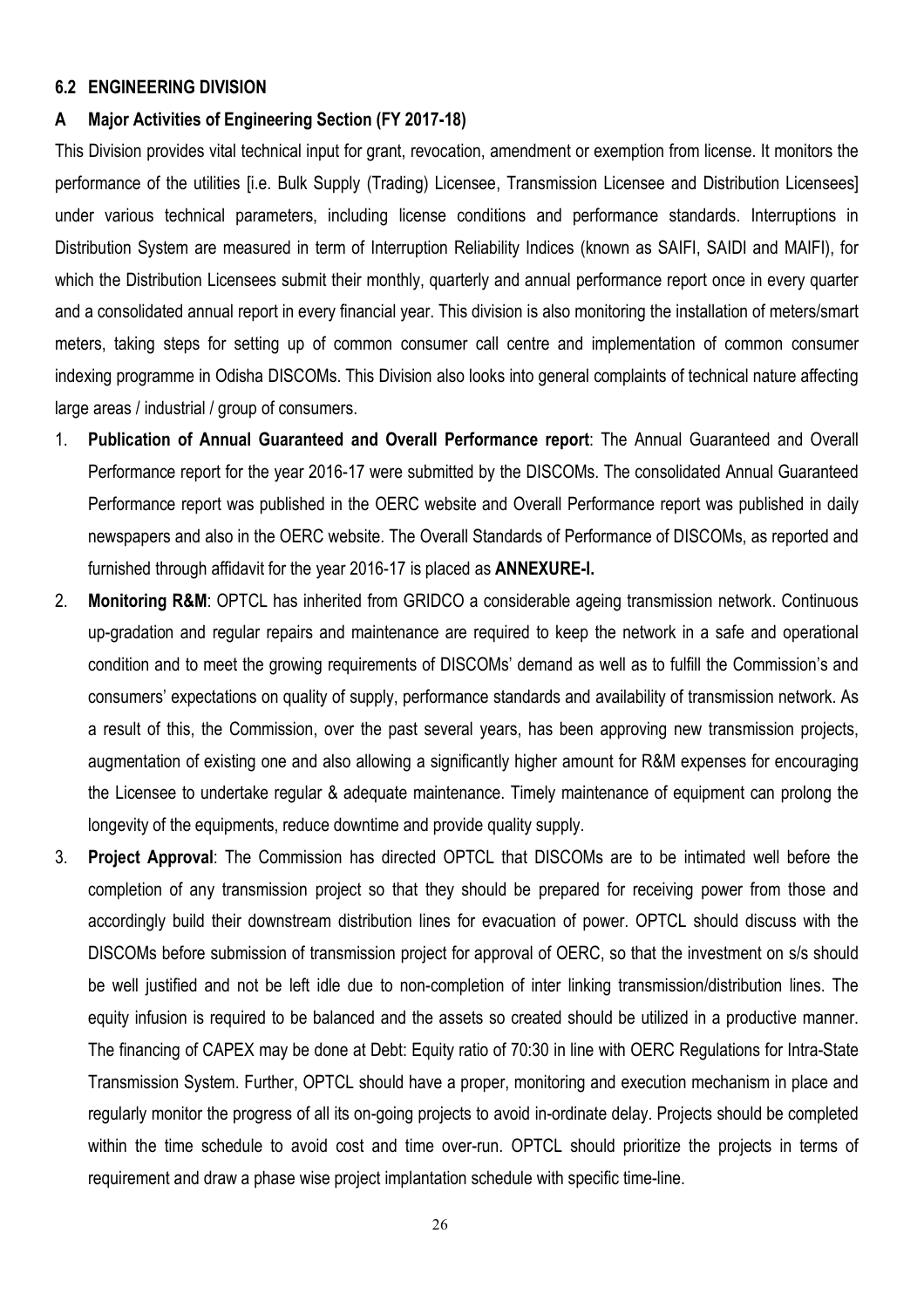- 4. **Monitoring the Operation of the Transmission System**: The Commission directs that OPTCL shall continuously monitor the operation of the transmission system, prevent overloading by load diversion wherever possible and take up advanced practices for improving system loading of the existing network. Effective utilization of new lines and their impact on transmission loss need to be monitored on continuous basis along with loss reduction strategies.
- 5. **Monitoring Transmission System Planning**: OPTCL needs to ensure avoidance of under loading of lines and substations to minimize system losses. OPTCL must ensure thorough system studies so that no under loaded projects are taken up due to its economic un-viability. The proper system study should be conducted before proceeding to any network expansion for evacuation of power. The system study should be comprehensive and should clearly specify point of interconnection and additional links required for evacuation. OPTCL shall prepare a plan for increasing automation and implementation of Smart grids in the system gradually.
- 6. **Energy Audit**: Energy audit is the back bone of Distribution Business. That is why, Commission has been consistently pursuing the DISCOMs to establish a system for the above purpose. The main hurdles in conducting energy audit are due to non availability of meters. The DISCOMs have been directed to carry out Energy Audit on regular basis. The Commission has issued a protocol to carry out energy audit vide letter No.OERC-Eng-4/G-2010/130 Dtd 11.09.2017. As per the said protocol Energy Audit has to be carried out in four stages such as
	- (i) Energy Audit between 33 kV to 11 kV
	- (ii) Energy Audit from 11 kV feeder upto consumer
	- (iii) Energy Audit from DTR to the consumer
	- (iv) Energy Audit from 33 kV to 11 kV, DTR and upto the consumer

The DISCOMs are directed to continue with the present practice till implementation of 100% metering of consumers and DTRs of the system.

- 7. **Provision of Meters/Smart Meters:** As per the mandate in Electricity Act, 2003 in no case, the consumer should avail power supply without a correct meter. As reported, a large nos. of consumers in State are availing power supply either through defective meter or without any meter. Due to procurement of around 31 lakh meters by the licensees, the Commission has directed to install the meters in the following priority to achieve optimum results.
	- (a) New supply connection
	- (b) Consumer without meter
	- (c) Consumer with defective meter and
	- (d) Consumer with electro-mechanical meter.

The Power utilities throughout the country are moving towards smart metering/digitisation/automation etc. in order to stay competitive and extend quality service to their consumers. Further, the Smart metering solution in the DISCOM system would eliminate human interface and thus it is the need of the hour. It will also help in implementation of Demand Side Management (DSM) and remote connection/disconnection of power supply. The Commission therefore is keeping track of the developments in the field of smart metering. In this regard, M/s. Energy Efficiency Services Limited (EESL), engaged in deploying smart meters through Smart Meter National Programme, on the request of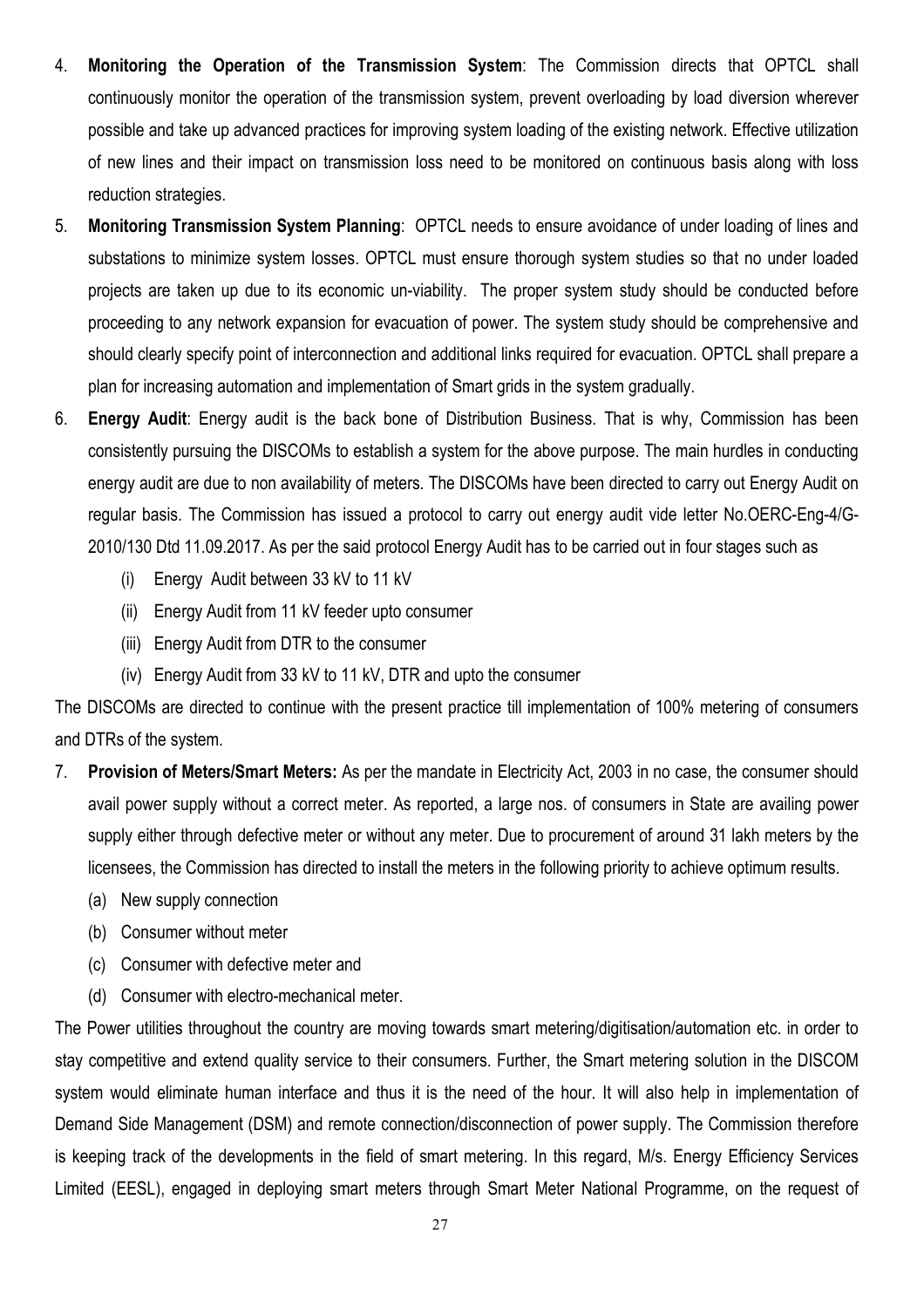Commission had made a presentation in presence of DISCOM officials on 19.12.2017. The Commission has also asked DISCOMs to furnish the names of two divisions each along with the numbers of consumers as on 31.03.2018, their AT & C loss for the FY 2017-18, detailed status on infrastructure availability on those divisions and views/suggestions (if any) for provision of smart meters on Pilot basis.

- 8. **Implementation of a common consumer indexing:** Consumer indexing is the basis of conducting Energy Audit in distribution business. With an aim to give an identity to each of the elements (and attributes) in a distribution system, the Commission, with the suggestion of a committee involving DISCOM officials, has issued a protocol for Consumer Indexing in the state vide its letter dated 14.03.2018. A properly planned Consumer Indexing practice is necessary for the state in order to tag all the elements of a distribution system to a network path. The objectives behind Consumer Indexing are as follows:
	- (i) To determine the loss in the identified / whole distribution network as a part of energy audit in the DISCOMs
	- (ii) To identify a consumer with his connected network such as DTR, 11 KV Feeder, 33 KV Feeder and so on; thus enabling the DISCOMS to focus on elements responsible for high AT&C loss.
	- (iii) To identify a particular asset of a DISCOM with its predecessors and successors thus helping in getting holistic picture of the network and managing its assets.
	- (iv) Maintenance and planning through asset history management
	- (v) Inventory planning resulting in lower down time
	- (vi) Power pilferage detection
	- (vii) Promoting feeder or DTR profit centre concepts.
- 9. **Maintaining Consumer Profile by Distcoms**: Proper communication/awareness programmes should be conducted by the DISCOMs so that the consumer should know about its rights and duties. In any case, consumer's confidence on the system is required for a successful operation. DISCOMs are required to run on commercial principle. The fundamental principle of survival of DISCOM as a commercial entity is to have proper control over the behavior of its consumer, energy input, energy billing, collection, energy pilferage and developmental activities etc. DISCOMs should maintain a detailed profile of the consumers and have an automatic system of response through SMS.
- 10. **Monitoring Quality of Power of Distcoms**: In order to extend quality & reliable power to the consumers of the state, distribution licensees are to comply the following recommendations:
	- The DISCOMs should complete pole scheduling, consumer indexing, distribution network mapping linking with indexed consumer and also ensure that reliable & correct meters are installed at all points of consumption for the purpose of Energy Audit to identify revenue leakage.
	- Pro-active action for disconnection of such consumers whose bills are not paid continuously (including Govt Connections).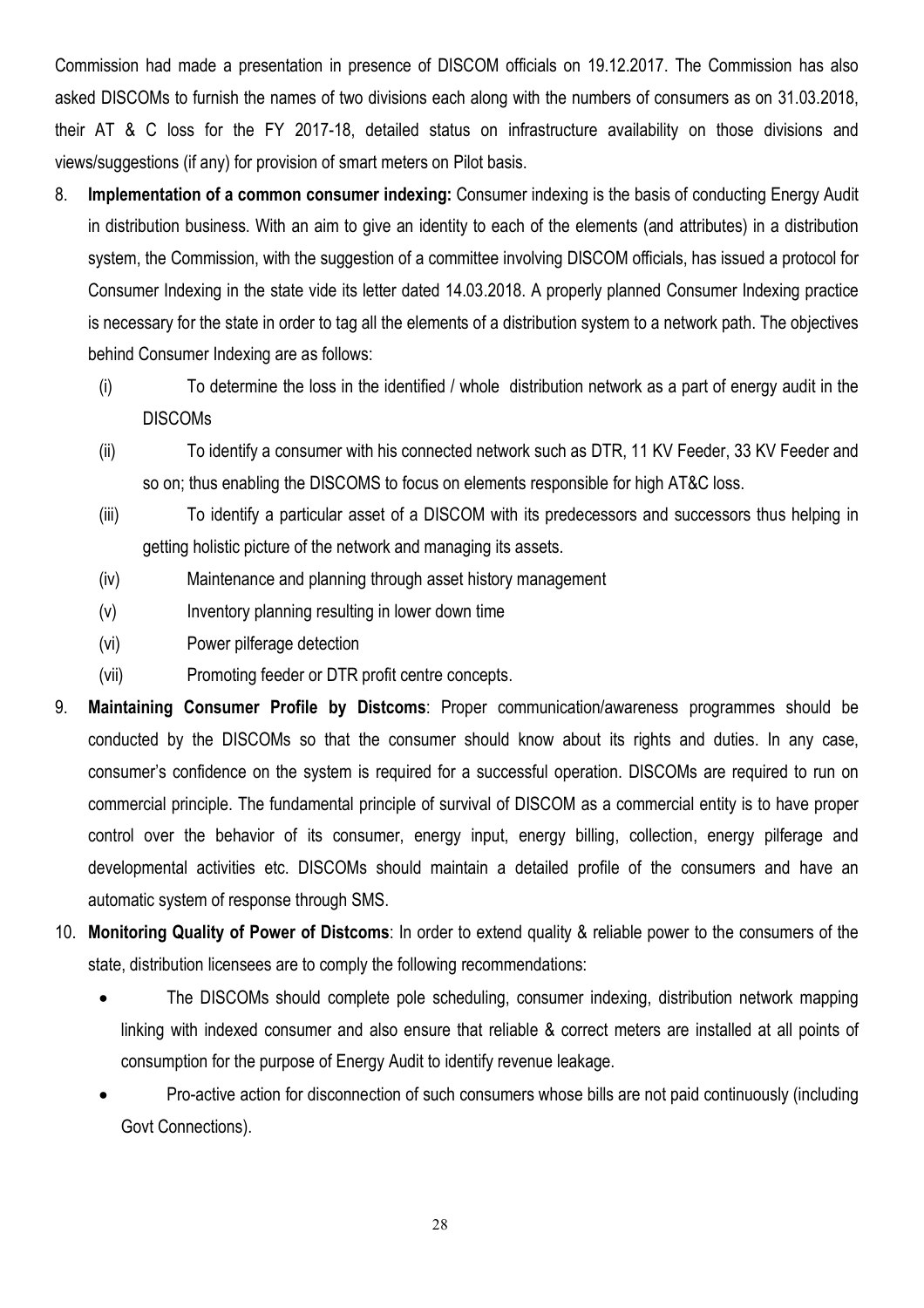- In order to have the capacity building of employees and officers as regards to enhancement of knowledge on evolving technologies and best practices being used by the other organizations, the licensees should impart training to its personnel to upgrade their skills to cope up with the changing needs.
- A special rebate of 1% over and above normal rebate shall be allowed on the bill to the LT category of consumers over and above all the rebates who pay through digital means (cash less).
- A Special rebate to the LT single phase consumers in addition to any other rebate, he is otherwise eligible for, shall be allowed at the end of the financial year (the bill for month of March), if he has paid the bill for all the 12 months of the financial year consistently without fail within due date during the relevant financial year. The amount of rebate shall be equal to the rebate of the month of March for timely payment of bill.
- The Standard of Performance should be verified by a third party on behalf of licensee itself.
- The DISCOMs should ensure that the Standard of Performance in the OERC (Licensees' Standard of Performance) Regulation, 2004 are displayed prominently at all section offices and bill collection counters.
- The DISCOMs should establish centralised customer care centres at urban and suburban areas also.
- The DISCOM should fulfil their obligation of energy conservation and DSM activities under OERC (DSM) Regulation, 2011.

The Commission expects that with continuous monitoring, the system will revive and continue to give good service to the consumers.

11. The Engg. Division in addition to other works took up the following other activities during the FY 2017-18:

### **a) System Performance during FY 2016-17 of OPTCL**

The annual system performance of OPTCL for the year 2016-17 was submitted by SLDC, OPTCL on 05.08.2017 and cross checked with the data furnished by Gridco. The consolidated statement of system performance was examined and approved along with the observations by OERC on 14.11.2017 for publication.

The summery findings of Transmission and Bulk Supply Performance as submitted by OPTCL are as below:

- i) The annual peak demand of OPTCL was 4105 MW during 2016-17 as compared to 4175 MW during 2015- 16.
- ii) GRIDCO had drawn 17177.37 MU from the State sector and 8308.44 MU from the Central sector and 243.740 MU as net banking and IEX power import during 2016-17, whereas it had drawn 16988.04 MU, 7543.828 MU and 83.395 MU respectively from the State, Central sector and banking power during 2015-16.
- iii) During this period, OPTCL made addition of 42.868 Ckt km of 220 kV lines and 209.764 Ckt km of 132 kV lines. As on 01.04.2017, OPTCL is having total 1129.434 ckt. km of 400 KV lines, 5911.208 ckt. km of 220 KV lines and 6030.821 ckt km of 132 KV lines. There was capacity addition of 1 no. of 400kV S/S, 4 nos. of 132/33 KV S/S and 3 nos. of 132/33KV s/s. .
- iv) During 2016-17, about 29 hours of load restriction was clamped on rotation basis to curtail demand due to non-availability of generation/failure of generating stations and no restriction was clamped due to nonavailability of transmission capacity. Also, there was no rescheduling of generation on account of nonavailability of transmission capacity.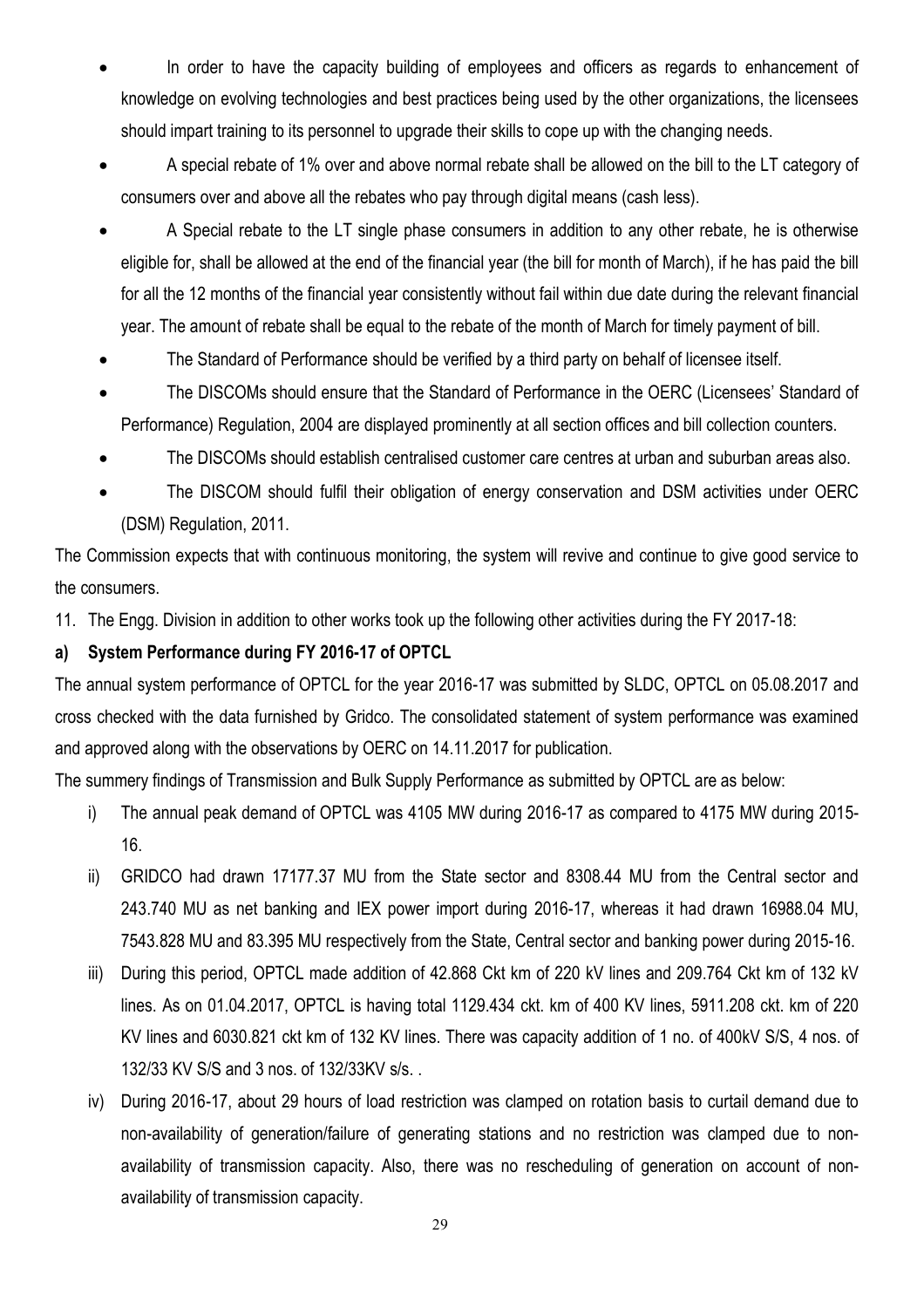### **b) Other important tasks carried out by the Engineering Division during 2017-18 include:**

- i. Long Term Demand Forecast and Transmission Plan for the State of Orissa.
- ii. CEA, CERC, FOR, Assembly Questions, Parliament Questions.
- iii. Amendment to Schedule of fees for licensees.
- iv. Monitoring of License Fees.
- v. Technical visit to licensee area, S/S and Electrical Installation.
- vi. Energy Conservation and DSM.
- vii. Issues related to roof top solar installation, Renewable Energy Certificate Mechanism
- viii. Investment approval of the licensees.
- ix. Inspection of GRF, Consumer Interface and Workshop in distribution licensees on various issues.
- x. Imparting of training to DISCOM officials at OERC.

### **B. Major Activities of IT section (FY 2017-18)**

### **1. Procurement of IT Equipments and Services**

- (a) OERC has decided to implement e-Office package of NIC for electronic filing and workflow automation in its office. NIC, Bhubaneswar has accepted the proposal of OERC routed through CMGI (Centre for Monitoring Government Initiatives) and will start implementation of the package as soon as their data centre becomes operational.
- (b) Four laserjet printers of HP make were procured for a total cost of Rs.80,798/-.
- (c) The contract for Leasing of 100 GB web space and hosting existing portal of OERC (www.orierc.org) along with mission-critical applications on Oracle was renewed for a period of one year with the existing terms and conditions including the same financial provision of Rs.1,98,540**/-** (inclusive of all charges and taxes).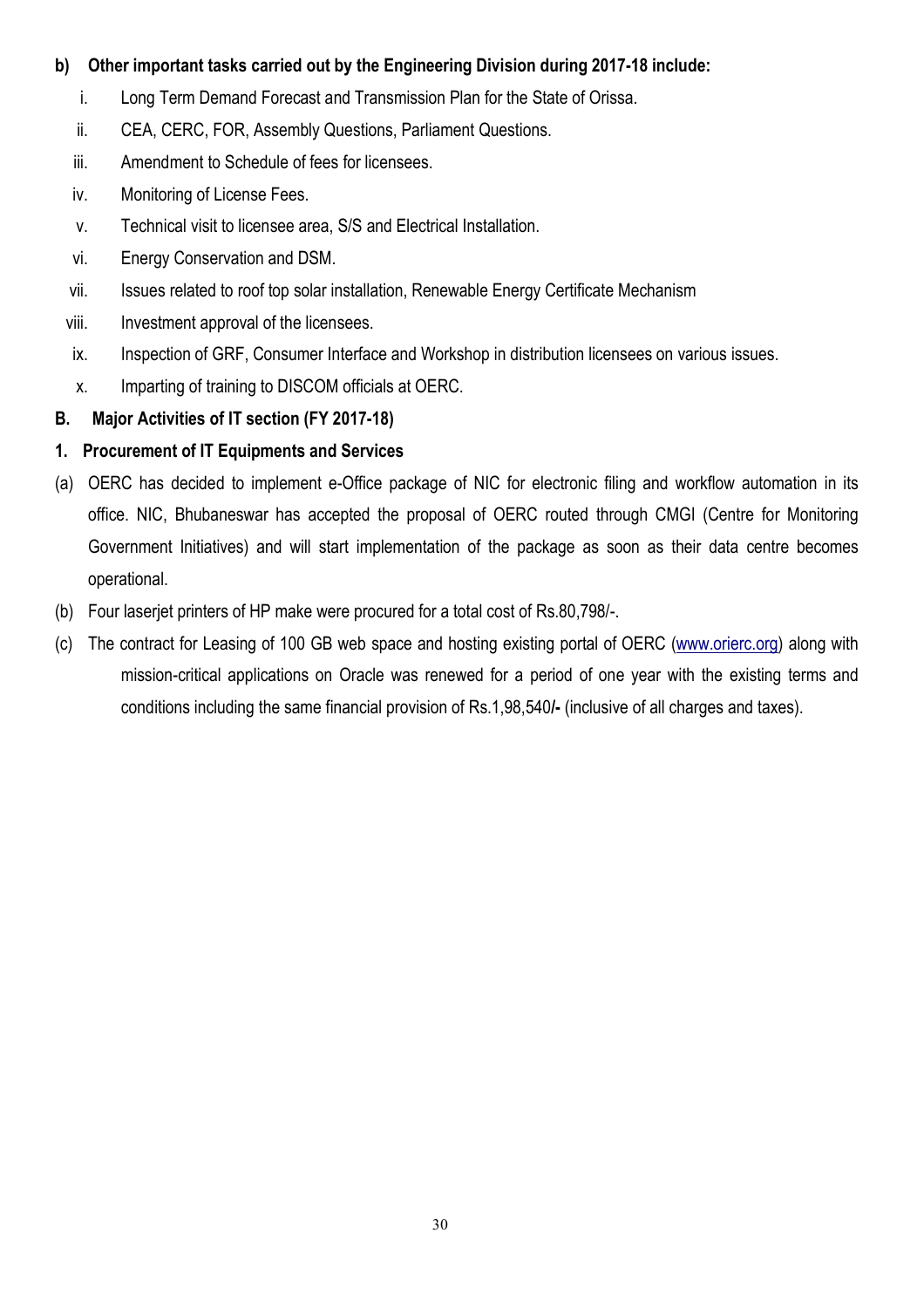#### **2. Advising Commission & Utilities on IT Projects**

IT section advised the Commission and also, the utilities in the matters of information and communication technologies especially in Smart Grid, Consumer Indexing and Enterprise Resource Planning (ERP).

**3. Review of Restructured Accelerated Power Development and Reforms Programme (R-APDRP) Work of CESU** R-APDRP work at CESU has two parts:- (i) Part-A & (ii) Part(B). Part-A entails IT implementation in 12 towns under CESU and SCADA/ DMS (Supervisory Control & Data Acquisition System/ Distribution Management System) implementation in only Bhubaneswar & Cuttack for a total project cost of Rs.159.74 crore. Part-B involves system strengthening works like addition / upgradation of sub-stations, transformers, lines etc. across twelve towns of CESU including Bhubaneswar & Cuttack for a total cost of Rs.248.12 crore. IT section reviewed the aforesaid works continuously and brought out the critical issues before the CESU management for taking timely action so that the whole project would get completed by the deadline of March 2018.

#### **4. Maintaining Monthly Data of Discoms (Financial & Technical) in Oracle**

The month wise data received from each Discom was maintained in the Oracle Database for security and retrieval as and when required by the Commission. These data relate to important financial, commercial and technical requirements reflecting number of consumers, billing, purchase, loss, arrear, metering of feeders, DTRs, interruption and length of new conductors added etc.

#### **5. Entry/Updation/Maintenance of Data in Case Tracking System**

IT section made the entry / updation of details related to the cases including the orders on regular basis. The uploading of the data maintained in the local server was effected every day to our website making the data about the cases available to the public. MIS reports for pending cases, final cases and cases whose hearing are concluded and order reserved were provided to RA (Regulatory Affairs) division for taking necessary action at their end.

#### **6. Entry/Updation/Maintenance of Data in Web-based GRF System**

The web-based System on GRF Orders gets the case orders in soft form from 12 GRFs across Odisha every week and these are processed, formatted and entered into the system for enabling the users to view /query the orders on the basis of various parameters like category of complaint, regulation & clause involved, divisions, period etc. Presently, all the orders from January 2014 are available on the website of OERC i.e. www.orierc.org.

This system provides useful and detailed information about the cases which have been disposed of by twelve no. of GRFs in Odisha.

### **7. Entry/Updation/Maintenance of Data in Web-based System on Orders of SC (Supreme Court) and ATE (Appellate Tribunal on Electricity)**

This system allows users to view / download abstract of orders of SC and ATE on the basis of keywords. For example, on choosing 'Cross Subsidy' as the keyword, the relevant orders of SC and/or ATE are displayed. The user can view / download the abstract of the order. This system is available in the OERC's website under the heading, 'Cases' and is updated by IT section.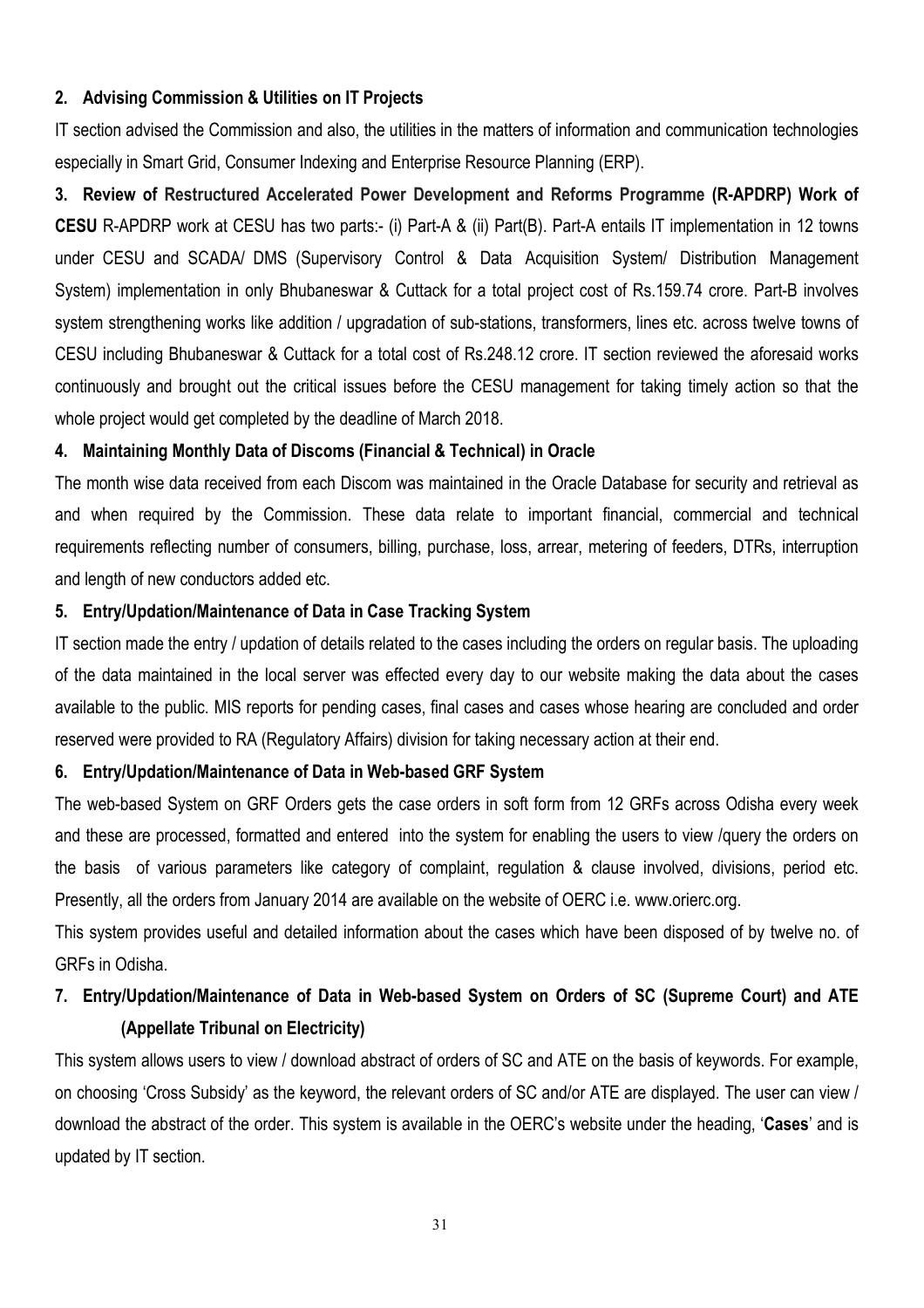### **8. Entry/Updation/Maintenance of Data in Web-based System on Consumer Grievance Report**

This system allows users to view / download report on 'consumer grievances' on the basis of the consumer name and / or the period in which the consumer complaint was filed in OERC. This system is available in the OERC's website under the heading, 'Consumers' and updated on a monthly basis

#### **9. Maintenance of Database, Hardware and Software**

- a) Maintenance of Database entailed the following activities
	- System data transfer from Excel/ Other Formats to text
- Converting Data to Oracle format
- Exporting data from Local Server
- Importing & configuring Data in Web Server
- Regular backup of
- RIMS (Regulatory Information Management System)
- Savior System (Attendance Recording System)
- CTS (Case Tracking System)
- GRF Orders System
- b) Hardware Maintenance involved the following activities
	- Solving Computer Booting/Shutdown/Hang problems
		- Resolving Network problems
	- Installation of Biometric Attendance Recording System
- Fixing of Printer and Monitor related problems
- Maintenance of Oracle Server, Internet Server, Switch, HUB, Modem, CCTV, Mail Server etc.
- c) Software Maintenance entailed the following activities
	- Installation of software including Operating System and Application software
	- Up gradation of software including anti-virus
	- Maintenance of software & data in Attendance Recording System

#### **10. Managing OERC Pension Fund Trusts**

The Group Superannuation Cash Accumulation (GSCA) Plan and Group Leave Encashment Scheme (GLES) of the LIC of India have been adopted by OERC for its employees. As per the actuarial estimation made by LIC towards superannuation of employees of OERC, a sum of Rs.116 lac was transferred to GSCA fund of LIC on 31-03-2018. The balance of that fund at the end of the FY 2017-18 stood at Rs.7.35 crore. Similarly, as estimated by LIC towards leave encashment of employees of OERC, a sum of Rs.0.30 lac was transferred to GLES fund of LIC on 31-03-2018. The GLES fund, at the end of FY 2017-18, has a balance of Rs.1.02 crore.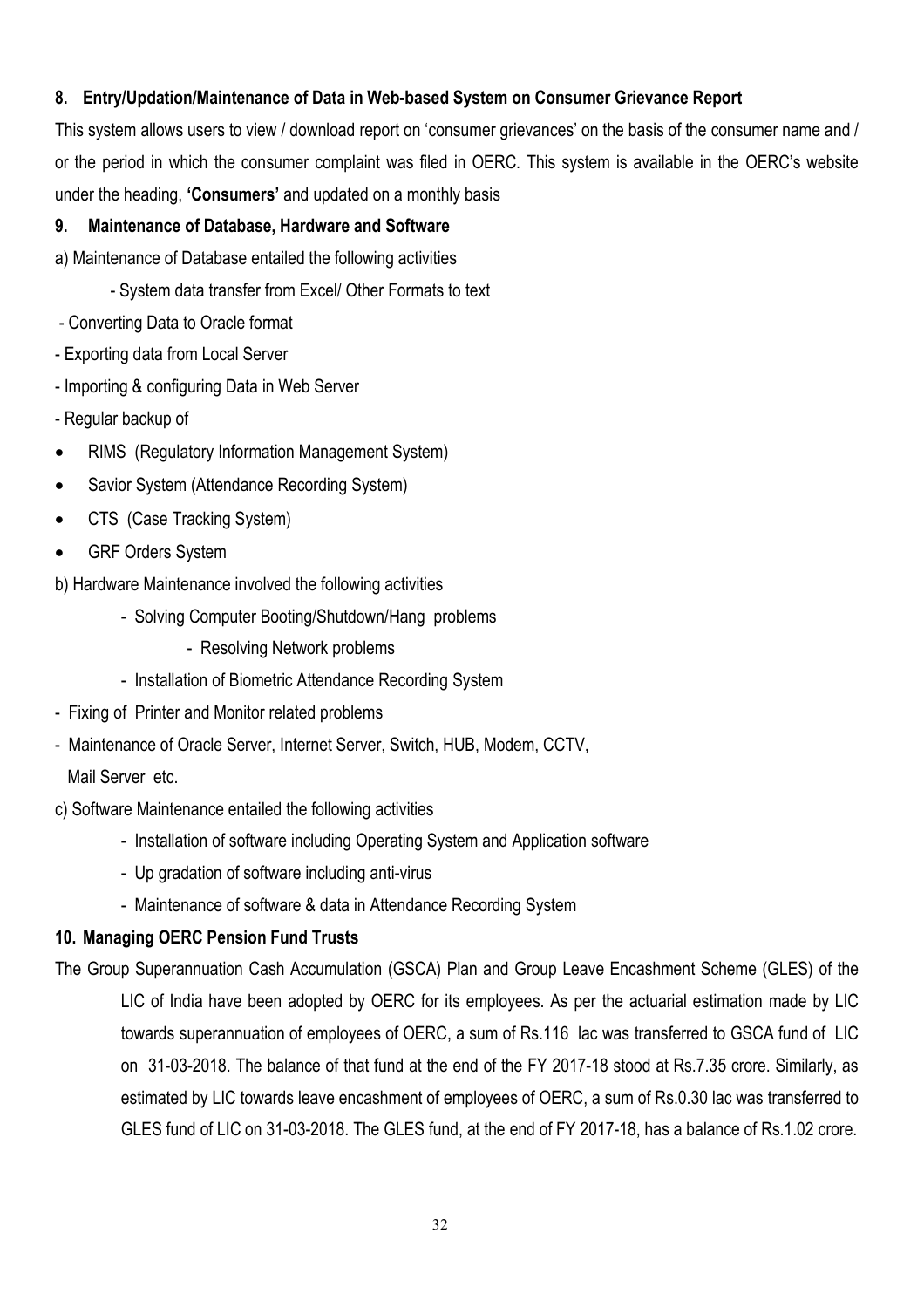#### **6.3 REGULATORY AFFAIRS DIVISION**

The Regulatory Affairs Division deals with all legal matters pertaining to the functions of the Commission. It also scrutinizes applications / replies/objections filed before the Commission, rendering necessary legal advice on various matters. The Division engages Advocates for representing the Commission in various Courts, Fora and Tribunals including liaisoning with legal counsels. It is also involved in drafting and vetting of Regulations, Tariff Orders, practice directions, notifications; maintaining relevant legal information, participating in Commission's proceedings.

#### **6.3.1 Case matters before the High Court/Supreme Court/ATE (During FY 2017-18)**

During the year 2017-18 the Commission had received notices in 06 no. of cases from the Hon'ble High Court of Orissa, Cuttack. The Commission also received notices in 3 no. of appeals from the Appellate Tribunal for Electricity (ATE), New Delhi and received notices in 2 no. of Civil Appeals from the Hon'ble Supreme Court of India, & also the Commission has filed Caveat Petition before the Hon'ble Supreme Court of India apprehending stay of operation of the judgment dated 21.08.2017 of the Hon'ble ATE passed in Appeal No. 64/2015 (Revocation of Licenses of RIL Managed DISCOMs namely, WESCO, NESCO & SOUTHCO). The Hon'ble Supreme Court of India vide their Judgment dated 24.11.2017 in Civil Appeal No.18500 of 2017 has confirmed the judgment dated 21.08.2017 of the Hon'ble ATE passed in Appeal No. 64/2015 (Revocation of Licenses of RIL Managed DISCOMs wherein the finding of the Commission of revocation of licenses is uphold.

The Commission had engaged Shri Rutwik Panda, Advocate- on- Record and Shri P. Ramesh Bhatt, Sr. Advocate, Sri Prasanto Sen, Advocate and Shri G.Umapathy, Sr. Advocate and Sri Sekhar Naphede, Sr. Counsel in Supreme Court of India/ Appellate Tribunal for Electricity, New Delhi as its Legal Counsels and Shri Biswajit Mohapatra, Advocate as its Legal Counsel to represent the cases on behalf of the Commission before the Hon'ble High Court of Odisha.

#### **6.3.2. Status of Regulations Framed under Electricity Act, 2003 by OERC**

Consequent upon implementation of the Electricity Act, 2003, the Odisha Electricity Regulatory Commission has framed a number of Regulations which are shown in the Table below:

| <b>SI</b>      | <b>Name of the Regulations</b>                      | <b>Odisha Notification</b> | <b>Published in Orissa</b> |
|----------------|-----------------------------------------------------|----------------------------|----------------------------|
| No.            |                                                     | <b>Date</b>                | Gazette No. and            |
|                |                                                     |                            | <b>Date</b>                |
| 1.             | OERC (Conditions of Supply) Code, 2004.             | 21st May, 2004             | 28th May, 2004             |
| 2.             | <b>OERC (Licensees Standards of Performance)</b>    | 21st May, 2004             | 28th May, 2004             |
|                | Regulations, 2004.                                  |                            |                            |
| 3.             | OERC (Grievances Redressal Forum and                | 5th April, 2004            | 17th May, 2004             |
|                | Ombudsman) Regulations, 2004.                       |                            |                            |
| 4.             | <b>OERC</b> (Terms and Conditions for Determination | 9th June, 2004             | 10th June, 2004            |
|                | of Tariff) Regulations, 2004.                       |                            |                            |
| 5.             | OERC (Procedure for filing appeal before the        | 21st May, 2004             | 28th May, 2004             |
|                | Appellate Authority) Regulations, 2004.             |                            |                            |
| 6.             | <b>OERC (State Advisory Committee) Regulations,</b> | 21st May, 2004             | 28th May, 2004             |
|                | 2004.                                               |                            |                            |
| 7 <sub>1</sub> | <b>OERC</b> (Conduct of Business) Regulations,      | 21st May, 2004             | 28th May, 2004             |
|                | 2004.                                               |                            |                            |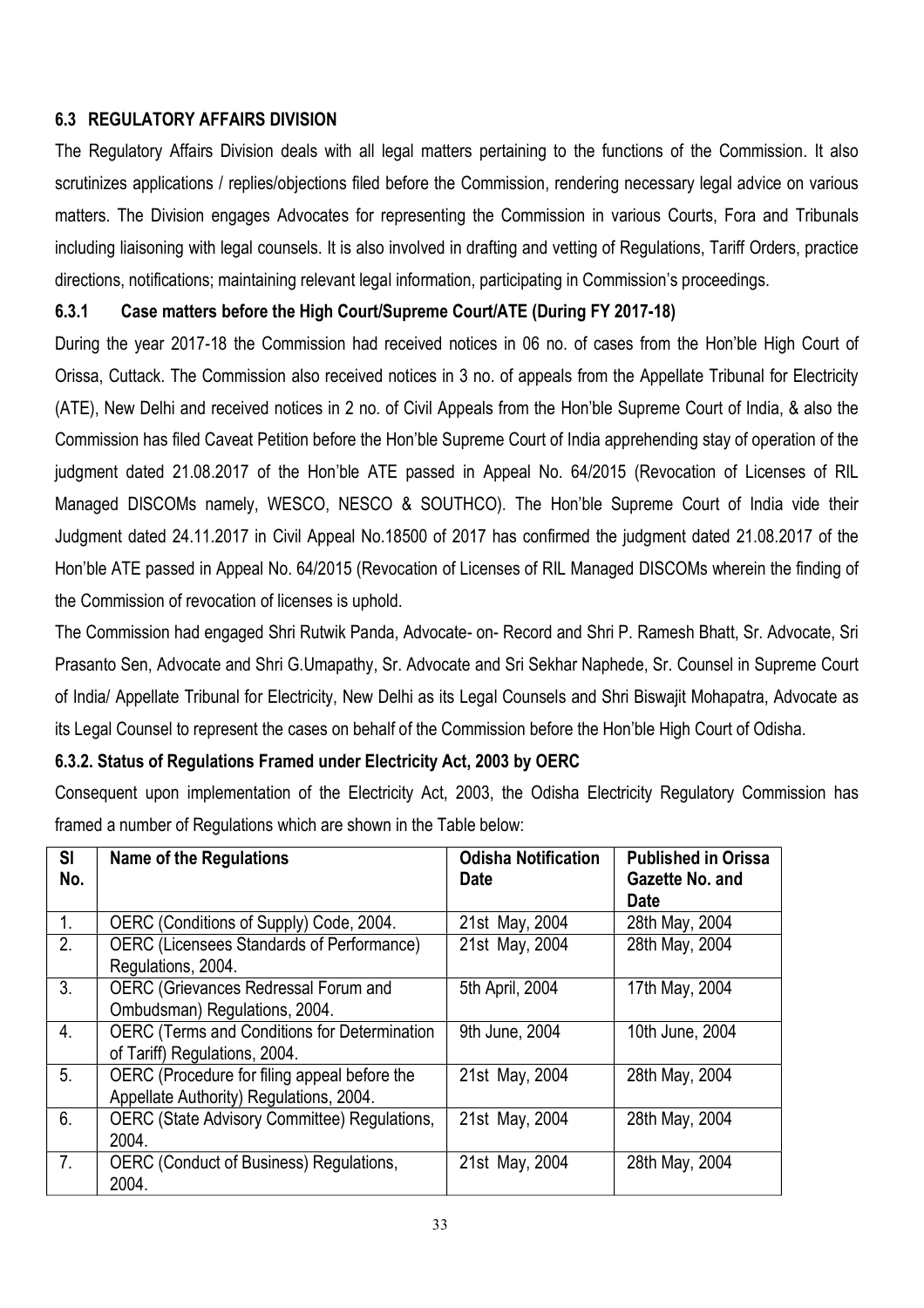| <b>SI</b><br>No. | <b>Name of the Regulations</b>                                                                                           | <b>Odisha Notification</b><br><b>Date</b> | <b>Published in Orissa</b><br>Gazette No. and<br><b>Date</b> |
|------------------|--------------------------------------------------------------------------------------------------------------------------|-------------------------------------------|--------------------------------------------------------------|
| 8.               | OERC (Terms and Conditions for Open Access)<br>Regulations, 2005.                                                        | 6th June, 2005                            | 21st June, 2005                                              |
| 9.               | OERC (Determination of Open Access Charges)<br>Regulations, 2006                                                         | 6th June, 2006                            | 18th July, 2006                                              |
| 10.              | Odisha Grid Code Regulation, 2006                                                                                        | $\blacksquare$                            | 14th June, 2006                                              |
| 11.              | OERC (Intra-State ABT) Regulations, 2007                                                                                 | 17th Dec., 2007                           | 14th Feb., 2008                                              |
| 12.              | OERC(Fees and Charges of State Load<br>Despatch Centre and other related matters)<br>Regulation, 2010                    | 6th June, 2010                            | 18th November,<br>2010                                       |
| 13.              | OERC (Renewable and Co-generation<br>Purchase Obligation and its Compliance)<br>Regulation, 2010                         | 30th Sept., 2010                          | 14th Dec., 2010                                              |
| 14.              | OERC (Demand Side Management) Regulation,<br>2011                                                                        | 20th August, 2011                         | 16th Nov., 2011                                              |
| 15               | <b>OERC</b> (Terms and Conditions for Determination<br>of Wheeling Tariff and Retail Supply Tariff)<br>Regulations, 2014 | 14th Nov, 2014                            | 20th Dec, 2014                                               |
| 16               | <b>OERC</b> (Terms and Conditions for Determination<br>of Generation Tariff) Regulations, 2013                           | 8th Sept, 2014                            | 10th Oct, 2014                                               |
| 17               | <b>OERC (Terms and Conditions for Determination</b><br>of Transmission Tariff) Regulations, 2014                         | 21st Oct, 2014                            | 4th Dec. 2014                                                |
| 18               | <b>OERC (Procurement of Energy from Renewable</b><br>Sources and its Compliance) Regulations, 2015                       | 1st Aug. 2015                             | 10th Sep., 2015                                              |
| 19               | Odisha Grid Code (OGC) Regulations, 2015                                                                                 | 11th Aug., 2015                           | 21st Dec., 2015                                              |

The above Regulations are available in the commission's website -www.orierc.org.

**6.3.2 Proceedings before the Commission** 

 The Regulatory Affairs Division examines and scrutinizes petitions/ replies/ objections filed before the Commission.

The Division advises and renders legal opinion on matters referred to it by the Engineering, Tariff, Secretarial

and Administrative Divisions.

88 no. of Cases were registered and 79 no. of Cases were disposed of by the OERC during the period from

**01.04.2017 to 31.03.2018** including 10 nos. of cases of Tariff matters for FY 2018-19.

### **Important Orders passed during 1st April, 2017 to 31st March, 2018**

| SI.<br>No. | <b>CASE No.</b> | Date of Final<br>Order | <b>PETITIONER</b>         | <b>SUBJECT</b>                                                                                                                              |
|------------|-----------------|------------------------|---------------------------|---------------------------------------------------------------------------------------------------------------------------------------------|
|            | 09/2017         | 17/APR/2017            | <b>VEDANTA LIMITED</b>    | An application under S.86(1)(f) of the Electricity<br>Act, 2003                                                                             |
| 2          | 08/2017         | 17/APR/2017            | <b>VEDANTA LIMITED</b>    | An application under S.86(1)(f) of the Electricity<br>Act, 2003                                                                             |
| 3          | 77/2016         | 06/MAY/2017            | <b>SANJEEB KUMAR GIRI</b> | An application petition under S.142 of the Electricity<br>Act, 2003                                                                         |
| 4          | 165/2010        | 20/MAY/2017            | <b>OCL INDIA LIMITED</b>  | An application under S.94(1)(f) of the Electricity<br>Act, 2003 read with Regulation 70 of OERC (Conduct of<br>Business) Regulations, 2004. |
| 5          | 60/2013         | 23/MAY/2017            | <b>WESCO</b>              | An Application u/S. 142 of the Electricity Act, 2003                                                                                        |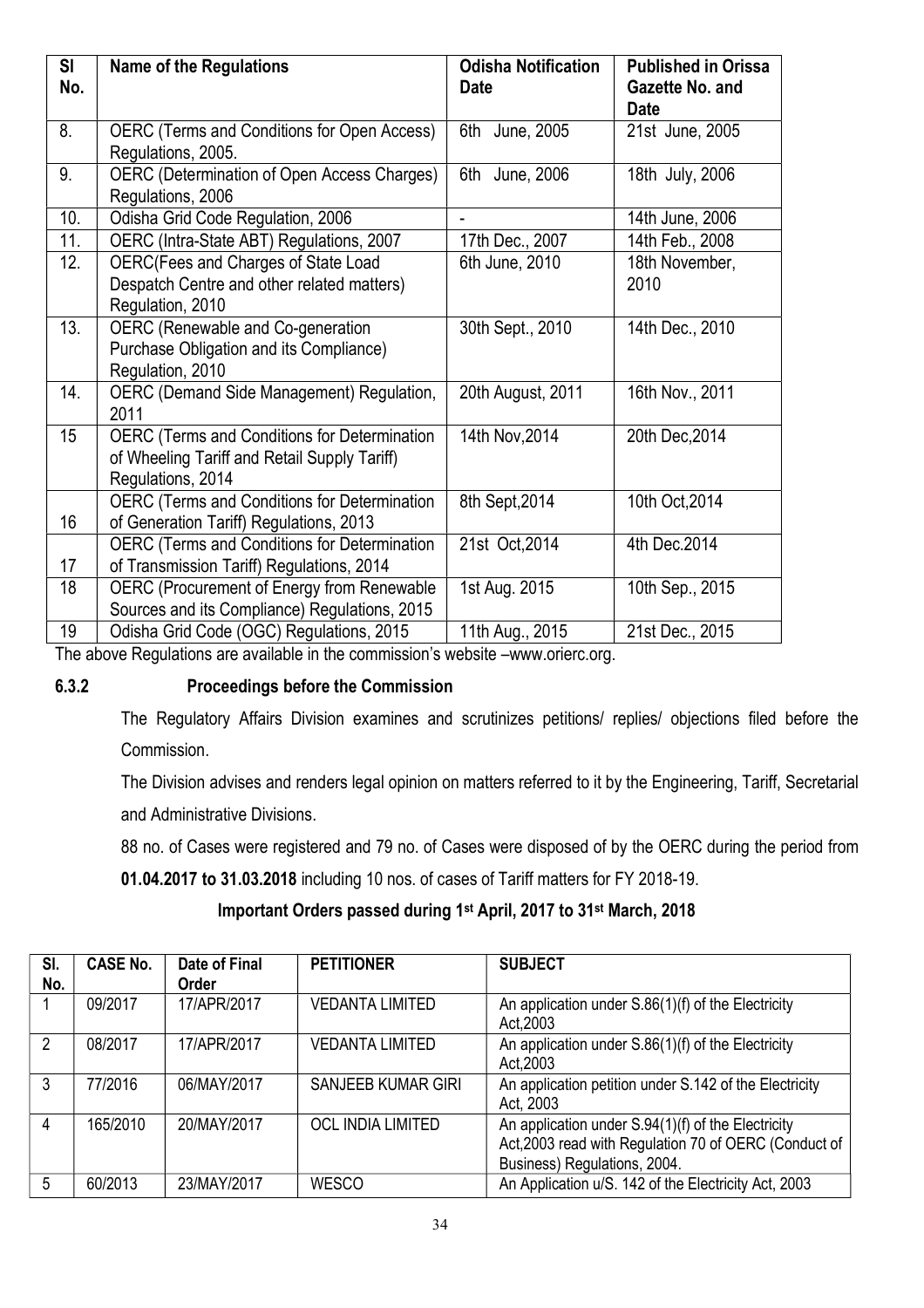| 6              | 135/2010 | 23/MAY/2017 | <b>UTKAL FURNACE</b><br><b>ASSOCIATION</b>           | Application under S. 94(f) of the Electricity Act, 2003 &<br>Regulation 70 of OERC (Conduct of Business)<br>Regulations, 2004.                                                                                                          |
|----------------|----------|-------------|------------------------------------------------------|-----------------------------------------------------------------------------------------------------------------------------------------------------------------------------------------------------------------------------------------|
| $\overline{7}$ | 57/2016  | 03/JUN/2017 | SUBASH CHANDRA<br><b>SAHOO</b>                       | An application under S.142 of the Electricity Act, 2003                                                                                                                                                                                 |
| 8              | 04/2017  | 07/JUN/2017 | <b>TATA STEEL LIMITED</b>                            | An application under S. 86(1)(k) of the Electricity<br>Act, 2003 read with Regulation 112 of the OERC<br>Distribution (Conditions of Supply) Code, 2004                                                                                 |
| 9              | 03/2017  | 08/JUN/2017 | <b>OCL INDIA LIMITED</b>                             | An application under Regulation 9 (1) of the OERC<br>(Conduct of Business) Regulations                                                                                                                                                  |
| 10             | 06/2017  | 08/JUN/2017 | ANANTA CH. BHUYAN                                    | An application under S.142 of the Electricity Act, 2003                                                                                                                                                                                 |
| 11             | 22/2017  | 09/JUN/2017 | PARESH NATH SAHU                                     | An application under S.142 of the Electricity Act, 2003                                                                                                                                                                                 |
| 12             | 17/2017  | 19/JUN/2017 | <b>BAILOCHAN JENA</b>                                | An application under S.142 of the Electricity Act, 2003                                                                                                                                                                                 |
| 13             | 37/2016  | 27/JUN/2017 | <b>OPTCL</b>                                         | An application under Clause 3.10 (1) & (2) of the<br>Odisha Grid<br>Code (OGC) Regulations, 2015                                                                                                                                        |
| 14             | 07/2017  | 27/JUN/2017 | <b>DILLIP KUMAR</b><br><b>SATPATHY</b>               | An application under S.142 of the Electricity Act, 2003                                                                                                                                                                                 |
| 15             | 41/2015  | 28/JUN/2017 | <b>GRIDCO</b>                                        | An application for determination of rate along with the<br>terms and conditions towards supply of surplus power<br>by the CGPs and Co-generation plants as an interim<br>arrangement to meet the State's requirement for FY<br>2015-16. |
| 16             | 14/2017  | 28/JUN/2017 | RABINARAYAN SWAIN                                    | An application under S.142 of the Electricity Act, 2003                                                                                                                                                                                 |
| 17             | 16/2017  | 28/JUN/2017 | <b>MOHAN LAL GARG</b>                                | An application under S.142 of the Electricity Act, 2003                                                                                                                                                                                 |
| 18             | 21/2017  | 01/JUL/2017 | <b>SITA CEMENT LIMITED</b>                           | An application under S.142 of the Electricity Act, 2003                                                                                                                                                                                 |
| 19             | 76/2016  | 12/JUL/2017 | <b>SMT. BINDU PATTANIK</b>                           | An application petition under S.142 of the Electricity<br>Act,<br>2003                                                                                                                                                                  |
| 20             | 02/2016  | 13/JUL/2017 | <b>NAVA BHARAT</b><br><b>VENTURES LTD.-IPP</b>       | An application under S.86 of the Electricity Act, 2003                                                                                                                                                                                  |
| 21             | 15/2010  | 31/JUL/2017 | <b>OPTCL</b>                                         | Application u/s 86(1) of the Electricity Act, 2003                                                                                                                                                                                      |
| 22             | 127/2010 | 31/JUL/2017 | <b>OPTCL</b>                                         | Investment proposal for restoration of 400 KV lb-<br>Meramundali DC line in FY 2010-11 by own<br>fund/availing loan from agencies.                                                                                                      |
| 23             | 19/2017  | 11/AUG/2017 | <b>CHILUKURI SATYA</b><br><b>NARAYAN</b>             | An application under S.142 of the Electricity Act, 2003                                                                                                                                                                                 |
| 24             | 56/2016  | 16/AUG/2017 | <b>IND-BARATH ENERGY</b><br>(UTKAL) LTD.             | An application under Section 94 (1) (f) of the Electricity<br>Act, 2003 read with Regulation 70 (1) of the OERC<br>(Conduct of Business) Regulations, 2004                                                                              |
| 25             | 52/2016  | 17/AUG/2017 | JINDAL INDIA THERMAL<br>POWER LTD                    | An application under S. 86 (1) (f) of the Electricity<br>Act, 2003                                                                                                                                                                      |
| 26             | 12/2017  | 22/AUG/2017 | <b>MANAS KUMAR</b><br><b>MANGARAJ</b>                | An application under S.142 of the Electricity Act, 2003.                                                                                                                                                                                |
| 27             | 54/2016  | 22/AUG/2017 | <b>GRIDCO</b>                                        | An application for review petition under Section 94 (1)<br>$(f)$ of<br>the Electricity Act, 2003.                                                                                                                                       |
| 28             | 05/2017  | 22/AUG/2017 | <b>ARATILATA</b><br>PATTANAYAK                       | An application under S.142 of the Electricity Act, 2003.                                                                                                                                                                                |
| 29             | 24/2017  | 22/AUG/2017 | <b>BHUBANESWAR DIARY</b>                             | An application under S.142 of the Electricity Act, 2003.                                                                                                                                                                                |
| 30             | 25/2017  | 22/AUG/2017 | <b>BHUBANESWAR DIARY</b>                             | An application under S.142 of the Electricity Act, 2003.                                                                                                                                                                                |
| 31             | 90/2013  | 05/SEP/2017 | <b>NARBHERAM POWER &amp;</b><br><b>STEEL PVT LTD</b> | An application u/S. 86 (1) (f) of the Electricity Act,<br>2003.                                                                                                                                                                         |
| 32             | 02/2017  | 14/SEP/2017 | <b>WESCO</b>                                         | An application for Review Petition under S.94(1)(f) of<br>the<br>Electricity Act, 2003 read with Regulation 70(1) of the                                                                                                                |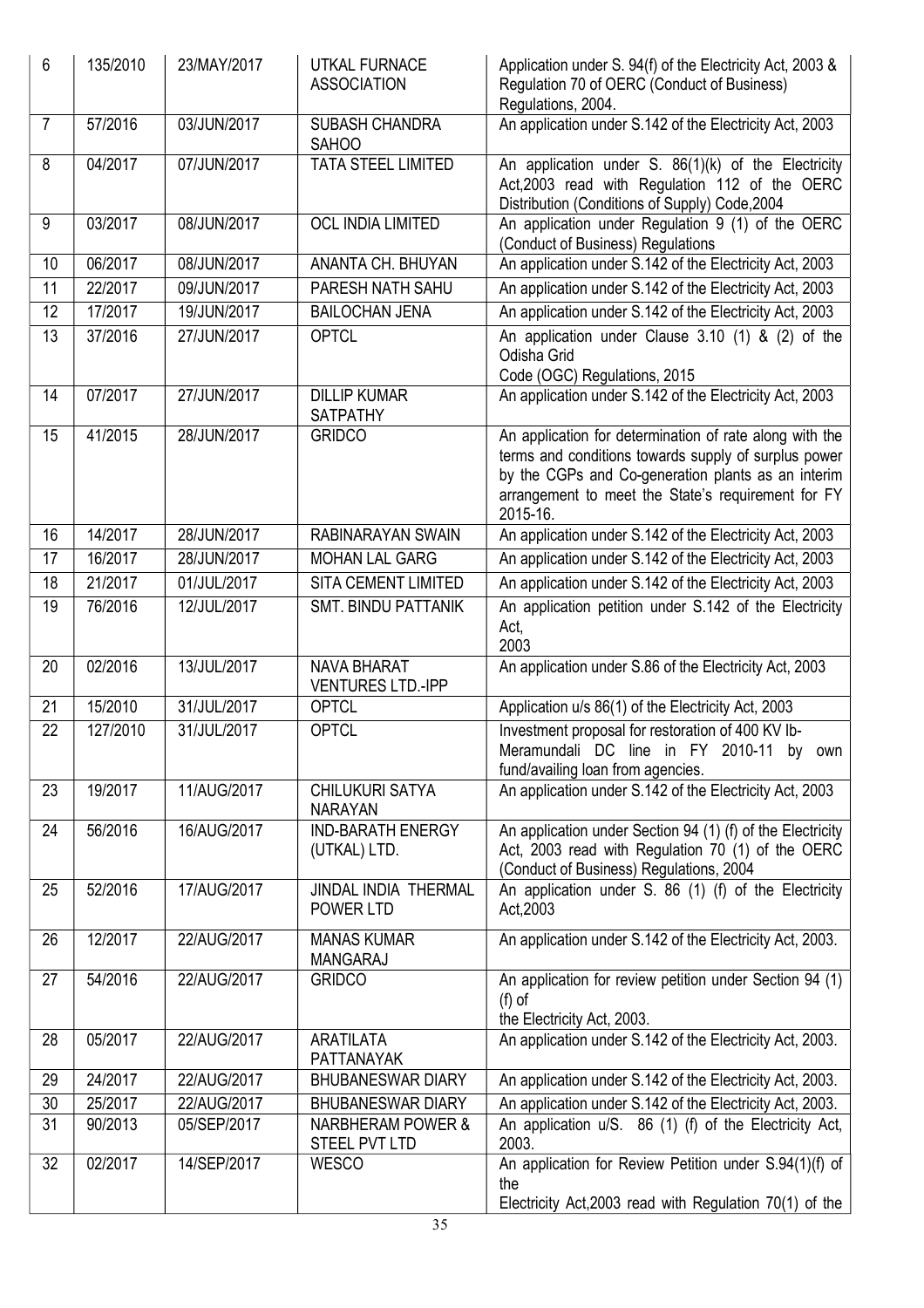|    |         |             |                                           | <b>OERC</b>                                                                                               |
|----|---------|-------------|-------------------------------------------|-----------------------------------------------------------------------------------------------------------|
|    |         |             |                                           | (Conduct of Business) Regulations, 2004 along with                                                        |
|    |         |             |                                           | Or.47 R-                                                                                                  |
| 33 | 11/2016 | 14/SEP/2017 | <b>SHALIVAHAN GREEN</b>                   | 1(c) & S.114 of the Civil Procedure Code, 1908.<br>An application under Ss. 61,62(1)(a) and 86 of the     |
|    |         |             | <b>ENERGY LTD</b>                         | Electricity                                                                                               |
|    |         |             |                                           | Act, 2003 read with Regulation 10,51 & 73 of the                                                          |
|    |         |             |                                           | <b>OERC</b>                                                                                               |
|    |         |             |                                           | (Conduct of Business) Regulations, 2004.                                                                  |
| 34 | 60/2016 | 18/OCT/2017 | <b>OPTCL</b>                              | An application under condition 10 of its License                                                          |
| 35 | 45/2017 | 20/OCT/2017 | <b>TATA STEEL LIMITED</b>                 | conditions for Investment proposal.<br>An application under S. 86(1)(k) of the Electricity                |
|    |         |             |                                           | Act, 2003                                                                                                 |
|    |         |             |                                           | read with Regulation 112 of the OERC Distribution                                                         |
|    |         |             |                                           | (Conditions of Supply) Code, 2004.                                                                        |
| 36 | 35/2017 | 23/OCT/2017 | <b>ORISSA POWER</b>                       | An application under Sections 94 (1) (f) of the                                                           |
|    |         |             | <b>GENERATION</b>                         | Electricity Act, 2003 read with Regulation 70 (1) of the                                                  |
| 37 | 32/2017 | 23/OCT/2017 | <b>CORPORATION</b><br>OHPC                | OERC (Conduct of Business) Regulations, 2004.<br>An application under Sections 94 (1) (f) of the          |
|    |         |             |                                           | Electricity Act,                                                                                          |
|    |         |             |                                           | 2003 read with Regulation 70 (1) of the OERC                                                              |
|    |         |             |                                           | (Conduct of                                                                                               |
|    |         |             |                                           | Business) Regulations, 2004.                                                                              |
| 38 | 46/2017 | 23/OCT/2017 | <b>NAVA BHARAT</b><br><b>VENTURES LTD</b> | An application under S.142 of the Electricity Act, 2003.                                                  |
| 39 | 23/2017 | 23/OCT/2017 | <b>WESCO</b>                              | An application under Regulation 52(1) of the OERC                                                         |
|    |         |             |                                           | (Conduct                                                                                                  |
|    |         |             |                                           | of Business) Regulations, 2004.                                                                           |
| 40 | 38/2015 | 31/OCT/2017 | <b>OPTCL</b>                              | An application under condition 10 of its License                                                          |
|    |         |             |                                           | conditions for                                                                                            |
|    |         |             |                                           | approval of the projects being implemented under<br><b>ODSSP</b>                                          |
|    |         |             |                                           | Scheme.                                                                                                   |
| 41 | 11/2017 | 07/NOV/2017 | ANANTA GOPAL STONE                        | An application under S.142 of the Electricity Act, 2003.                                                  |
|    |         |             | <b>CRUSHER</b>                            |                                                                                                           |
| 42 | 13/2017 | 07/NOV/2017 | <b>SURYAMANI SWAIN</b>                    | An application under S.142 of the Electricity Act, 2003.                                                  |
| 43 | 15/2017 | 07/NOV/2017 | RAJA FLY ASH BRICKS                       | An application under S.142 of the Electricity Act, 2003.                                                  |
| 44 | 34/2017 | 09/NOV/2017 | <b>GRIDCO</b>                             | An application under Sections 94 (1) (f) & 62 (4) of the                                                  |
|    |         |             |                                           | Electricity Act, 2003 read with Regulation 70 (1) of the<br>OERC (Conduct of Business) Regulations, 2004. |
| 45 | 51/2017 | 14/NOV/2017 | AMNADATA FOODS PVT.                       | An application under Section 142 of the Electricity Act,                                                  |
|    |         |             | <b>LTD</b>                                | 2003.                                                                                                     |
| 46 | 47/2017 | 14/NOV/2017 | <b>ARATI PANDA</b>                        | An application under S.142 of the Electricity Act, 2003.                                                  |
| 47 | 46/2016 | 08/DEC/2017 | <b>OCL INDIA LIMITED</b>                  | An application under Section 42 (2) (3) & (4) of the                                                      |
|    |         |             |                                           | Electricity Act, 2003.                                                                                    |
| 48 | 51/2016 | 16/DEC/2017 | LINDE INDIA LIMITED                       | An application under Sub-section (2), (3) & (4) of<br>Section 42 of the Electricity Act, 2003.            |
| 49 | 23/2016 | 05/JAN/2018 | <b>VEDANTA LIMITED</b>                    | An application under Ss.9(2), 42 & 86 of the Electricity                                                  |
|    |         |             |                                           | Act, 2003.                                                                                                |
| 50 | 33/2017 | 18/JAN/2018 | <b>OPTCL</b>                              | An application under Sections 94 (1) (f)<br>of the                                                        |
|    |         |             |                                           | Electricity Act, 2003.                                                                                    |
| 51 | 07/2016 | 03/FEB/2018 | <b>REI POWER BAZAAR</b>                   | An application under Ss.66 & 86(1) (k) of the Electricity                                                 |
| 52 | 44/2016 | 05/FEB/2018 | PRIVATE LIMITED<br>SHRI MAHAVIR FERRO     | Act, 2003.<br>An application under S.86 (1) (f) of the Electricity Act,                                   |
|    |         |             | ALLOYS PVT. LTD.                          | 2003.                                                                                                     |
| 53 | 45/2016 | 05/FEB/2018 | <b>VIVACITY RENEWABLE</b>                 | An application under S.86 (1) (f) of the Electricity Act,                                                 |
|    |         |             | ENERGY(P) LTD.                            | 2003.                                                                                                     |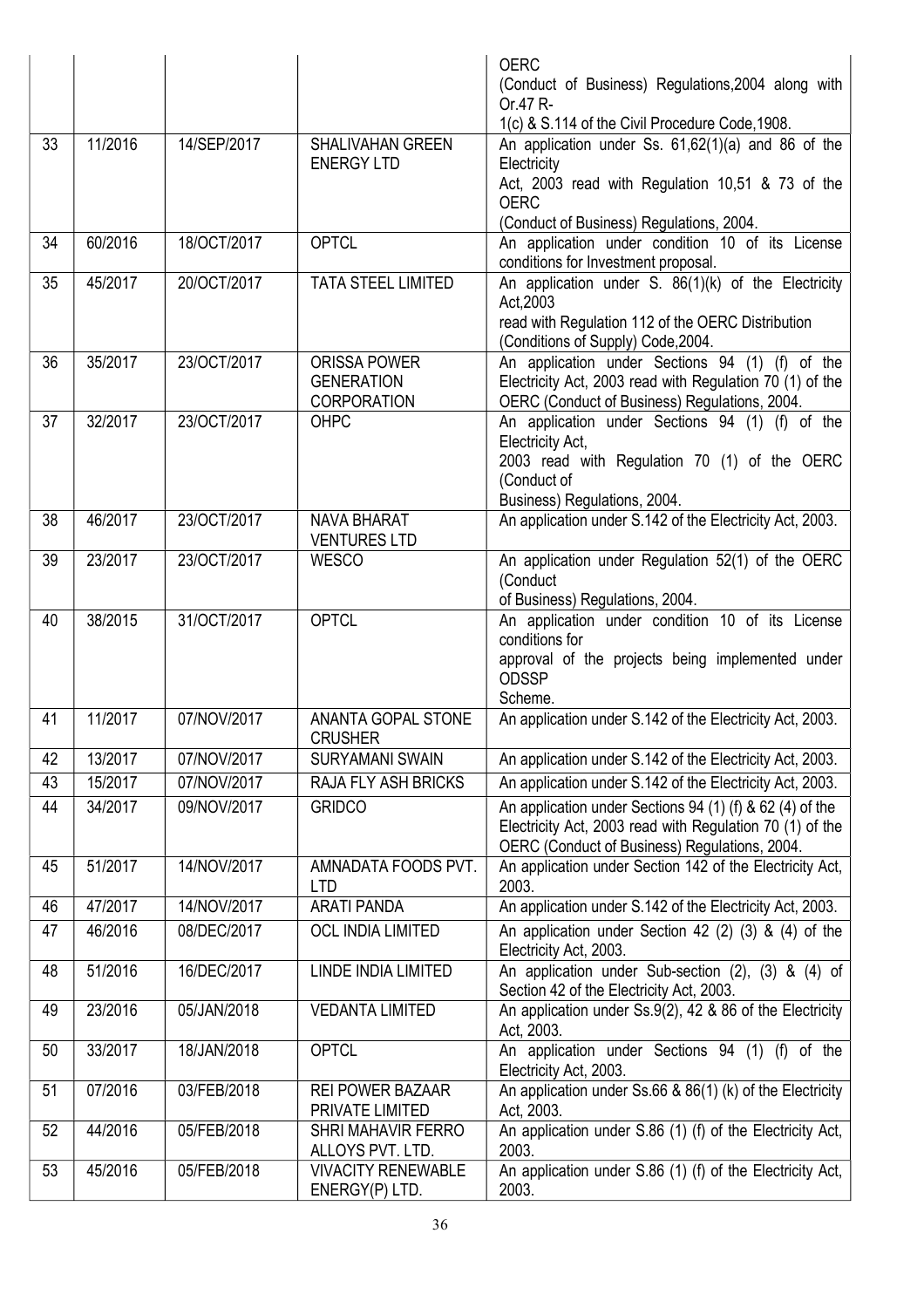| 54 | 36/2017  | 05/FEB/2018 | <b>GRASIM INDUSTRIES</b><br><b>LIMITED</b>                     | An application under Sections $94$ (1) (f) & 62 (4) of the<br>Electricity Act, 2003 read with Regulation 70 (1) of the<br>OERC (Conduct of Business) Regulations, 2004. |
|----|----------|-------------|----------------------------------------------------------------|-------------------------------------------------------------------------------------------------------------------------------------------------------------------------|
| 55 | 43/2015  | 05/FEB/2018 | <b>NESCO</b>                                                   | An application under S.86 (1) (f) of the Electricity Act,<br>2003.                                                                                                      |
| 56 | 124/2010 | 05/FEB/2018 | <b>RATHI STEEL &amp; POWER</b><br>LTD.                         | Application under S.86 (1)(f) of the Electricity Act,<br>2003.                                                                                                          |
| 57 | 39/2017  | 07/FEB/2018 | <b>BIJAY KUMAR PRUSTY</b>                                      | An application under S.142 of the Electricity Act, 2003.                                                                                                                |
| 58 | 14/2015  | 26/FEB/2018 | JINDAL STAINLESS LTD.                                          | An application for under S.86(1) (f) & (k) of the<br>Electricity Act, 2003.                                                                                             |
| 59 | 38/2016  | 26/FEB/2018 | <b>VEDANTA LIMITED</b>                                         | An application under Ss.61, 62 & 86 of the Electricity<br>Act, 2003.                                                                                                    |
| 60 | 12/2015  | 26/FEB/2018 | JINDAL STAINLESS LTD.                                          | An application under S.142 of the Electricity Act, 2003.                                                                                                                |
| 61 | 26/2014  | 26/FEB/2018 | <b>JINDAL THERMAL</b><br>POWER LTD.                            | An application u/S. 61, 62 & 86 (1) (a) of the Electricity<br>Act, 2003.                                                                                                |
| 62 | 66/2017  | 19/MAR/2018 | <b>CESU</b>                                                    | An application under Condition 11 of the License<br>conditions for approval of Detailed Project Report<br>(DPR).                                                        |
| 63 | 57/2017  | 21/MAR/2018 | <b>SOUTHCO</b>                                                 | An application under the Electricity Act, 2003 read with                                                                                                                |
| 64 | 56/2017  | 21/MAR/2018 | <b>NESCO</b>                                                   | OERC (Terms and Conditions for Determination of                                                                                                                         |
| 65 | 58/2016  | 21/MAR/2018 | CESU                                                           | Wheeling<br>Tariff<br>&<br>Retail<br>Supply<br>Tariff)<br>Regulations, 2014, and also OERC (Conduct of                                                                  |
| 66 | 53/2017  | 21/MAR/2018 | <b>WESCO</b>                                                   | Business) Regulations, 2004 for approval of Business<br>Plan for FY 2014-15 to FY 2018-19.                                                                              |
| 67 | 77/2017  | 22/MAR/2018 | <b>OPTCL</b>                                                   |                                                                                                                                                                         |
| 68 | 83/2017  | 22/MAR/2018 | <b>NESCO</b>                                                   |                                                                                                                                                                         |
| 69 | 79/2017  | 22/MAR/2018 | <b>NESCO</b>                                                   |                                                                                                                                                                         |
| 70 | 78/2017  | 22/MAR/2018 | <b>SLDC</b>                                                    |                                                                                                                                                                         |
| 71 | 86/2017  | 22/MAR/2018 | CESU                                                           | ARRs for FY 2018-19                                                                                                                                                     |
| 72 | 82/2017  | 22/MAR/2018 | <b>CESU</b>                                                    |                                                                                                                                                                         |
| 73 | 81/2017  | 22/MAR/2018 | <b>SOUTHCO</b>                                                 |                                                                                                                                                                         |
| 74 | 80/2017  | 22/MAR/2018 | <b>WESCO</b>                                                   |                                                                                                                                                                         |
| 75 | 84/2017  | 22/MAR/2018 | <b>WESCO</b>                                                   |                                                                                                                                                                         |
| 76 | 74/2017  | 22/MAR/2018 | OHPC                                                           |                                                                                                                                                                         |
| 77 | 76/2017  | 22/MAR/2018 | <b>GRIDCO</b>                                                  |                                                                                                                                                                         |
| 78 | 85/2017  | 22/MAR/2018 | <b>SOUTHCO</b>                                                 |                                                                                                                                                                         |
| 79 | 75/2017  | 22/MAR/2018 | <b>ORISSA POWER</b><br><b>GENERATION</b><br><b>CORPORATION</b> | Generation Tariff determination for FY 2018-19                                                                                                                          |

### **6.3.3 Consumer Counsel**

The Commission had engaged World Institute for Sustainable Energy (WISE), Pune as consumer counsel for analysis of tariff applications of licensees for FY 2018-19. The said consumer counsel submitted its reports & presented its views during the tariff hearing of the Commission. The Commission had also engaged 9 NGOs/persons as consumer counsel to collect necessary feedback on consumer services from WESCO Utility, NESCO Utility, SOUTHCO Utility & CESU areas and participate in the tariff hearing. Out of which six consumer counsels had submitted their reports and participated in the tariff hearing of the Commission.

#### **6.3.4. Drafting and legal vetting**

The Division drafted, and also made legal vetting of public notices, show cause notices, circulars etc. and assisted the Engineering Division in amendment of Regulations.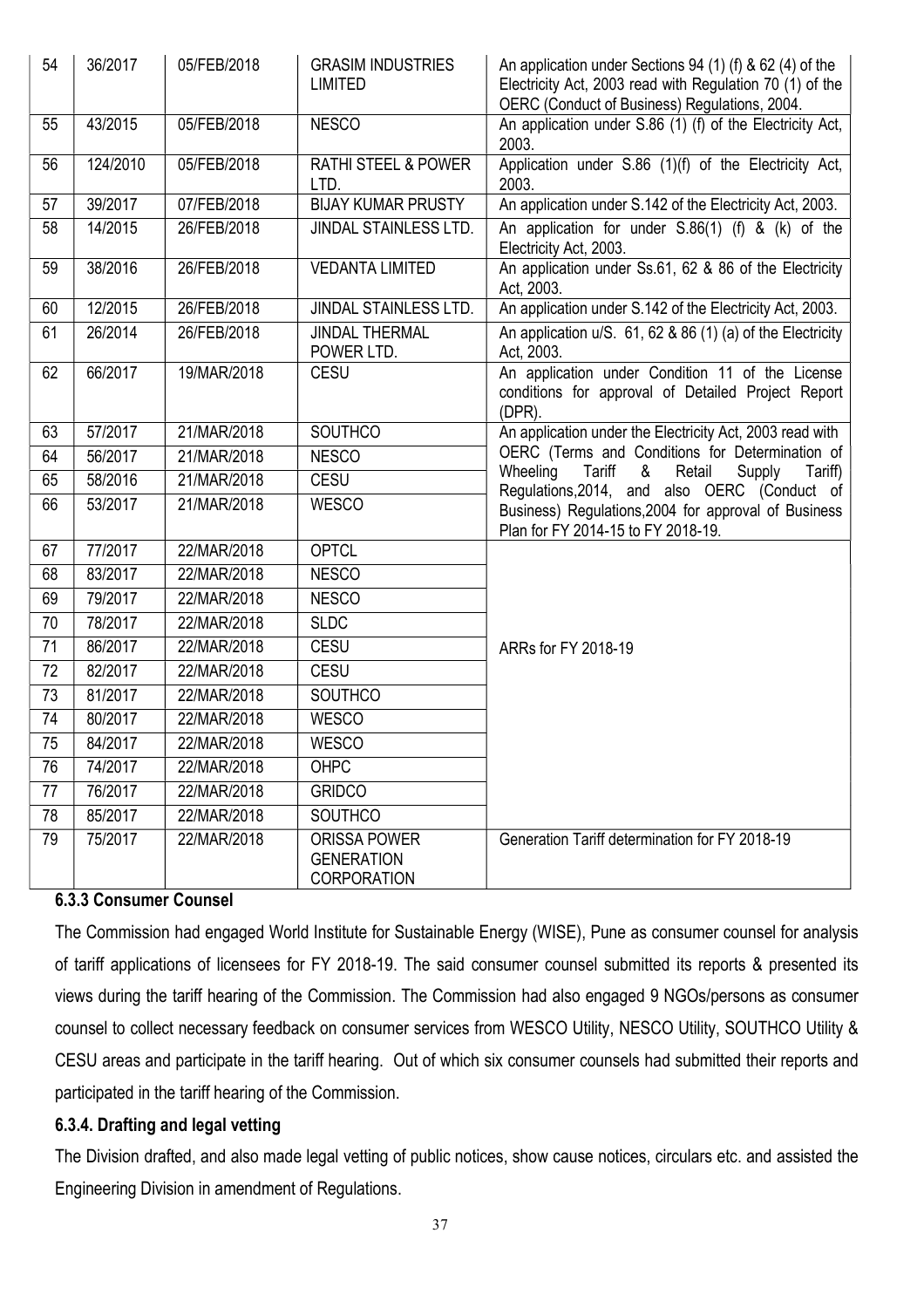#### **6.3.5. Legal Information**

The Division subscribed law journals/reports/Collected CDs such as CLT, Supreme Court Cases and Energy Law Reports to update information on latest judicial precedents / legislative developments. It gathered relevant information on Acts, Rules, Regulations and Orders on legal and regulatory matters relating to electricity, relevant Orders of High Courts, Supreme Court, Central Electricity Regulatory Commission (CERC), Appellate Tribunal for Electricity (ATE), Rules and Notifications of Govt. of Odisha/ Govt. of India.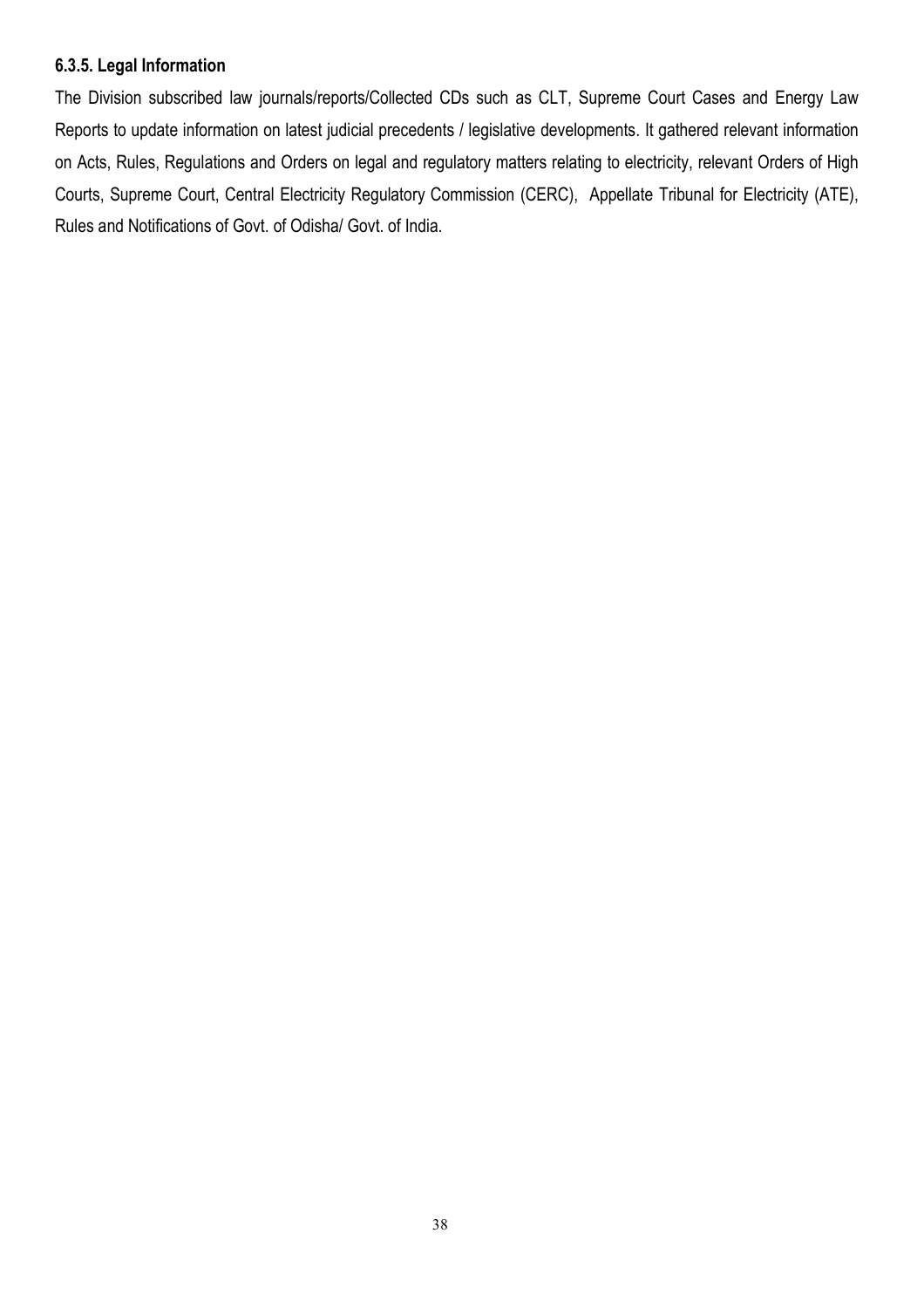#### **7. SECRETARIAT & ADMINISTRATIVE DIVISION**

- 7.1 The Secretariat of the Commission looks after the day to day administration of the Commission. It is the pivot of the Commission's activities. Under the provisions of section 91(1), the Secretary is required to assist the Commission to carry out its functions. The OERC (Conduct of Business) Regulations, 2004 also defines the role of Secretary as the spokesman & representative of the Commission in all matters pertaining to its proceedings/hearings. Secretary of the Commission has been delegated with administration & financial powers exercised by Head of Office, by Govt. of Odisha. The Secretary is assisted by Deputy Director (Personnel & Administration) under the existing provisions.
- 7.2 The Commission Secretariat is the repository of the Commission's orders and records and carries out all correspondences on behalf of the Commission. The true copies/certified copies of orders, documents, and notification for and on behalf of the Commission are issued by the Secretariat. The Secretary being the custodian of the seal of the Commission acts as the ex-officio Secretary of the State Advisory Committee and is the first Appellate Authority under the RTI Act, 2005.
- 7.3 The Administration Section is manned by Deputy Director (P&A) and a Personal Assistant who supports him in day to day administration works. This Section provides vital support to the Commission in various matters such as recruitment, appointment of executives and non-executives, security, housekeeping, maintenance of building procurement of materials, equipment & their maintenance, organizing functions/seminars/ workshop, printing of Tariff Order & other publications, Audit & Accounts, matters relating to FOR, FOIR, CEA, CBIP, Ministry of Power, SAFIR, CIGRE, Assembly & Parliament, caretaking, security, training, performance appraisal, materials management etc.
- 7.4 Accounts Section under the Secretariat is manned by Accounts Officer who is assisted by Accountant-cum-Cashier and is responsible for preparation of bills, maintenance of accounts, reconciliation; audit (both financial & transactional) handling of cash and other accounts related work.

#### **7.5 OFFICERS & STAFF**

The Commission has 18 nos. of officers and 47 nos. of staff of various categories as on 18.08.2018 **(Annexure-A).** 

#### **7.6 ORGANISATION CHART**

The organization chart of Odisha Electricity Regulatory Commission (OERC) is shown at **Annexure-B**.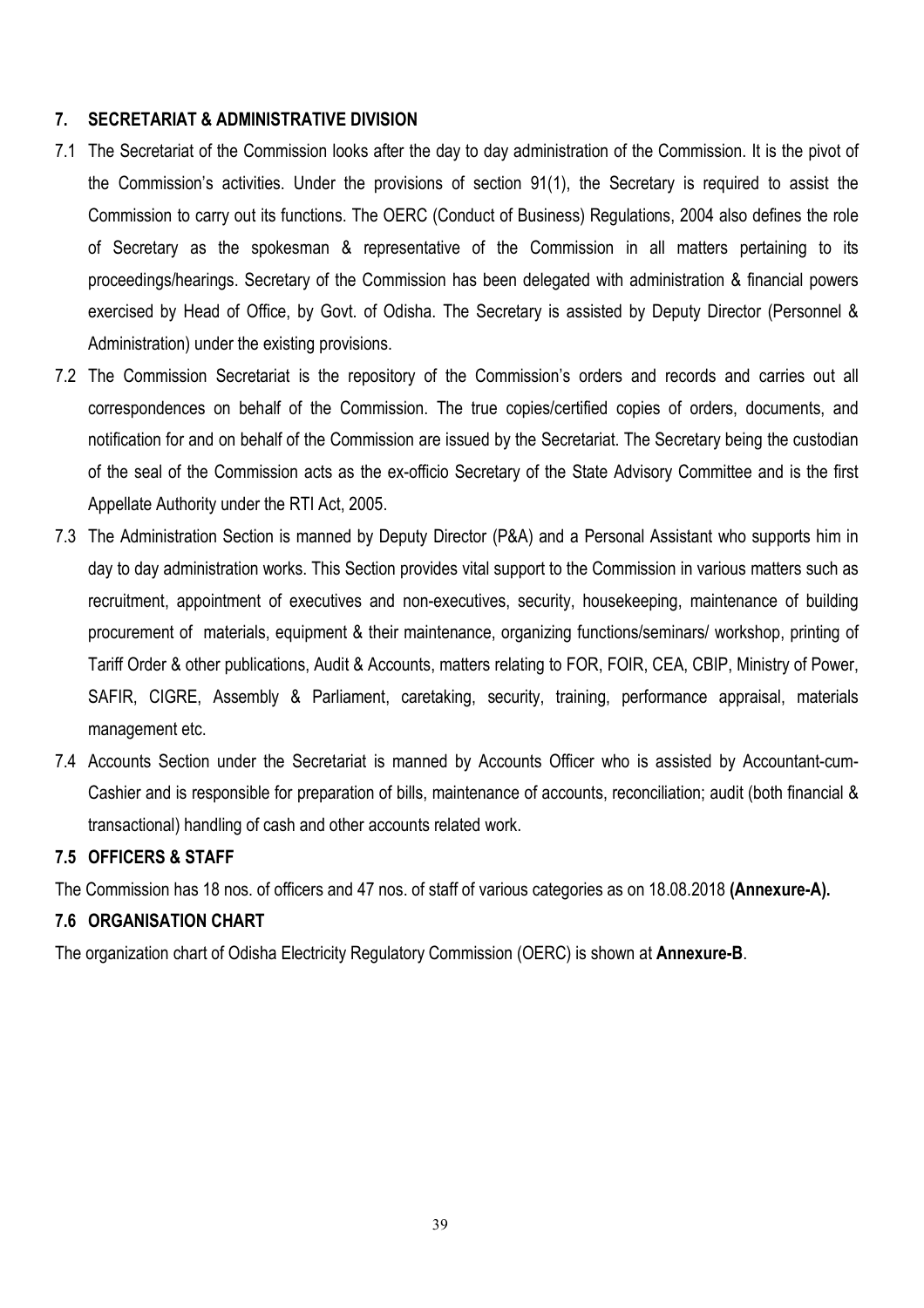### **7.7 Assets acquisition:**

Various assets required for smooth & enhanced functioning of OERC were acquired in FY 2017-18.

### 7.8 **Participation in Training/ Seminar/ Workshop/ Conference**

Participation in Training/ Seminar/ Workshop/ Conference etc. are integral part of knowledge based organization like OERC. Officers and Staff have attended various training programmes, seminars, workshops & conferences in the year 2017-18 to enhance their professional skills and update their knowledge **(Annexure)**.

### **8. CONSUMER INTEREST**

Under the OER Act, 1995, the OERC is mandated to safeguard the interests of the state consumers and ensures that all consumers are provided with reliable, safe and uninterrupted power supply at reasonable rates. The Electricity Act, 2003 also provides wide ranging provisions to protect the interest of consumers. It gives electricity consumers a statutory right of minimum standards of supply and service. The Commission's approach to consumer protection has been proactive from the inception and in order to fulfill its legal obligation, the OERC has undertaken a number of steps to empower electricity consumers which are as follows:

### **8.1 Issue of regulations, codes, licenses and practice directions**

The Commission has issued a number of Regulations, Codes and Practice Directions in order to safeguard the consumers' interest.

- (i) OERC (Licensees Standards of Performance) Regulations, 28th May 2004.
- (ii) OERC (Grievances Redressal Forum and Ombudsman) Regulations, 17th May 2004.
- (iii) OERC (Procedure for filing appeal before the Appellate Authority) Regulations, 28th May 2004.
- (iv) OERC (State Advisory Committee) Regulations, 28th May 2004.
- (v) OERC (Conduct of Business) Regulations, 28th May 2004.
- (vi) OERC (Terms and Conditions for Open Access) Regulations, 21st June 2005.
- (vii) OERC (Determination of Open Access Charges) Regulations, 18th July 2006.
- (viii) Odisha Grid Code (OGC) Regulations, 14th June 2006.

### **8.2 Consumer Friendly Tariff**

- (i) Introduction of Multi Year Tariff(MYT) in 2003
- (ii) Rationalization of Tariff towards cost base and voltage base
- (iii) Reduction of cross-subsidy
- (iv) Normative loss considers for tariff calculation
- (v) Introduction of Time of Day (ToD) tariff for all three phase consumers.
- (vi) Introduction of spot billing and meter cards
- (vii) Introduction of Voluntary Disclosure Scheme for unauthorized consumers
- (viii) Appointment of Consumer Counsel in Tariff Proceedings.
- (ix) Commission sets targets for loss reduction, franchisee appointment.
- (x) Consumer counsel engaged for analysis and presentation of Tariff applications.
- (xi) Introduction of inter- and intra-state open access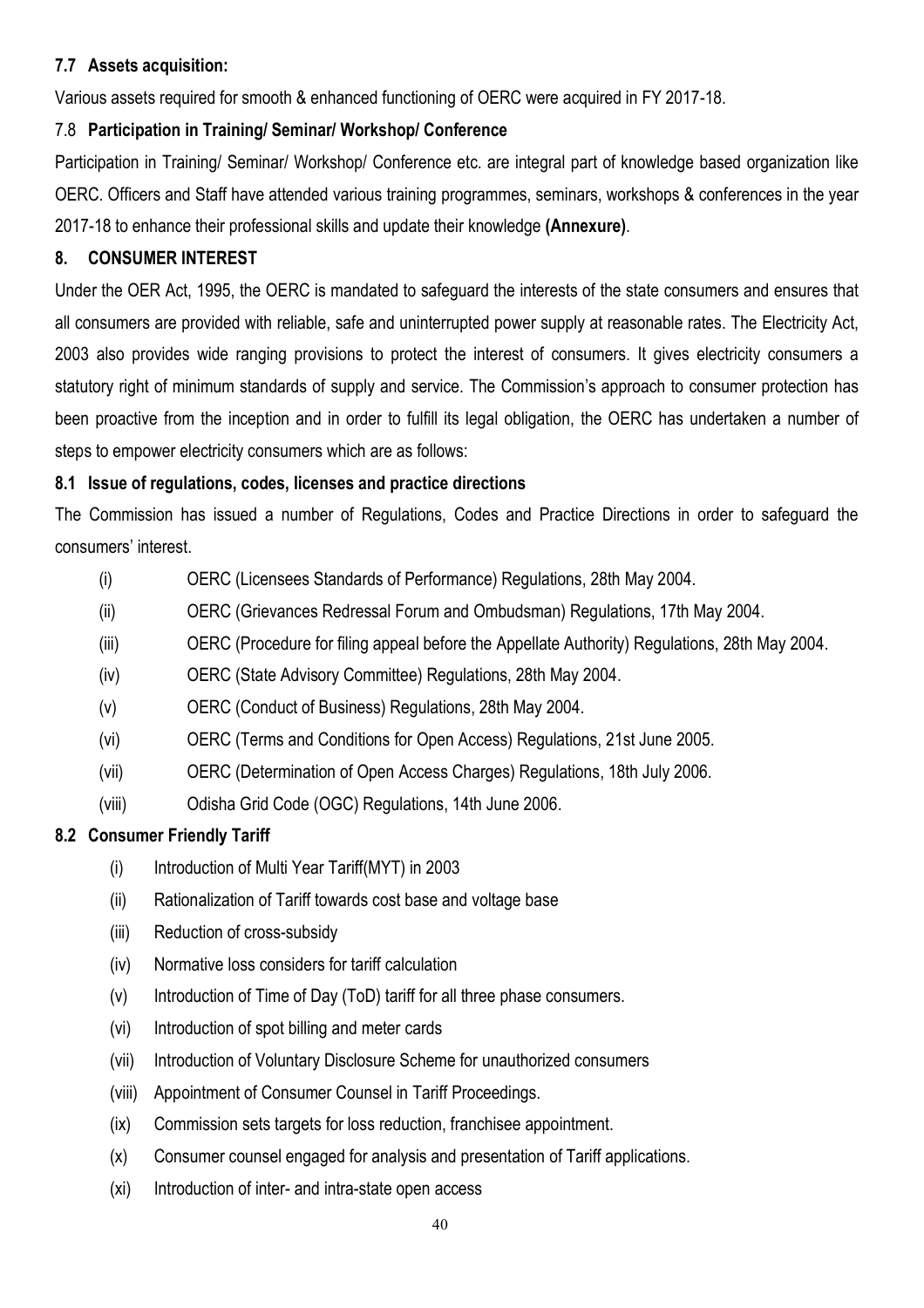### **8.3 Standards of Performance & Grievance Redressal**

- (i) Introduction of guaranteed overall and individual Standards of Performance
- (ii) Performance Standards published annually
- (iii) Vigorous monitoring of licensees' performance
- (iv) Inspection by independent enquiry teams regarding the maintenance of transmission and distribution system.
- (v) SAC Monitoring Subcommittee on quality of supply, standards of performance & commercial loss reduction, constituted.

### **8.4 Alternate Dispute Resolution forum in OERC**

### **8.5 Creation of 12 Grievance Redressal Fora and 2 Ombudsmen to dispose of consumer complaints**

- (i) Regular monitoring of disposal of consumer grievances by GRFs/Ombudsmen & implementation of their orders buy OERC
- $(ii)$  Inspection of GRF done by Commission's officers.
- (iii) Proceedings conducted by Commission to penalise the Distribution licensees' for non-compliance of GRF/Ombudsman orders

### **8.5 Pro-active Consumer Education**

- (i) Direct consumer interface programs
- (ii) Print & audio-visual campaign in news dallies, Radio & TV on GRF & Ombudsman, safety and environmental awareness.
- (iii) Publication of FAQs, booklets & brochures
- (iv) Translation of regulations into local languages
- (v) Networking of consumer groups empanelled with OERC
- (vi) Compilation of Regulations published in English

### **8.6 Training & Capacity Building**

- (i) Extensive training for DISCOMs staff by OERC on regulations/Electricity Act, 2003
- (ii) Gramsat used to sensitize senior government functionaries on state power sector issues
- (iii) State level workshops to sensitize representative PR institutions & ULBs on standards of performance & tariff process.
- (iv) Training & workshops held for Presidents/ Members of GRF/Ombudsman
- (v) SAC representing cross-section of consumers in state constituted Frequent Meetings held for constructive advice
- (vi) State Co-ordination Forum formed by Govt. of Odisha Chairperson & Members of OERC are Chairperson and Members of Forum
- (vii) District Committees formed
- (viii) State-wide Consumer Satisfaction Survey
- (ix) State level workshop on consumer rights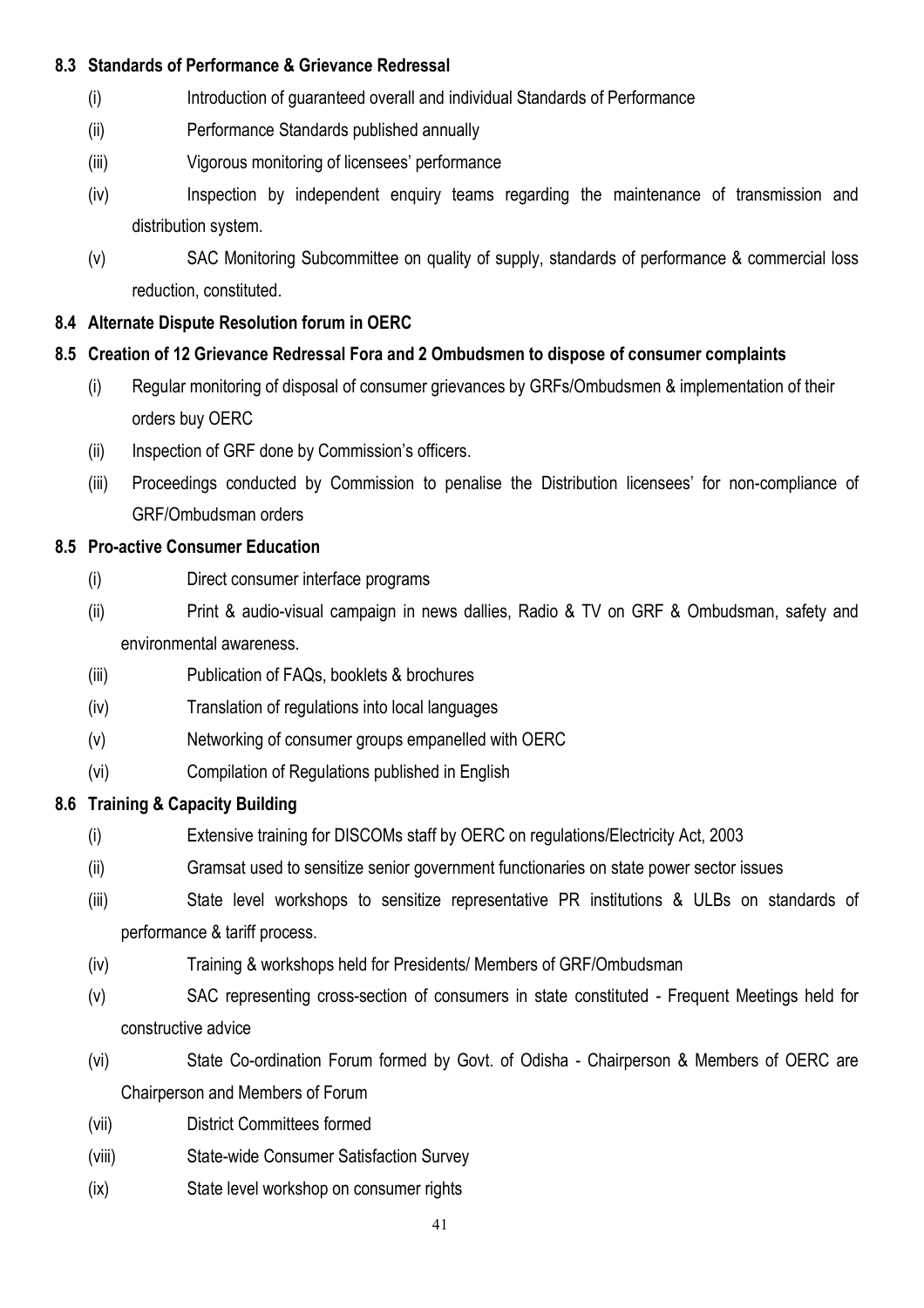#### **8.7 Approval of Consumer Service Documents of DISCOMs and their license conditions**

- (i) Consumer Rights Statement
- (ii) Complaint Handling Procedure
- (iii) Code of Procedure on Payment of Bills

There is an existing Complaint Handling Procedure for disposal of consumer complaints. Aggrieved consumers can approach the Jr. Manager/ SDO/ Executive Engineer of DISCOMs and there is time bound schedule for disposal of their complaints at different levels. Each Division is required to have a Consumer Cell to deal with consumer complaints.

With the enactment of Electricity Act, 2003, a statutory provision was made for disposal of consumer complaints by a two-tier mechanism consisting of Grievance Redressal Fora and Ombudsmen.

### **8.8 GRF AND OMBUDSMAN**

There are 12 GRFs and 02 Ombudsmen working in the State. Their location and address are given below:

### **Grievance Redressal Fora (GRFs): 12 Nos.**

- (a) The President, GRF, Dhenkanal, CESU, Near Fisheries Office, Kunjakant, Dhenkanal-759001.
- (b) The President, GRF, Cuttack, 3R-1, CESCO Colony, Badambadi, PO: Arundeo Nagar, Dist-Cuttack.
- (c) The President, GRF, Bhubaneswar, BCDD-I Campus, Power house, Bhubaneswar-8
- (d) The President, GRF, Khurda, CESU, Quarter No.3R/1, T.L.C. Colony, Khurda -752055.
- (e) The President, GRF, Paradeep, CESU, AT-Pitambarpur, PO-Bhutmundai, Via-Kujang, Dist-Jagatsinghpur.
- (f) The President, GRF, Jajpur, NESCO, T.T.S. Colony, Dhabalagiri, At- Sobra, Jajpur.
- (g) The President, GRF, Balasore, NESCO, Near Kali Mandir, Balasore-756001.
- (h) The President, GRF, Rourkela, WESCO, Office of the S.E, Rourkela Electrical Circle, Q-2, Rourkela Civil Township, Rourkela.
- (i) The President, GRF, Burla, WESCO, Qtr No. D-2, Near Power House Club in Burla Town, P.O.Burla, Dist-Sambalpur-768017.
- (j) The President, GRF, Bolangir, WESCO, O/o S.E. (Elect), Bolangir Electrical Circle, At/Po-Bolangir.
- (k) The President, GRF, Berhampur, Near De Paul School, Engineering School Road, Berhampur-760010.
- (l) The President, GRF, Jeypore, SOUTHCO, Power House Colony, Jeypore, Dist-Koraput.

### **Ombudsmen:02 Nos.**

- (a) Ombudsmen-I (CESU Zone), Qrs. No. 3R S/2, GRIDCO Colony, P.O.- Bhoinagar, Bhubaneswar- 751022.
- (b) Ombudsmen-II (NESCO, WESCO & SOUTHCO Zone), Qrs. No. 3R S/2, GRIDCO Colony, P.O. Bhoinagar, Bhubaneswar- 751022.

As per reports of GRFs to the OERC from April 2017 to March 2018, 13754 cases were registered, 11848 cases were disposed off and of them 7605 were implemented by the licensees.

1010 cases came up for appeal before the two Ombudsmen, 500 were disposed off and 196 of them were implemented by the licensees at the end of March, 2017. The position is indicated as follows: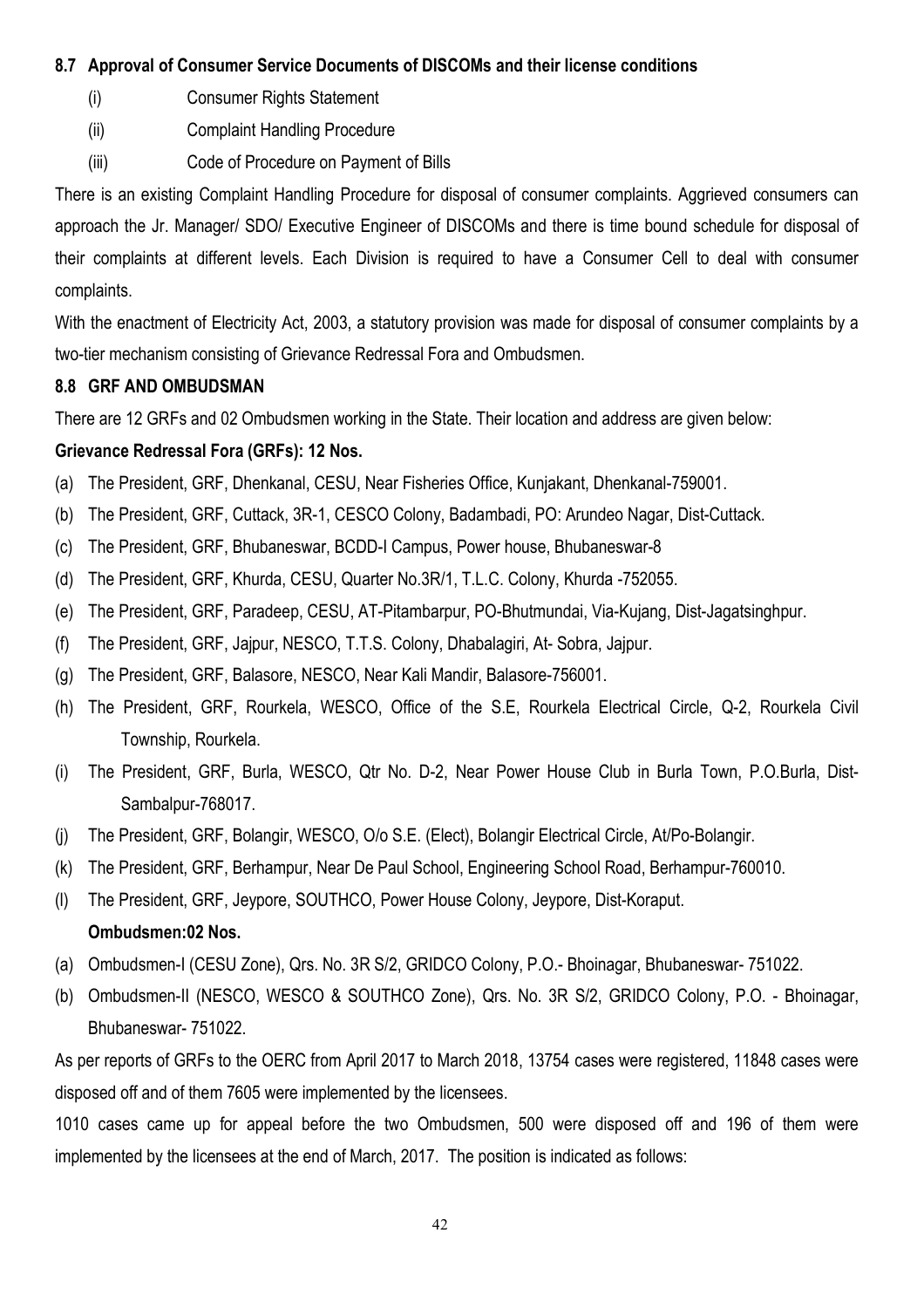| Annual data on disposal of consumer complaints by the GRFs/Ombudsman for FY 2017-18 |  |
|-------------------------------------------------------------------------------------|--|
|-------------------------------------------------------------------------------------|--|

| Name of<br>licensee | Name of GRFs/<br><b>Ombudsman</b>        | No. of cases<br>received /<br>outstanding<br>from<br>previous<br>year | No. of<br>cases<br>disposed | No. of<br>cases<br>pending | <b>Cases</b><br>passed in<br>favour of<br>consumer | No. of order<br>implemented<br>by<br>the licensees<br>(current &<br>previous) |
|---------------------|------------------------------------------|-----------------------------------------------------------------------|-----------------------------|----------------------------|----------------------------------------------------|-------------------------------------------------------------------------------|
| <b>NESCO</b>        | <b>Balasore</b>                          | 489                                                                   | 309                         | 237                        | 376                                                | 195                                                                           |
|                     | Jajpur                                   | 498                                                                   | 373                         | 125                        | 314                                                | 74                                                                            |
| <b>SOUTHCO</b>      | Berhampur                                | 907                                                                   | 792                         | 115                        | 788                                                | 887                                                                           |
|                     | Jeypore                                  | 1094                                                                  | 778                         | 316                        | 751                                                | 698                                                                           |
| <b>WESCO</b>        | <b>Burla</b>                             | 475                                                                   | 411                         | 64                         | 390                                                | 382                                                                           |
|                     | Rourkela                                 | 835                                                                   | 824                         | 84                         | 770                                                | 569                                                                           |
|                     | <b>Bolangir</b>                          | 1017                                                                  | 797                         | 220                        | 749                                                | 980                                                                           |
| <b>CESU</b>         | <b>Bhubaneswar</b>                       | 838                                                                   | 751                         | 87                         | 723                                                | 751                                                                           |
|                     | Khurda                                   | 1501                                                                  | 1410                        | 91                         | 1290                                               | 1065                                                                          |
|                     | Cuttack                                  | 2491                                                                  | 2479                        | 12                         | 1351                                               | 488                                                                           |
|                     | Dhenkanal                                | 1891                                                                  | 1688                        | 203                        | 1554                                               | 1159                                                                          |
|                     | Paradeep                                 | 1522                                                                  | 1236                        | 286                        | 1188                                               | 357                                                                           |
|                     | Total                                    | 13754                                                                 | 11848                       | 1840                       | 10244                                              | 7605                                                                          |
| Ombudsman-I         | <b>CESU</b>                              | 433                                                                   | 288                         | 145                        | 258                                                | 139                                                                           |
| Ombudsman-II        | NESCO,<br><b>WESCO</b><br><b>SOUTHCO</b> | 577                                                                   | 212                         | 365                        | 384                                                | 57                                                                            |
|                     | Total                                    | 1010                                                                  | 500                         | 510                        | 642                                                | 196                                                                           |

The Consumer can also approach the Commission directly under Section 142 of the Electricity Act, 2003 if any provisions of the Act or any regulation is violated by the licensee. The Commission has set up its own Grievance Redressal Cell to monitor disposal of consumer complaints by the licensee. As on March 31st 2018,120 consumer complaints were registered, 38 were disposed off. They were forwarded to the concerned GRFs/DISCOMs for necessary action.

To expedite disposal of consumer complaints forwarded by the Commission to DISCOMs and ensure implementation of orders of GRFs/Ombudsman, the Commission introduced a quarterly meeting for monitoring of consumer complaints by the DISCOMs/GRFs/Ombudsmen. Four such meetings were held on 02.05.2017, 02.12.2017, 02.02.2018 & 02.05.18 respectively. Quarterly data on disposal of consumer complaints by DISCOMs/implementation of orders of GRF/Ombudsmen were compiled and put up to the Commission and the same were also posted online on the Commission's Website. This helped to improve the disposal of consumer complaints by DISCOMs/GRFs/Ombudsmen considerably.

Teams of officers of OERC also visited GRF & Ombudsman offices and inspected their records and functioning as per statutory requirement. The reports were approved by the Commission and forwarded to the DISCOMs for compliance.

**8.9 Capacity Building**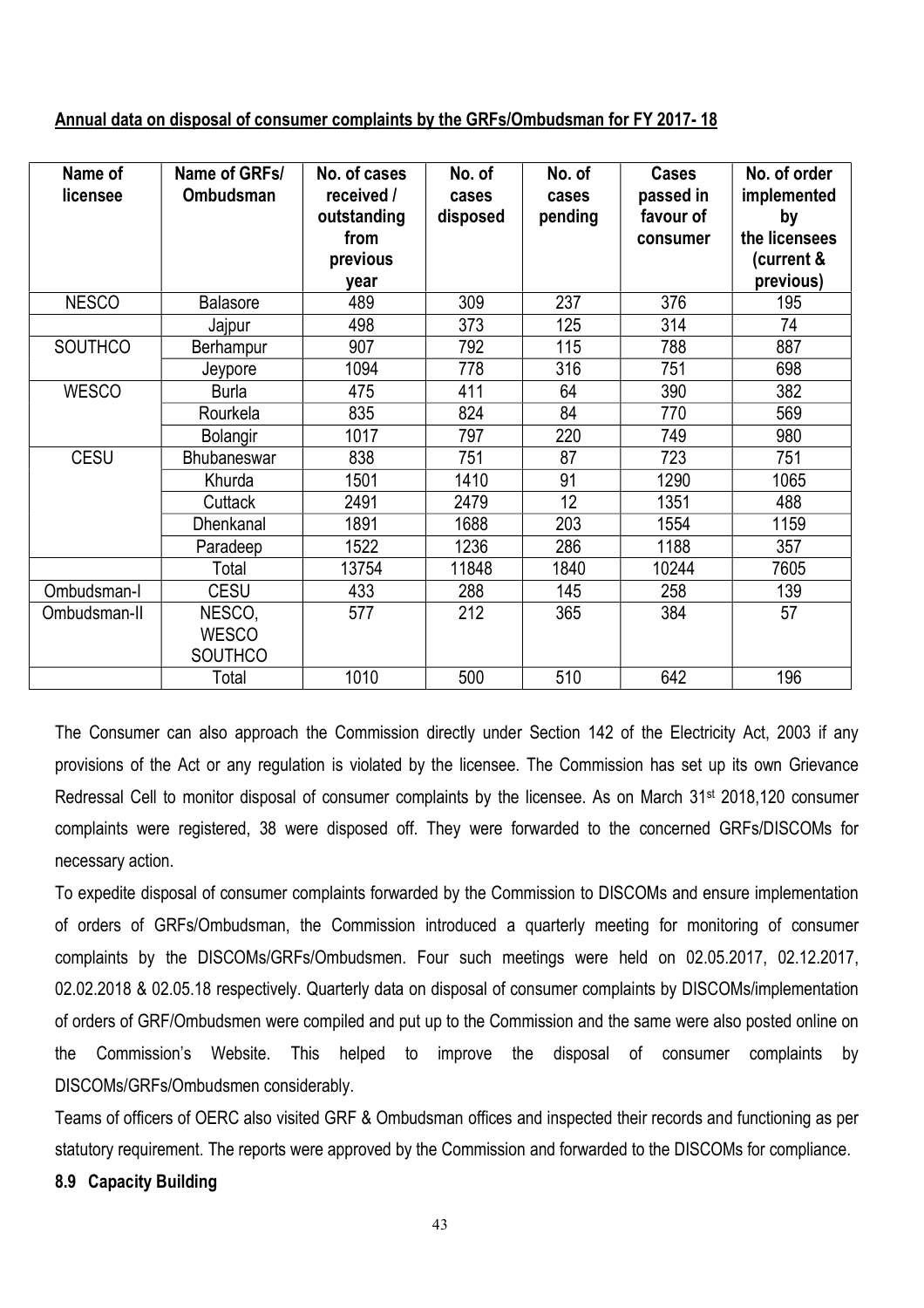Sensitization of the Distcom officials on ARR and Tariff Order of the Commission for the FY 2017-18 was organized by OERC at its Conference Hall from 17<sup>th</sup> to 24th April, 2017. A two-day training of Ombudsman, Presidents and members of GRFs on Standards of Performance, Overview of Tariff and Regulations & Salient Feature of OER Act, 2003 was conducted in the Commission's Conference Hall by OERC on  $6<sup>th</sup>$  &  $7<sup>th</sup>$  of July, 2017. A Consultative Workshop on the Amended Distribution Supply Code and Standard Operating Procedure was organized by OERC with senior officials of four Distcoms from 4<sup>th</sup> to 8<sup>th</sup> of Oct, 2017. The Commission held a high level meeting of different concerned govt. departments at OERC and initiated a Community Participation Scheme for Rural Power Distribution in State on 18<sup>th</sup> May, 2017. It was agreed that Gram Panchayat level Federations of Women Self Help Groups (WSHGs) would take up the task of Metering, Billing and Collection (MBC) in 16 selected electrical subdivisions of four distcoms in line with the pilot project at Nayagarh district under CESU.

#### **8.10 Publicity**

In order to ensure transparency, all orders of the Commission on major issues are passed after conducting open public hearings. In 2017-18 the Commission carried out a number of public relation activities including press briefings during the annual tariff hearing, issue of press releases and preparation of promotional materials. Consumer interface programmes were held at Bhubaneswar, Khurda, Cuttack, Paradeep, Dhenkanal, Jajpur, Balasore, Burla, Bolangir, Rourkela, Berhampur and Jeypore.

#### **8.11 Publication**

A Compendium of Orders on Annual Revenue Requirement and Bulk Supply & Retail Supply Tariff for FY 2018-19 was published by OERC and distributed among various stakeholders including consumer groups. Copies of the FAQ (Frequently Asked Questions of Electricity Consumers) in English & Oriya were distributed among various consumer groups, for creating greater awareness of Rules, Regulations and Standards in the Sector.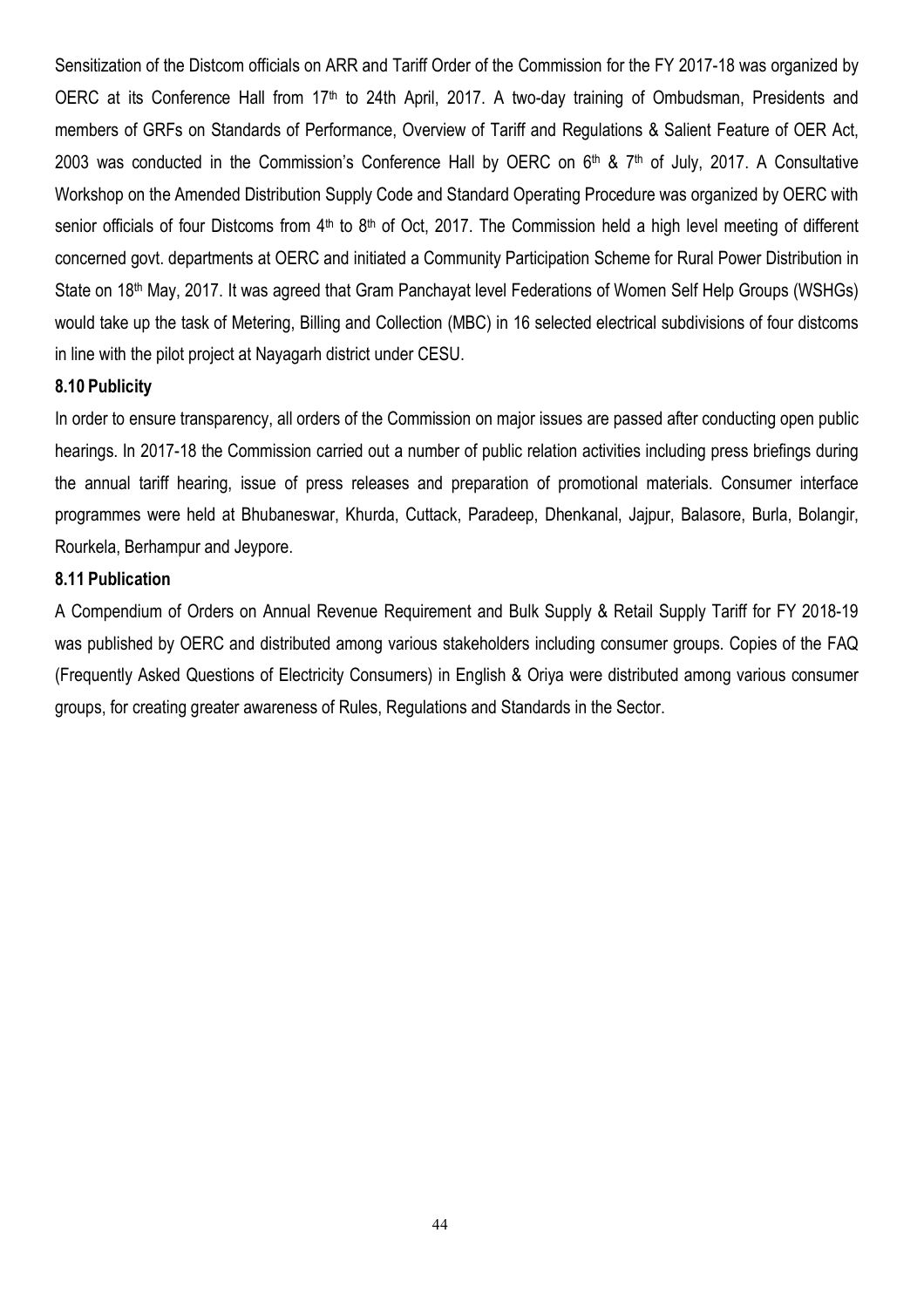#### **8.12 SUMMARY OF MINUTES OF THE STATE ADVISORY COMMITTEE (SAC) MEETINGS OF OERC**

The State Advisory Committee Meetings are usually held in every quarter of a year. During the year there were four meetings held in the Commission on 31.05.2017, 30.08.2017, 28.11.2017, 20.02.2018 and 30.05.2018.

#### **(i) MINUTES OF THE 14th MEETING OF SAC OF OERC HELD ON 31.05.2017**

The 14th meeting of the State Advisory Committee (SAC) was held in the Conference Hall of the OERC at 3:00PM on 31.05.2017. Sri Upendra Nath Behera, Chairperson, OERC presided over the meeting. Members, Sri A. K. Das and Sri S.K. Parhi, SAC Members and heads of the Utilities attended the meeting.

The discussion focussed on the following agenda points.

- 1. Best Practices
- 2. Service Delivery
- 3. GRF & Ombudsman
- 4. Metering, Billing & Collection

#### **Summary of the proceedings:**

Sri Upendra Nath Behera, Chairperson, gave a brief introduction on the agenda items. He informed members that the current meeting would focus on the on improvement of functioning of DISCOMs. He also informed that the Commission had an interactive meeting with the GRFs & Ombudsmen and had decided to take up comprehensive training for them. He also informed that the Commission had recently reviewed the performance of DISCOMs and found only a marginal improvement in all parameters. He informed that the Forum of Regulators had conducted a study on Best Practices and the report had been circulated to all DISCOMs by the Commission. The Chairperson informed that Consumer Indexing would be taken up on feeder basis. That will help in energy accounting and auditing. A Committee consisting of representatives of the four DISCOMs headed by SAC Member Prof. A.K. Tripathy has been constituted to deliberate on feeder based indexing and submit its recommendation to the Commission. SAC members gave their inputs. The Chairperson concluded the discussion by saying that the discussions on service delivery had been very fruitful and OERC would come up with service delivery standards. He requested Prof. Ramana to prepare a note on loss based tariff proposed by him and employee incentive scheme to be followed by the DISCOMs. The proposal for amendment of Supply Code is under consideration. He assured that functioning of GRF and Ombudsman would be independent and, if necessary appropriate amendments would be made to the Regulations. As per suggestion of some members he asked the DISCOMs to publish name and address of Co-opted members in their official diaries. He agreed to the necessity of consumer education on rights and duties. The Chairperson reiterated that there should be interaction between GRF and Circle Authority once a month and with the CEO/COO once a quarter. Regarding the Energy Police System, he informed the SAC that it had been discontinued. The local police stations having jurisdiction shall handle the cases. The Chairperson mooted the use of mobile courts for expeditious disposal of such cases. He also instructed that in the bill format, CD, MD and penalty should be shown separately from the arrears. He asked the DISCOMs to give due attention to HR issues. He informed that pre paid meter system is not working in govt. departments due to lack of allotment for topups. He stressed that proper amenities must be given to all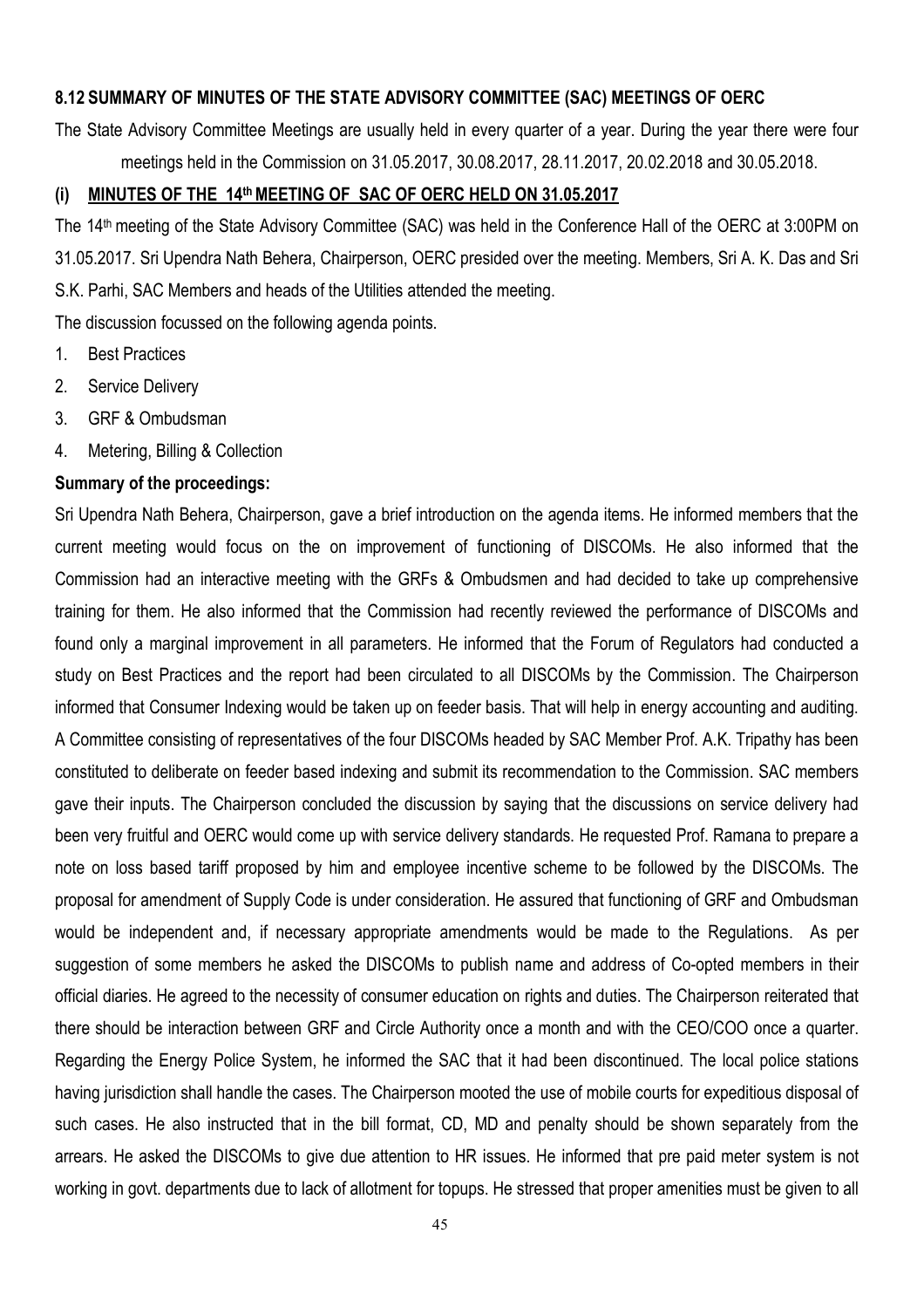GRFs and Ombudsmen. He also instructed that adequate publicity be given to rate charts for new connections. Receipts of complaints at the Customer Care Centres should be duly acknowledged. Implementation of ongoing schemes should be expeditious. Provisional billing should be closely monitored.

#### **(ii) MINUTES OF THE 17thMEETING OF SAC OF OERC HELD ON 20.02.2018**

The 17<sup>th</sup>meeting of the State Advisory Committee (SAC) was held in the Conference Hall of the OERC at 10:30 AM on 20.02.2018. Shri Upendra Nath Behera, Chairperson, OERC presided over the meeting. Member Shri A. K. Das, Member Shri S.K. Parhi, SAC Members along with senior officials of Govt. of Odisha, GRIDCO/OPTCL and heads of the Utilities attended the meeting.

Shri U.N. Behera, Chairperson, OERC, welcomed everyone present in the 17<sup>th</sup> meeting of the SAC. He said that the last meeting of the SAC was on the Supply Code and on request of the SAC members; the agenda of the last SAC meeting has been continued in this meeting along with the discussion on the ARR & Tariff proposals for FY 2018-19. The Action Taken Report of the 16<sup>th</sup> SAC meeting was circulated among the SAC members and it was accepted. The SAC members submitted their observations and suggestions of on the draft OERC Distribution (Conditions of Supply) Code.

The Chairperson opined that a committee be formed to finalise the formats. Format should be both in English and Odia and will be placed in the website for information of all concerned. The Chairperson asked DISCOMs to take immediate steps for collection of mobile numbers from the consumers. The benefit of registration of mobile number with DISCOMs should be circulated among the consumer through PA system, circulation of leaflets etc. Simultaneously, the meter readers may be asked to collect the mobile numbers of the consumers during monthly/bimonthly meter readings and also make the consumers to understand the benefit of getting correct information at the earliest possible time with the help of the mobile numbers. The Chairperson was hopeful that SMS service will solve major issues. Further, all sections and sub-division offices should have computerized collection centres. In remote areas one collection agent should be available at Section office on the specific dates of the month for convenience of the consumers. The Chairperson suggested for standardization of new connection charges in cases of LT consumers having CD upto 5 KW. Since business promotion and network expansion is the responsibility of the licensee, the licensee should not ask any LT consumer for erection/upgradation of substations for availing initial power supply. Therefore, the remunerative method of calculation provided in the supply code may be simplified for convenience of all the stakeholders. Addition of new consumers under flagship programme of "Electricity for all" and "24x7 Power Supply" and huge equipments and material funded through central and state government grants need to be coordinated and integrated. Member Shri A.K. Das emphasised on extension of power supply to all the households without any system improvement cost, since lot of investment has been made under IPDS, APDRP and other Govt. schemes for augmentation of distribution infrastructure. As Govt. of Odisha has allowed sufficient transformers to DISCOMs, these should be utilised to meet the consumer demands and consumers should not be burdened with expenses for new transformers till the existing stock is exhausted. This should be informed to all DISCOMs. The Chairperson suggested that since the technology will take some more time to stabilise, we may now go for smart metering in one or two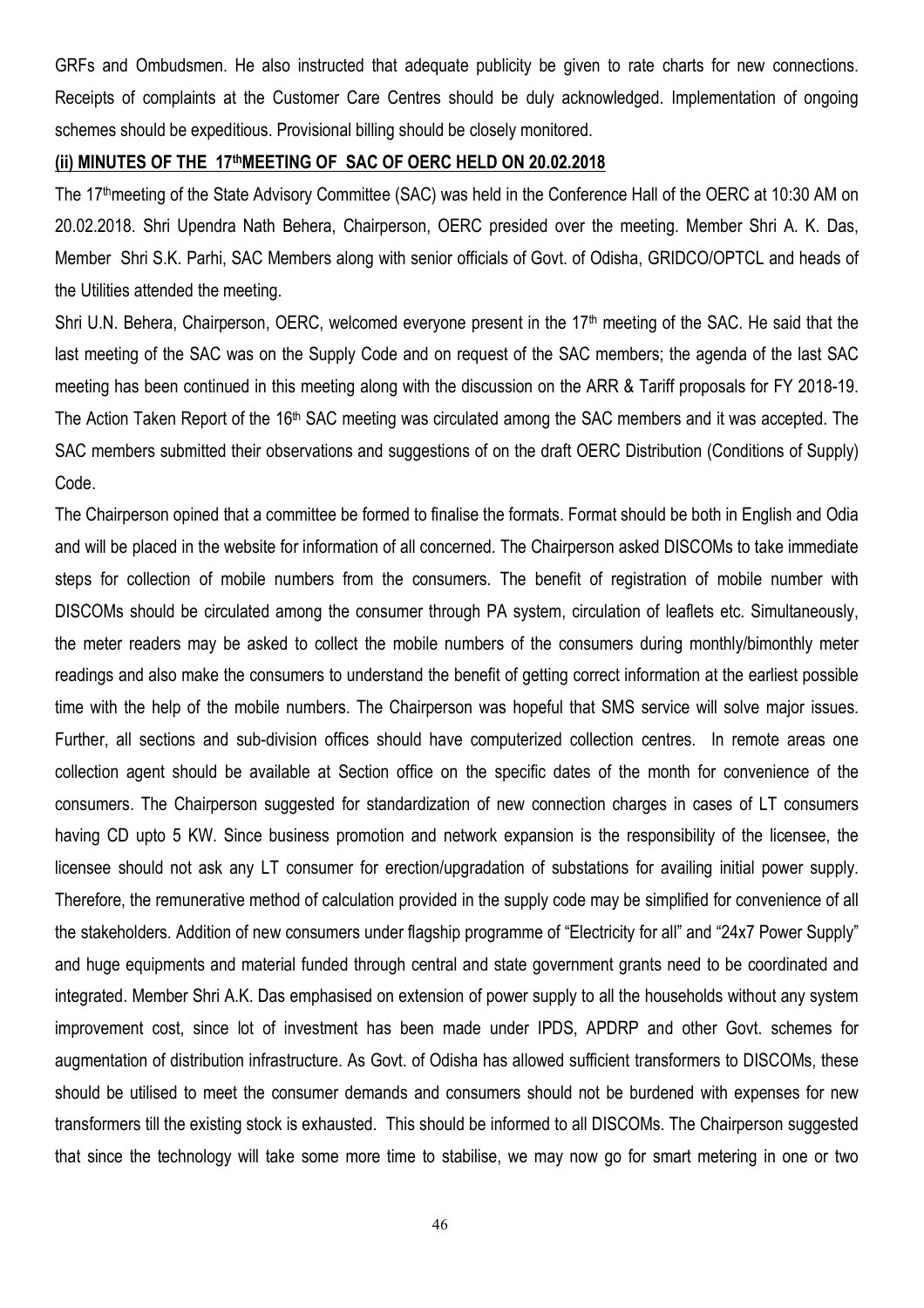selective feeders in each DISCOM and the rest can be replaced with normal meters. The Chairperson thanked all participants for their valuable views and comments.

### **(iii) MINUTES OF THE 15th MEETING OF SAC OF OERC HELD ON 30.08.2017**

The meeting was chaired by Sri U.N. Behera, Chairperson, OERC in presence of Sri A.K. Das, Member and Sri S.K. Parhi, Member. CEO, CESU, Authorized officers of NESCO/WESCO/ SOUTHCO, officials of OHPC and the licensees were present. The SAC unanimously confirmed the minutes of the 14<sup>th</sup> SAC meeting held on 31.05.2017. The ATR of the 14th SAC meeting was circulated among the participants of the proceeding. The members of the SAC stressed that the actions still pending in the ATR (i.e., Annexure-1 in the present case) should be continued to be placed in the ATRs of the subsequent meetings till those are fully complied.

The agenda for the proceeding is as below:

Standard Operating Procedure for:

- (i) Billing,
- (ii) Collection,
- (iii) Detection and Replacement of Defective Metering System
- (iv) New Service Connection

The Chairperson advised the DISCOMs to provide necessary infrastructure support to the GRFs for their satisfactory functioning. The Chairperson gave the example of practice adopted by NESCO at Balasore for handling request for new power connection. He stated that an intending consumer has to make only a telephone call to the DISCOM's local office. On receipt of this request, the DISCOM officials/authorised representatives can visit the consumer premises, conduct necessary survey and obtain written application and required documents from the intending consumer. Thereafter, the demand notice indicating the payment to be made may be sent to the applicant within 7 days. On deposit of the amount, the power connection may be provided within 7 days. The Chairperson directed DISCOMs to provide the format for test report to the consumer along with the application form. He opined that if the meter develops defect during the warranty period, it should be replaced by the supplier and the remaining instalments only be recovered from the consumer. The Chairperson directed NESCO to find a technical solution to the damage of metering cubicle of HT consumers due to absorption of moisture and apprise the Commission within next one month. He directed the DISCOMs to verify the allegation and check the status of availability of materials. In no case, the consumer should be forced to purchase the materials required for new power supply connection after depositing appropriate fees with the licensees. The following decision were taken at the meeting:

- (a) The pending actions of the ATR should be reflected in the ATRs of the subsequent SAC meeting till they are fully complied.
- (b) Proper amenities should be provided in the GRF offices by the Licensees.
- (c) The licensees should be careful to position the GRF offices in well accessible places as far as practicable, with all basic amenities like drinking water, sitting arrangement, toilet etc.
- (d) Monthly interaction at the Circle level with the GRFs must be undertaken. The President, the Member and the Co-opted member must be invited to attend such interaction for exchange of ideas. Besides that,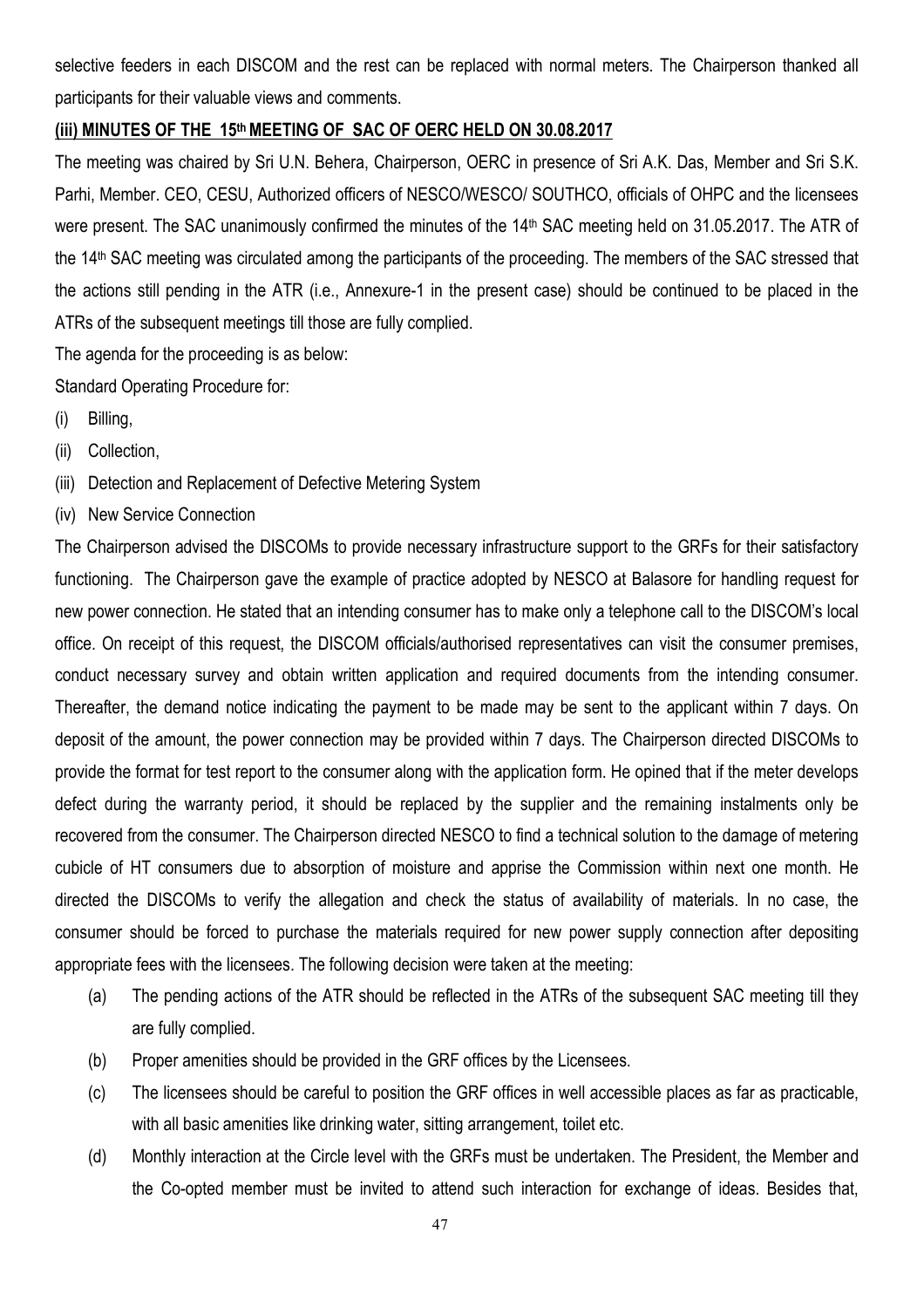quarterly interaction should be conducted at the DISCOM corporate office level. CESU and SOUTHCO are understood to have conducted quarterly interaction for this quarter at their corporate level, NESCO and WESCO are directed to conduct such meetings in the month of September, 2017.

- (e) The monthly meter reading abstract for the HT consumers should be prepared at Divisional level billing cell and given to the SDO on the 1st day of the month.
- (f) The process of obtaining applications for fresh connection should be simplified, estimates promptly prepared and communicated and service connection provided in a time bound manner.
- (g) The estimate should be prepared within 7 days of the application and the power supply should be effected within 7 days of necessary deposits. After all, it should be the duty of the licensee to bring more consumers.
- (h) The licensees should put information at conspicuous places regarding the schedule of cost estimate for power supply with one or two pole service connection extension. The security deposit amount should also be informed for knowledge of the new applicants.
- (i) DISCOMs are required to sensitise their officials to implement the orders of GRF or approach the next higher forum, if required, instead of sitting over the decision. DISCOMs, while implementing the orders may fix responsibility on the person responsible for such lapses. On the other hand, if any GRF is found to be passing orders not in conformity with the laws and regulations, necessary remedial measures may be taken.
- (j) NESCO is directed to find a technical solution to the issue of damage of metering cubicle in case of HT consumers due flash over on account of saline effect and apprise the Commission within next one month.
- (k) The licensees should keep sufficient materials available to extend new power supply connection. In no case, the consumer should be forced to purchase the materials required for new power supply connection after depositing the appropriate fees with the licensees.

#### **(iv) MINUTES OF THE 16thMEETING OF SACOF OERC HELD ON 28.11.2017**

The 16thmeeting of the State Advisory Committee (SAC) was held in the Conference Hall of the OERC at 3:30PM on 28.11.2017. Shri Upendra Nath Behera, Chairperson, OERC presided over the meeting. Member Shri A. K. Das, Member Shri S.K. Parhi, SAC Members along with senior officials of Govt. of Odisha, GRIDCO/OPTCL and heads of the Utilities attended the meeting.

Shri U.N. Behera, Chairperson, OERC, welcomed everyone present to the 16<sup>th</sup> meeting of the SAC. He said that the last meeting of the SAC was on Service Delivery and the current topic would be the Supply Code. He observed that the Supply Code was introduced in 2004 and since then many changes/amendments have taken place considering the ground realities, consumer base and technology. He said that a lot of efforts have been made by the Commission to frame this draft code to meet the current need. He sought suggestions of the members on the same. He allowed a brief discussion on the Action Taken Report (ATR) prior to the main agenda item. The Chairperson observed that the Commission had recently despatched a letter to all Discoms asking them to provide certain amenities to all GRFs and directed Smt. Purabi Das, PAO, to read out the same. The Chairperson asked the Discoms to take due note of the suggestion that Hearing Halls of GRFs should be in ground floor in order to make them accessible to physically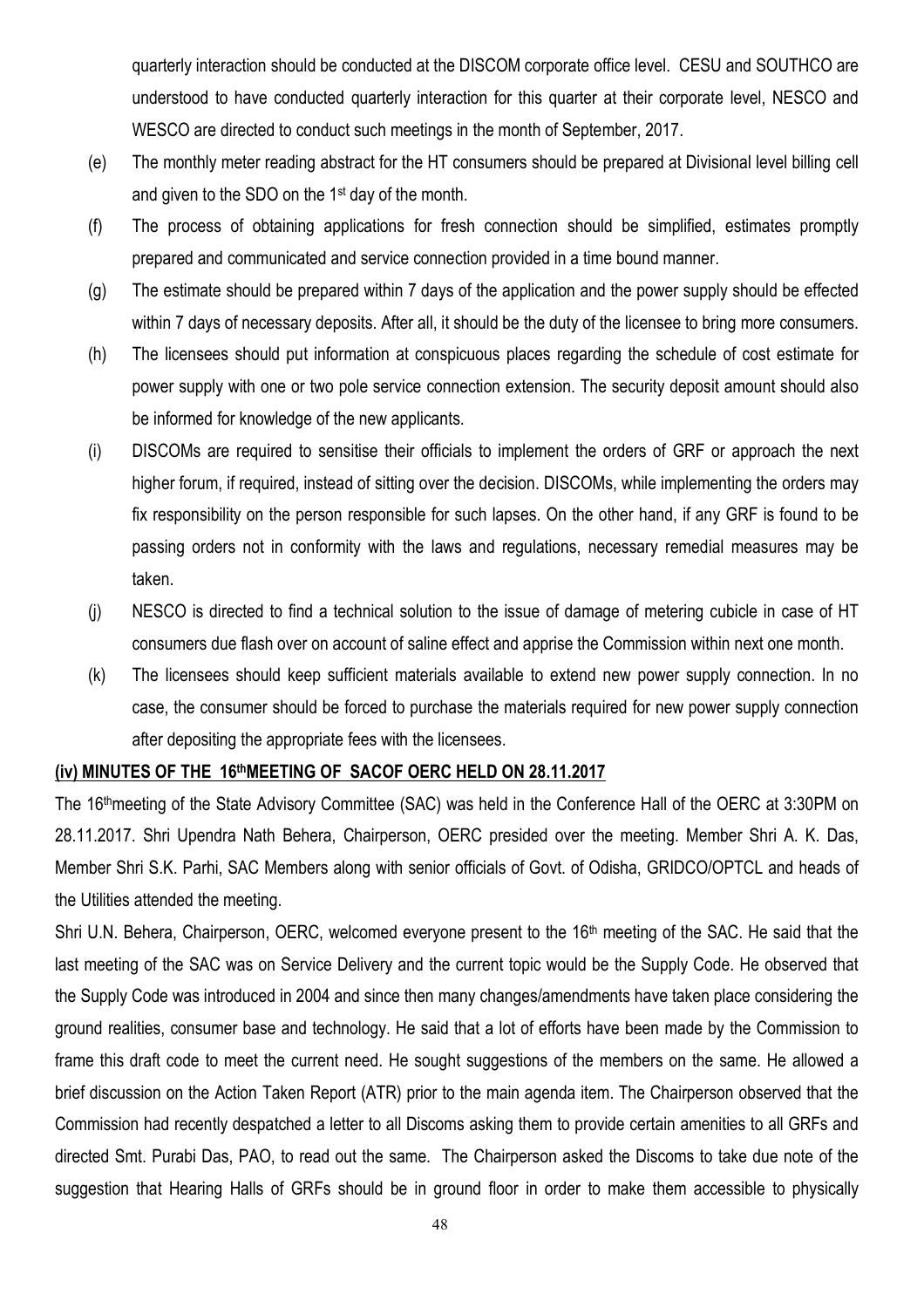challenged persons. The Chairperson agreed that the onus for security of the meter is with the licensee who must ensure that it is not tampered. He pointed out that it is clear that the licensee will be responsible if the meter is installed outside the premises. The Chairperson observed that a second notice was in order as any reminder by consumer is not necessary due to a deeming provision. The Chairperson observed that provisions should be in consonance with the provisions of the Industrial Policy Resolution of the State Govt. The Chairperson said that all applications and complaints must be logged digitally and an acknowledgement be generated showing the date and time of application for further reference. The Chairperson informed that the period for filing objections the draft Supply Code notification will be extended by a month. The Chairperson thanked all participants for their feedback and said that the next SAC meeting would be for a whole day with the first half devoted to Supply Code and the second to tariff. He also agreed to Shri Abhaya Padhi's suggestion for an annual presentation on the performance of Discoms before the SAC. The Chairperson requested the SAC members to submit their views on the draft Supply Code with suggestions.

#### **(v) MINUTES OF THE 18thMEETING OF SAC OF OERC HELD ON 30.05.2018**

The 18thmeeting of the State Advisory Committee (SAC) was held in the Conference Hall of the OERC at 3:30 PM on 30.05.2018. Shri Upendra Nath Behera, Chairperson, OERC presided over the meeting. Member Shri A.K. Das, Member Shri S.K. Parhi, SAC Members along with senior officials of OERC, Govt. of Odisha, GRIDCO/OPTCL & heads of the utilities attended the meeting.

Shri U.N. Behera, Chairperson, OERC, welcomed all present to the 18<sup>th</sup> meeting of the SAC. He asked representatives of DISCOMs to submit the status of compliance to the items listed in the ATR. Regarding item no 3, i.e, misuse of Section 126, the Chairperson informed that the Commission had banned levy of multiple penalty under the latter in the current tariff order. Regarding item no 4 i.e, introduction of smart meter/prepaid meter, the Chairperson informed that the Commission had set up a task force consisting of representatives of OERC and the DISCOMs under the leadership of Shri Bibhu Mohapatra to study phase wise introduction of smart meters in Odisha. The Chairperson pointed out that as many as 13 lakh consumers in Odisha either had defective meters or no meters and in addition to that about 10 lakh consumers had electro-mechanical meters. Therefore, the priority should be on going for 100% metering first instead of waiting for smart meters at affordable cost. The Chairperson also informed that smart metering was proposed to be taken up on a pilot basis in two divisions of each DISCOM initially. The Chairperson felt that it would be better to go for urban areas that have higher losses. Regarding information given under SAIFI, MAIFI & SAIDI, the Chairperson replied that periodic reviews as well as inspection were being conducted by the Commission to verify the information. The Chairperson directed that the SOUTHCO Utility and WESCO Utility should conduct third party audit immediately and directed Shri Patnaik to issue an advertisement for empanelment of audit firms. However, he said that the prevailing practice of engaging auditors for a maximum period of three years could be followed. The Chairperson directed Shri Patnaik to review the standards and upgrade the SOP accordingly. Regarding Call Centres, the Chairperson informed that all four DISCOMs had already set up the same, but more expanded facilities including toll free nos., mobile tagging, grievance documentation and time bound resolution would be included shortly. The Chairperson directed that the new grievance redressal system could have an App based option. The Chairperson asked Shri Patnaik to examine the voltage norms and see if they need to be changed. The Chairperson directed that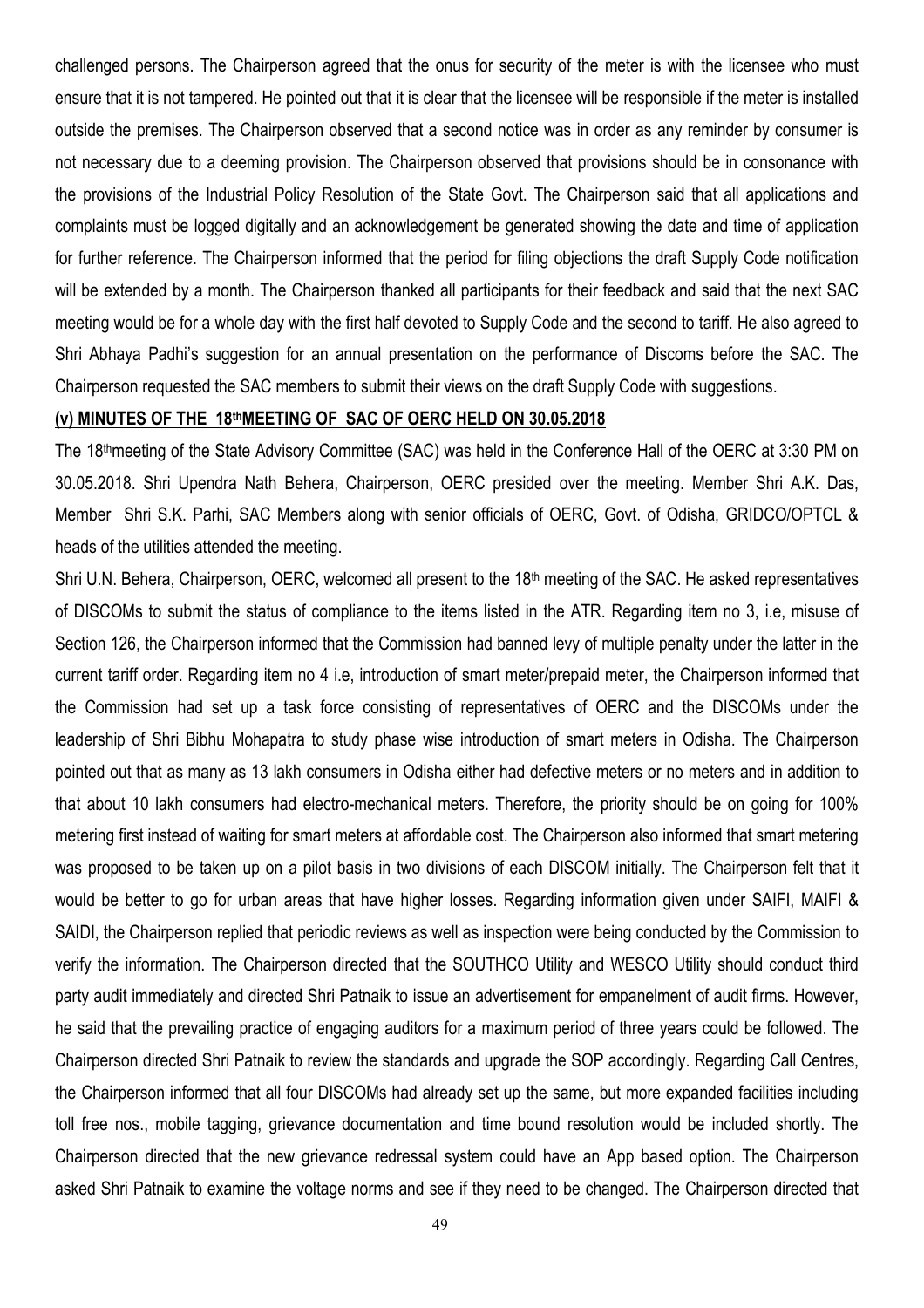they should be replaced and asked Shri Patnaik to revisit relaxation of ESCROW for purchase of spare parts. The Chairperson observed that the SOP Regulation provides for payment of compensation and it should be paid wherever applicable. The Chairperson directed that a mechanism for ascertaining consumer satisfaction index may be developed. The Chairperson directed for the date and time to be clearly mentioned in the assessment notice. The Chairperson wished to know the status of provision of uniforms to all Distcom staff as directed in the previous year's tariff order. The Chairperson agreed to the proposal that Aadhar card numbers of outsourced staff should be collected and the Aadhar card could be used as the ID with proper authorisation and directed all DISCOMs to do the needful. The following decision were taken:

- (a) Quarterly review by OERC of installation of 25 lakh meters scheduled for completion by September, 2019.
- (b) SOUTHCO Utility and WESCO Utility to conduct third party energy audit immediately and Secretary, OERC to advertise for empanelment of audit firms.
- (c) Since quality of power had improved, OERC to review the standards and upgrade the SOP accordingly.
- (d) Existing voltage limits set for LT, HT & EHT to be reviewed and changed by OERC if necessary.
- (e) Setting up of upgraded Call Centres for four DISCOMs to be monitored on a monthly basis by Commission and an App based grievance redressal system to be introduced.
- (f) Relaxation of ESCROW for purchase of spare parts to be increased to meet the requirements.
- (g) SOP Regulation provides for payment of compensation and the same should be paid by DISCOMs wherever applicable.
- (h) Date as well as time to be notified in Assessment Notices under Section 126.
- (i) A Customer satisfaction Index to be prepared on the basis of a state wide Consumer Satisfaction Survey.
- (j) All DISCOM employees to have uniforms by  $30<sup>th</sup>$  June, 2018.
- (k) Safety gear and ID based on Aadhar card to be provided to all outsourced/Franchisee workers operating in DISCOM areas.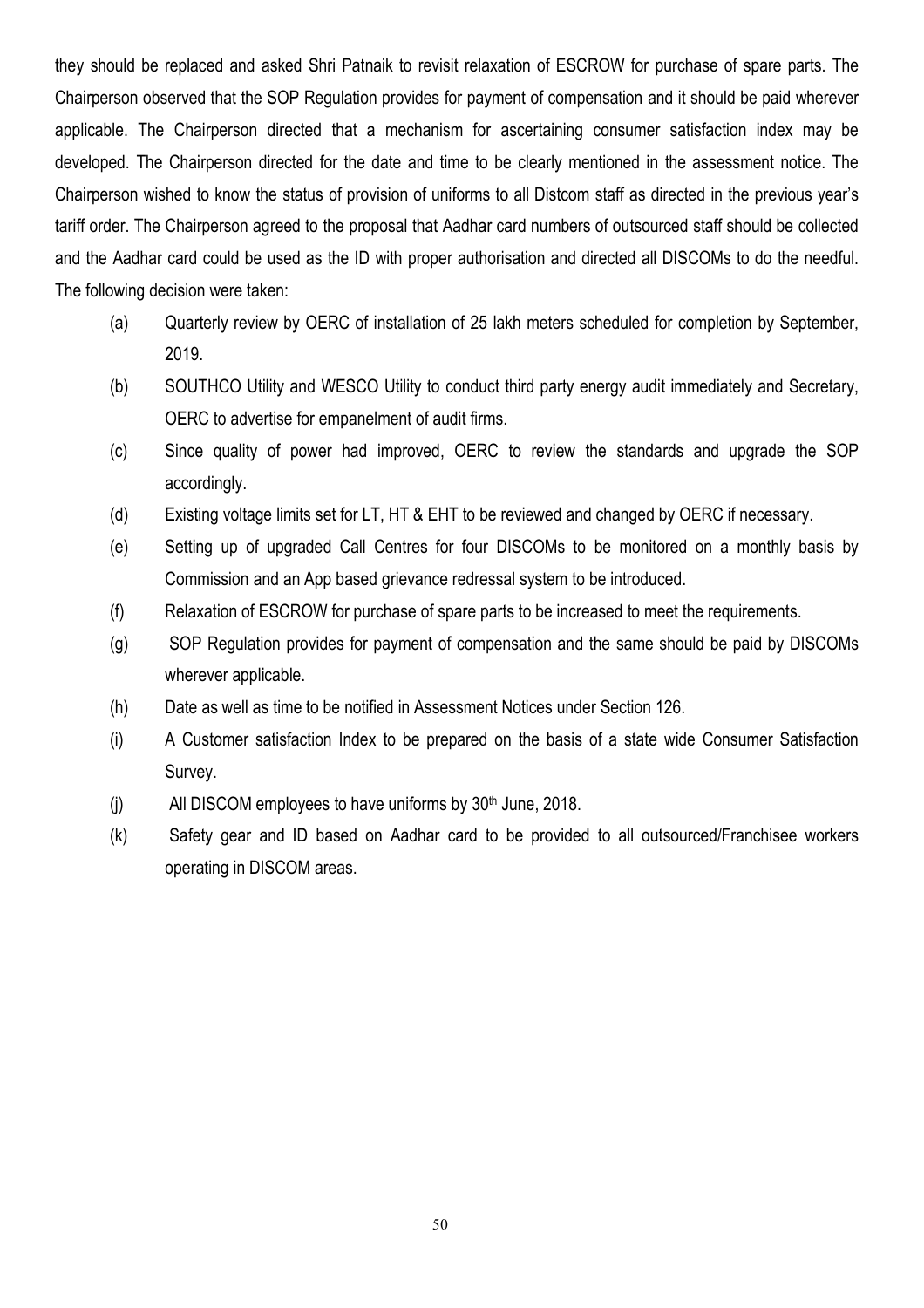**Annexure 1** 

### **RETAIL SUPPLY TARIFF EFFECTIVE FROM 1ST APRIL, 2018**

| SI.<br>No       | <b>Category of Consumers</b>                                                | Voltage<br>of<br><b>Supply</b> | Demand<br>Charge<br>(Rs./KW/<br>Month)/<br>(Rs./KVA/<br>Month) | <b>Energy</b><br>Charge<br>(P/kWh) | <b>Customer</b><br><b>Service</b><br>Charge<br>(Rs./Mont<br>h) | <b>Monthly</b><br><b>Minimum</b><br><b>Fixed</b><br>Charge for<br>first KW or<br>part (Rs.) | <b>Monthly</b><br><b>Fixed Charge</b><br>for any<br>additional<br><b>KW</b> or part<br>(Rs.) | Rebate<br>(P/kWh)<br><b>DPS</b> |
|-----------------|-----------------------------------------------------------------------------|--------------------------------|----------------------------------------------------------------|------------------------------------|----------------------------------------------------------------|---------------------------------------------------------------------------------------------|----------------------------------------------------------------------------------------------|---------------------------------|
|                 | <b>LT Category</b>                                                          |                                |                                                                |                                    |                                                                |                                                                                             |                                                                                              |                                 |
| 1               | Domestic                                                                    |                                |                                                                |                                    |                                                                |                                                                                             |                                                                                              |                                 |
| 1.a             | Kutir Jyoti <= 30 Units/month                                               | LT                             | FIXED MONTHLY CHARGE-->                                        |                                    |                                                                | 80                                                                                          |                                                                                              |                                 |
| 1.b             | Others                                                                      |                                |                                                                |                                    |                                                                |                                                                                             |                                                                                              | 10                              |
|                 | (Consumption <= 50 units/month)                                             | $\overline{LT}$                |                                                                | 250.00                             |                                                                |                                                                                             |                                                                                              |                                 |
|                 | (Consumption >50, <= 200 units/month)                                       | $\overline{\mathsf{LT}}$       |                                                                | 430.00                             |                                                                | 20                                                                                          | 20                                                                                           |                                 |
|                 | (Consumption >200, <=400 units/month)                                       | LT                             |                                                                | 530.00                             |                                                                |                                                                                             |                                                                                              |                                 |
|                 | Consumption >400 units/month)                                               | LT                             |                                                                | 570.00                             |                                                                |                                                                                             |                                                                                              |                                 |
| $\overline{2}$  | General Purpose < 110 KVA                                                   |                                |                                                                |                                    |                                                                |                                                                                             |                                                                                              | 10                              |
|                 | Consumption <= 100 units/month                                              | LT                             |                                                                | 540.00                             |                                                                |                                                                                             |                                                                                              |                                 |
|                 | Consumption >100, <= 300 units/month                                        | LT                             |                                                                | 650.00                             |                                                                | 30                                                                                          | 30                                                                                           |                                 |
|                 | (Consumption >300 units/month)                                              | LT<br>LT                       |                                                                | 710.00<br>150.00                   |                                                                |                                                                                             |                                                                                              |                                 |
| 3<br>4          | Irrigation Pumping and Agriculture<br><b>Allied Agricultural Activities</b> | LT                             |                                                                | 160.00                             |                                                                | 20<br>$\overline{20}$                                                                       | 10<br>10                                                                                     | 10<br>10                        |
| 5               | Allied Agro-Industrial Activities                                           | $\overline{\mathsf{LT}}$       |                                                                | 420.00                             |                                                                | 80                                                                                          | 50                                                                                           | DPS/Rebate                      |
| 6               | <b>Public Lighting</b>                                                      | LT                             |                                                                | 570.00                             |                                                                | $\overline{20}$                                                                             | 15                                                                                           | DPS/Rebate                      |
| $\overline{7}$  | L.T. Industrial (S) Supply <22 KVA                                          | LT                             |                                                                | 570.00                             |                                                                | 80                                                                                          | 35                                                                                           | 10                              |
|                 | L.T. Industrial (M) Supply >=22 KVA                                         |                                |                                                                |                                    |                                                                |                                                                                             |                                                                                              |                                 |
| 8               | <110 KVA                                                                    | <b>LT</b>                      |                                                                | 570.00                             |                                                                | 100                                                                                         | 80                                                                                           | DPS/Rebate                      |
| 9               | Specified Public Purpose                                                    | $\overline{\mathsf{LT}}$       |                                                                | 570.00                             |                                                                | 50                                                                                          | 50                                                                                           | DPS/Rebate                      |
| 10              | <b>Public Water Works and Sewerage</b><br>Pumping <110 KVA                  | <b>LT</b>                      |                                                                | 570.00                             |                                                                | 50                                                                                          | 50                                                                                           | 10                              |
| 11              | Public Water Works and Sewerage<br>Pumping >=110 KVA                        | <b>LT</b>                      | 200                                                            | 570.00                             | 30                                                             |                                                                                             |                                                                                              | 10                              |
| 12              | General Purpose >= 110 KVA                                                  | LT                             | 200                                                            | 570.00                             | 30                                                             |                                                                                             |                                                                                              | DPS/Rebate                      |
| 13              | Large Industry                                                              | LT                             | 200                                                            | 570.00                             | $\overline{30}$                                                |                                                                                             |                                                                                              | DPS/Rebate                      |
|                 | <b>HT Category</b>                                                          |                                |                                                                |                                    |                                                                |                                                                                             |                                                                                              |                                 |
| 14              | <b>Bulk Supply - Domestic</b>                                               | HT                             | $\overline{20}$                                                | 440.00                             | 250                                                            |                                                                                             |                                                                                              | 10                              |
| 15              | Irrigation Pumping and Agriculture                                          | HT                             | 30                                                             | 140.00                             | 250                                                            |                                                                                             |                                                                                              | 10                              |
| 16              | <b>Allied Agricultural Activities</b>                                       | HT                             | 30                                                             | 150.00                             | 250                                                            |                                                                                             |                                                                                              | 10                              |
| $\overline{17}$ | Allied Agro-Industrial Activities                                           | HT                             | 50                                                             | 410.00                             | 250                                                            |                                                                                             |                                                                                              | DPS/Rebate                      |
| 18              | Specified Public Purpose                                                    | $\overline{HT}$                | 250                                                            |                                    | 250                                                            |                                                                                             |                                                                                              | DPS/Rebate                      |
| 19              | General Purpose >70 KVA < 110 KVA                                           | $\overline{HT}$                | 250                                                            |                                    | 250                                                            |                                                                                             |                                                                                              | 10                              |
| 20              | H.T Industrial (M) Supply                                                   | HT                             | 150                                                            | As                                 | 250                                                            |                                                                                             |                                                                                              | DPS/Rebate                      |
| 21              | General Purpose >= 110 KVA                                                  | HT                             | 250                                                            | indicated                          | 250                                                            |                                                                                             |                                                                                              | DPS/Rebate                      |
| 22              | Public Water Works & Sewerage                                               | HT                             | 250                                                            | in the                             | 250                                                            |                                                                                             |                                                                                              | 10                              |
| 23              | Pumping<br>Large Industry                                                   | HT                             | 250                                                            | notes                              | 250                                                            |                                                                                             |                                                                                              | DPS/Rebate                      |
| 24              | Power Intensive Industry                                                    | $\overline{HT}$                | 250                                                            | below                              | 250                                                            |                                                                                             |                                                                                              | DPS/Rebate                      |
| 25              | Mini Steel Plant                                                            | $\overline{HT}$                | 250                                                            |                                    | 250                                                            |                                                                                             |                                                                                              | DPS/Rebate                      |
| 26              | Railway Traction                                                            | $\overline{HT}$                | 250                                                            |                                    | 250                                                            |                                                                                             |                                                                                              | DPS/Rebate                      |
| 27              | Emergency Supply to CGP                                                     | $\overline{HT}$                | 0                                                              | 730.00                             | 250                                                            |                                                                                             |                                                                                              | DPS/Rebate                      |
| 28              | Colony Consumption (Both SPP &                                              | HT.                            | 0                                                              | 440.00                             | 0                                                              |                                                                                             |                                                                                              | DPS/Rebate                      |
|                 | Industrial)                                                                 |                                |                                                                |                                    |                                                                |                                                                                             |                                                                                              |                                 |
|                 | <b>EHT Category</b>                                                         |                                |                                                                |                                    |                                                                |                                                                                             |                                                                                              |                                 |
| 29              | General Purpose                                                             | <b>EHT</b><br><b>EHT</b>       | 250                                                            | As                                 | 700<br>700                                                     |                                                                                             |                                                                                              | DPS/Rebate<br>DPS/Rebate        |
| 30<br>31        | Large Industry<br>Railway Traction                                          | <b>EHT</b>                     | 250<br>250                                                     | indicated                          | 700                                                            |                                                                                             |                                                                                              | <b>DPS/Rebate</b>               |
| 32              | Heavy Industry                                                              | <b>EHT</b>                     | 250                                                            | in the                             | 700                                                            |                                                                                             |                                                                                              | DPS/Rebate                      |
| 33              | Power Intensive Industry                                                    | <b>EHT</b>                     | 250                                                            | notes                              | 700                                                            |                                                                                             |                                                                                              | DPS/Rebate                      |
| 34              | Mini Steel Plant                                                            | <b>EHT</b>                     | 250                                                            | below                              | 700                                                            |                                                                                             |                                                                                              | <b>DPS/Rebate</b>               |
| 35              | Emergency Supply to CGP                                                     | <b>EHT</b>                     | 0                                                              | 720.00                             | 700                                                            |                                                                                             |                                                                                              | DPS/Rebate                      |
| 36              | Colony Consumption                                                          | <b>EHT</b>                     | 0                                                              | 435.00                             | 0                                                              |                                                                                             |                                                                                              | DPS/Rebate                      |
|                 |                                                                             |                                |                                                                |                                    |                                                                |                                                                                             |                                                                                              |                                 |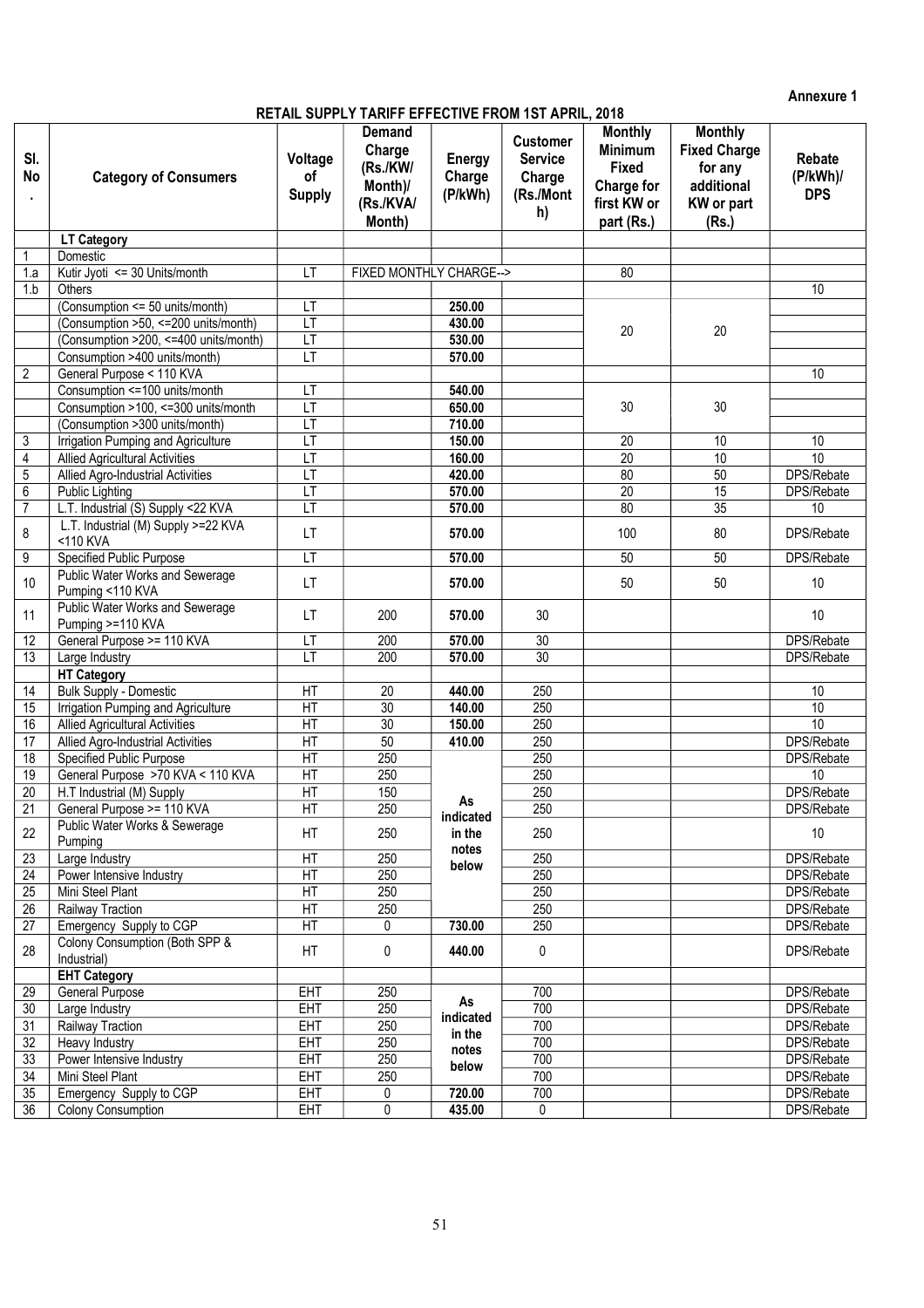**Note:** 

**Slab rate of energy charges for HT & EHT (Paise/unit)** 

| .<br>Load Factor (%) | HT  | EHT |
|----------------------|-----|-----|
| $= 60\%$             | 535 | 530 |
| $>60\%$              | オウエ | лог |

(i) The reconnection charges w.e.f. 01.04.2015 shall continue unaltered

| <b>Category of Consumers</b>      | <b>Rate Applicable</b> |
|-----------------------------------|------------------------|
| LT Single Phase Domestic Consumer | Rs.150/-               |
| LT Single Phase other consumer    | Rs.400/-               |
| LT 3 Phase consumers              | Rs.600/-               |
| All HT & EHT consumers            | Rs.3000/-              |

- (ii) Energy Charges shall be 10% higher in case of temporary connection compared to the regular connection in respective categories.
- (iii) The meter rent w.e.f. 01.04.2017 shall remain unaltered as follows:

| <b>Type of Meter</b>                             | <b>Monthly Meter Rent (Rs.)</b> |
|--------------------------------------------------|---------------------------------|
| 1. Single phase electro-magnetic Kwh meter       | 20                              |
| 2. Three phase electro-magnetic Kwh meter        | 40                              |
| 3. Three phase electro-magnetic tri-vector meter | 1000                            |
| 4. Tri-vector meter for Railway Traction         | 1000                            |
| 5. Single phase Static Kwh meter                 | 40                              |
| 6. Three Phase Static Kwh meter                  | 150                             |
| 7. Three phase Static Tri-vector meter           | 1000                            |
| 8. Three phase Static Bi-vector meter            | 1000                            |
| 9. LT Single phase AMR/AMI Compliant meter       | 50                              |
| 10. LT Three phase AMR/AMI compliant meter       | 150                             |

- Note: Meter rent for meter supplied by DISCOMs shall be collected for a period of 60 months only. Once it is collected for sixty months meter rent collection should stop. **All statutory levies shall be collected in addition to meter rent.**
- (iv) A Reliability surcharge @ 10 paise per unit will continue for HT and EHT consumers availing power irrespective of nature of feeder. This surcharge @ 10 paise per unit shall be charged if reliability index is more than 99% and above and voltage profile at consumer end remains within the stipulated limit. (For details see the order)
- (v) Prospective small consumers requiring new LT single phase connection upto and including 5 kW load shall only pay a flat charge of Rs.1500/- as service connection charges towards new connection excluding security deposit as applicable as well as processing fee of Rs.25/-. The service connection charges include the cost of material and supervision charges.
- (vi) A "Tatkal Scheme" for new connection is applicable to LT Domestic, Agricultural and General Purpose consumers.
- (vii) In case of installation with static meter/meter with provision of recording demand, the recorded demand rounded to nearest 0.5 KW shall be considered as the contract demand requiring no verification irrespective of the agreement. Therefore, for the purpose of calculation of Monthly Minimum Fixed Charge (MMFC) for the connected load below 110 KVA, the above shall form the basis.
- (viii) The billing demand in respect of consumer with Contract Demand of less than 110 KVA should be the highest demand recorded in the meter during the Financial Year irrespective of the Connected Load, which shall require no verification.
- (ix) Three phase consumers with static meters are allowed to avail TOD rebate excluding Public Lighting and emergency supply to CGP @ 20 paise/unit for energy consumed during off peak hours. Off peak hours has been defined as **12 Midnight to 6 AM** of next day.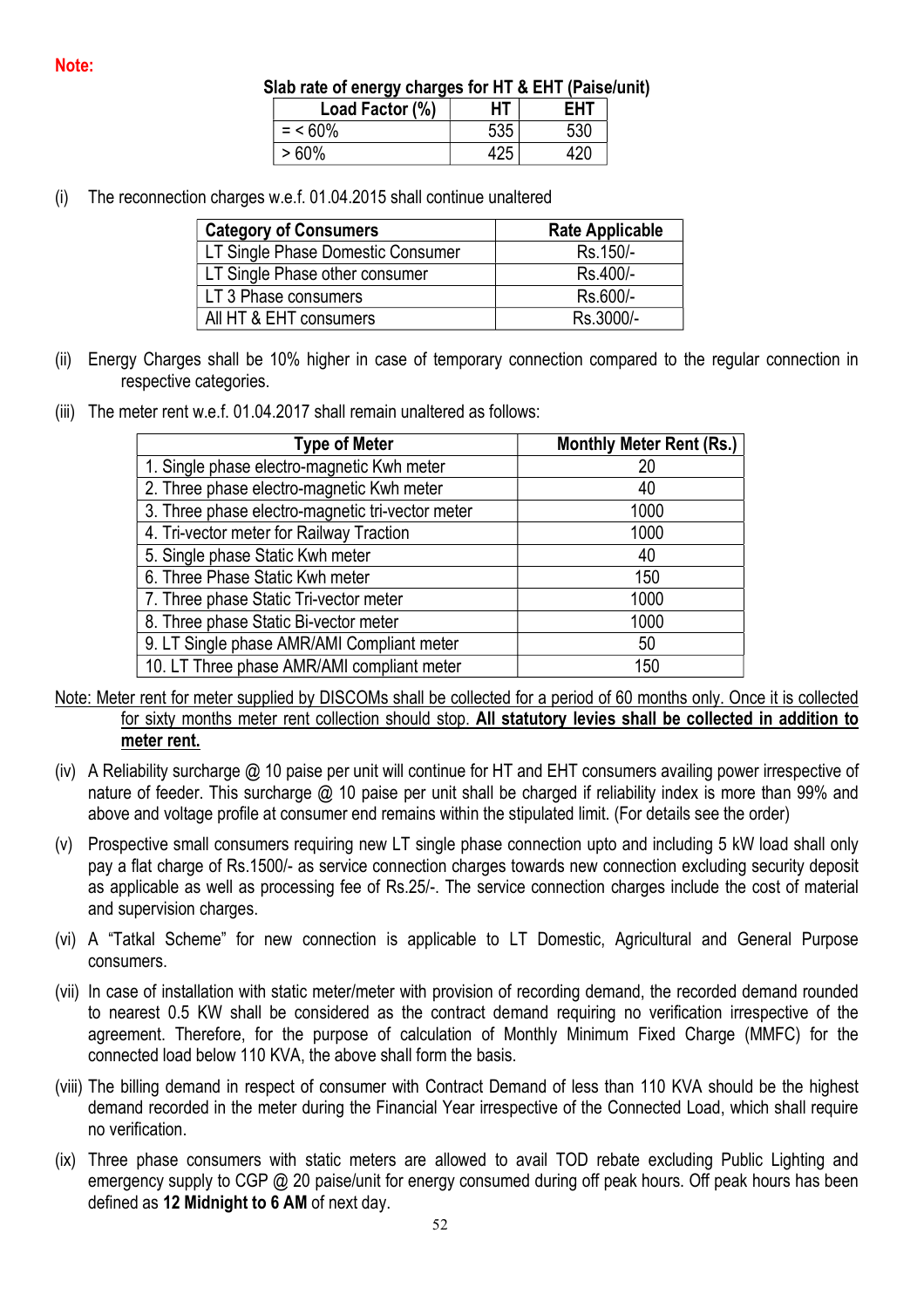- (x) Hostels attached to the Schools recognised and run by SC/ST Dept., Govt. of Odisha shall get a rebate of Rs.2.40 paise per unit in energy charge under Specified Public Purpose category (LT / HT) which shall be over and above the normal rebate for which they are eligible.
- (xi) Swajala Dhara consumers under Public Water Works and Sewerage Pumping Installation category shall get special 10% rebate if electricity bills are paid within due date over and above normal rebate.
- (xii) During the statutory restriction imposed by the Fisheries Department, the Ice Factories located at a distance not more than 5 Km. towards the land from the sea shore of the restricted zone will pay demand charges based on the actual maximum demand recorded during the billing period.
- (xiii) Poultry Farms with attached feed units having connected load less than 20% of the total connected load of poultry farms should be treated as Allied Agricultural Activities instead of General Purpose category for tariff purpose. If the connected load of the attached feed unit exceeds 20% of the total connected load then the entire consumption by the poultry farm and feed processing unit taken together shall be charged with the tariff as applicable for General Purpose or the Industrial Purpose as the case may be.
- (xiv) The food processing unit attached with cold storage shall be charged at Agro-Industrial tariff if cold storage load is not less than 80% of the entire connected load. If the load of the food processing unit other than cold storage unit exceeds 20% of the connected load, then the entire consumption by the cold storage and the food processing unit taken together shall be charged with the tariff as applicable for general purpose or the industrial purpose as the case may be.
- (xv) Drawal by the industries during off-peak hours upto 120% of Contract Demand without levy of any penalty has been allowed. "Off-peak hours" for the purpose of tariff is defined as from 12 Midnight to 6.00 A.M. of the next day. The consumers who draw beyond their contract demand during hours other than the off-peak hours shall not be eligible for this benefit. If the drawal in the off peak hours exceeds 120% of the contract demand, overdrawal penalty shall be charged on the drawal over and above the 120% of contract demand (for details refer Tariff Order). When Statutory Load Regulation is imposed then restricted demand shall be treated as contract demand.
- (xvi) General purpose consumers with Contract Demand (CD) < 70 KVA shall be treated as LT consumers for tariff purposes irrespective of level of supply voltage. As per Regulation 76 (1) (c) of OERC Distribution (Conditions of Supply) Code, 2004 the supply for load above 5 KW upto and including 70 KVA shall be in 2-phase, 3-wires or 3 phase, 3 or 4 wires at 400 volts between phases.
- (xvii)Own Your Transformer "OYT Scheme" is intended for the existing individual LT domestic, individual/Group General Purpose consumers who would like to avail single point supply by owning their distribution transformer. In such a case licensee would extend a special concession of 5% rebate on the total electricity bill (except electricity duty and meter rent) of the respective category apart from the normal rebate on the payment of the bill by the due date. If the payment is not made within due date no rebate, either normal or special is payable. The maintenance of the 'OYT' transformer shall be made by DISCOM utilities. For removal of doubt it is clarified that the "OYT Scheme" is not applicable to any existing or new HT/EHT consumer.
- (xviii) Power factor penalty shall be
- i) 0.5% for every 1% fall from 92% upto and including 70% plus
- ii) 1% for every 1% fall below 70% upto and including 30% plus
- iii) 2% for every 1% fall below 30%

The penalty shall be on the monthly demand charges and energy charges

 There shall not be any power factor penalty for leading power factor. (Please see the detailed order for the category of consumers on whom power factor penalty shall be levied.)

- iv) The power factor incentive shall be applicable to the consumers who pay power factor penalty in the following rate:
- v) The rate of power factor incentive shall be 0.5% for every 1% rise above the PF of 97% up to and including 100% on the monthly demand charges and energy charges.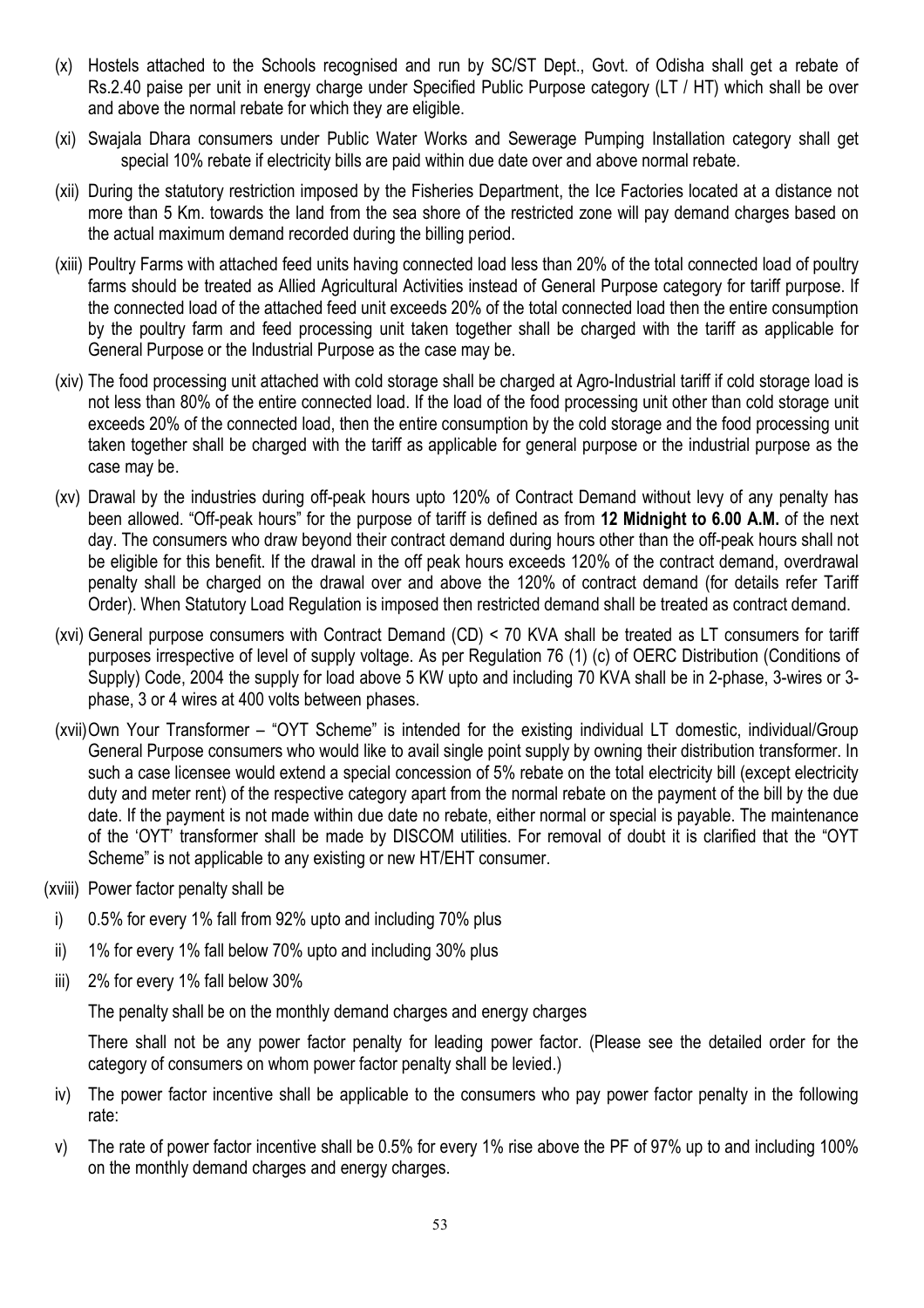- vi) The rural LT domestic consumers shall get 5 paise per unit rebate in addition to existing prompt payment rebate who draw their power through correct meter and pay the bill in time.
- vii) 1% rebate over and above normal rebate shall be allowed on the bill to the LT domestic category of consumers only over and above all the rebates who pay through digital means. This rebate shall be applicable on the current month bill if paid in full.
- viii) A Special rebate to the LT single phase consumers in addition to any other rebate he is otherwise eligible for shall be allowed at the end of the financial year (the bill for month of March) if he has paid the bill for all the 12 months of the financial year consistently without fail within due date during the relevant financial year. The amount of rebate shall be equal to the rebate of the month of March for timely payment of bill.
- ix) The Educational Institution (Specified Public Purpose) having attached hostel and / or residential colony who draw power through a single meter in HT shall be eligible to be billed 15% of their energy drawal in HT bulk supply domestic category.
- x) The printout of the record of the static meter relating to MD, PF, number and period of interruption shall be supplied to the consumer wherever possible with a payment of Rs.500/- by the consumer for monthly record.
- xi) Charging of electric vehicles shall be treated as GP category use if vehicle charged is owned by the concerned consumer.
- xii) Tariff as approved shall be applicable in addition to other charges as approved in this Tariff order w.e.f. 01.04.2018.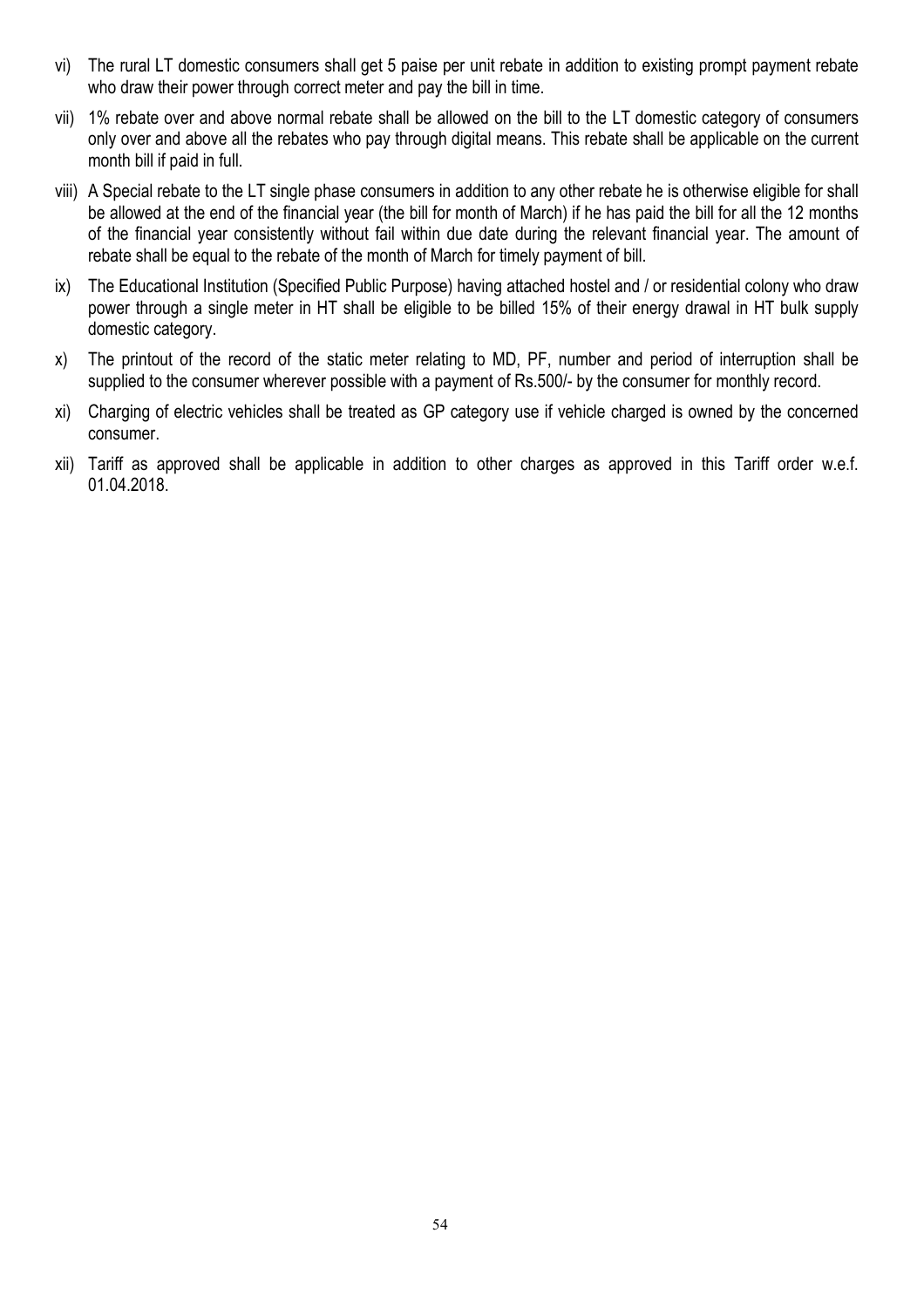| <b>ODISHA ELECTRICITY REGULATORY COMMISSION</b>                                                                                              |                                                         |                       |                                |                        |                                  |  |  |
|----------------------------------------------------------------------------------------------------------------------------------------------|---------------------------------------------------------|-----------------------|--------------------------------|------------------------|----------------------------------|--|--|
| PERFORMANCE OF ELECTRICITY DISTRIBUTION COMPANIES IN ODISHA DURING THE FY 2016-17 (AS REPORTED AND FURNISHED<br><b>THROUGH AN AFFIDAVIT)</b> |                                                         |                       |                                |                        |                                  |  |  |
|                                                                                                                                              | <b>ACHIEVEMENT ON OVERALL STANDARDS OF PERFORMANCE:</b> |                       |                                |                        |                                  |  |  |
| <b>LICENSEES</b>                                                                                                                             |                                                         | <b>CESU</b>           | <b>NESCO</b><br><b>Utility</b> | <b>WESCO Utility</b>   | <b>SOUTHCO</b><br><b>Utility</b> |  |  |
|                                                                                                                                              | <b>Period</b>                                           | FY 16-17              | FY 16-17                       | FY 16-17               | FY 16-17                         |  |  |
| Achievement in % of the licensees in the following<br>service area                                                                           | Minimum % targ<br>fixed<br>the<br>Comn<br>on            |                       |                                |                        |                                  |  |  |
| Rectification of fuse-off call within 6 hrs. of receiving the<br>complaint in urban areas                                                    | 90                                                      | 100.00                | 99.99                          | 99.88                  | 100.00                           |  |  |
| Rectification of fuse-off call within 24 hrs. of receiving<br>the complaint in rural areas                                                   | 90                                                      | 100.00                | 99.98                          | 99.88                  | 100.00                           |  |  |
| Restoration of line break-down within 12 hrs. of<br>receiving the complaint in urban areas                                                   | 95                                                      | 100.00                | 100.00                         | 99.77                  | 100.00                           |  |  |
| Restoration of line break-down within 24 hrs. of<br>receiving the complaint in rural areas                                                   | 95                                                      | 100.00                | 99.97                          | 99.92                  | 100.00                           |  |  |
| Replacement of Distribution Transformer within 24 hrs.<br>of receiving the complaint in urban areas                                          | 95                                                      | 100.00                | 100.00                         | 99.21                  | 100.00                           |  |  |
| Replacement of Distribution Transformer within 48 hrs.<br>of receiving the complaint in rural areas                                          | 95                                                      | 100.00                | 99.81                          | 99.76                  | 100.00                           |  |  |
| Completing the work within 12 hrs. of the scheduled<br>outage before 5 PM/6 PM                                                               | 90                                                      | 100.00                |                                |                        |                                  |  |  |
| No. of hourly measurement in which the supply<br>frequency went beyond + 3%                                                                  | <u></u>                                                 | $\overline{a}$        | $\sim$                         | <u></u>                |                                  |  |  |
| No. of cases in which voltage at the point of<br>commencement of supply exceeded 3% of the voltage<br>limits fixed under I.E. Rules, 1956    |                                                         |                       |                                |                        |                                  |  |  |
| <b>EHT</b>                                                                                                                                   |                                                         | ÷,                    | u.                             | ωü,                    | $\mathbb{L}^2$                   |  |  |
| HT                                                                                                                                           |                                                         | u.                    | u.                             | u.                     | u.                               |  |  |
| LT                                                                                                                                           |                                                         | u.                    | u.                             | $\mathbb{L}^2$         | u.                               |  |  |
| Rectification of Street light fault within 6 hrs. of receiving<br>the complaint                                                              | 90                                                      |                       |                                | 90                     | 100.00                           |  |  |
| No. of faulty bills prepared as a percentage of total no.<br>of bills issued                                                                 | 0.1                                                     | 0.10                  | 0.22                           | 0.1                    | 0.1                              |  |  |
| No. of faulty/defective meters as a percentage of total<br>no. of existing meters                                                            | 5                                                       |                       | 20                             | 5                      | 18                               |  |  |
| Total no. of interruption each lasting more than 5<br>minutes faced by 1 KW connected load (SAIFI)                                           |                                                         | 124                   | 600                            | 26                     | 225                              |  |  |
| Total no. of interruption each lasting less than 5 minutes<br>faced by 1 KW connected load (MAIFI)                                           |                                                         | 62                    | 165                            | 25                     | 142                              |  |  |
| Total duration of interruption in minutes each 1 KW<br>connected load (SAIDI)                                                                |                                                         | 3419                  | 8820                           | 676                    | 5086                             |  |  |
| No. of accident cases                                                                                                                        |                                                         | 15-16 16-17           | 15-16 16-17                    | $15 - 16$<br>$16 - 17$ | $15 - 16$<br>$16 - 17$           |  |  |
| <b>Fatal Human</b>                                                                                                                           |                                                         | 21<br>37              | 19<br>34                       | 22<br>12               | 43<br>36                         |  |  |
| <b>Fatal Animal</b>                                                                                                                          |                                                         | $\overline{22}$<br>03 | 44<br>26                       | 10<br>05               | 40<br>15                         |  |  |
| Non-fatal Human                                                                                                                              |                                                         | 10<br>42              | 16<br>23                       | 08<br>06               | 16<br>10                         |  |  |
| Non-fatal Animal                                                                                                                             |                                                         | $\mathbf{0}$          | 03<br>0                        | 01<br>$\Omega$         | $\mathbf{0}$<br>0                |  |  |
| Note:                                                                                                                                        |                                                         |                       |                                |                        |                                  |  |  |
| 1. The information on Guaranteed Standards of Performance is available in the OERC website: www.orierc.org and in respective websites of the |                                                         |                       |                                |                        |                                  |  |  |
|                                                                                                                                              |                                                         |                       |                                |                        |                                  |  |  |

Distribution Licensees i.e. www.cesuodisha.com for CESU, www.nescoodisha.com for NESCO Utility, southcoodisha.com for SOUTHCO Utility and wescoodisha.com for WESCO Utility.

2.The aforesaid information are based on the data furnished by the Distribution Licensees submitted through affidavit. Issued by OERC in Public interest.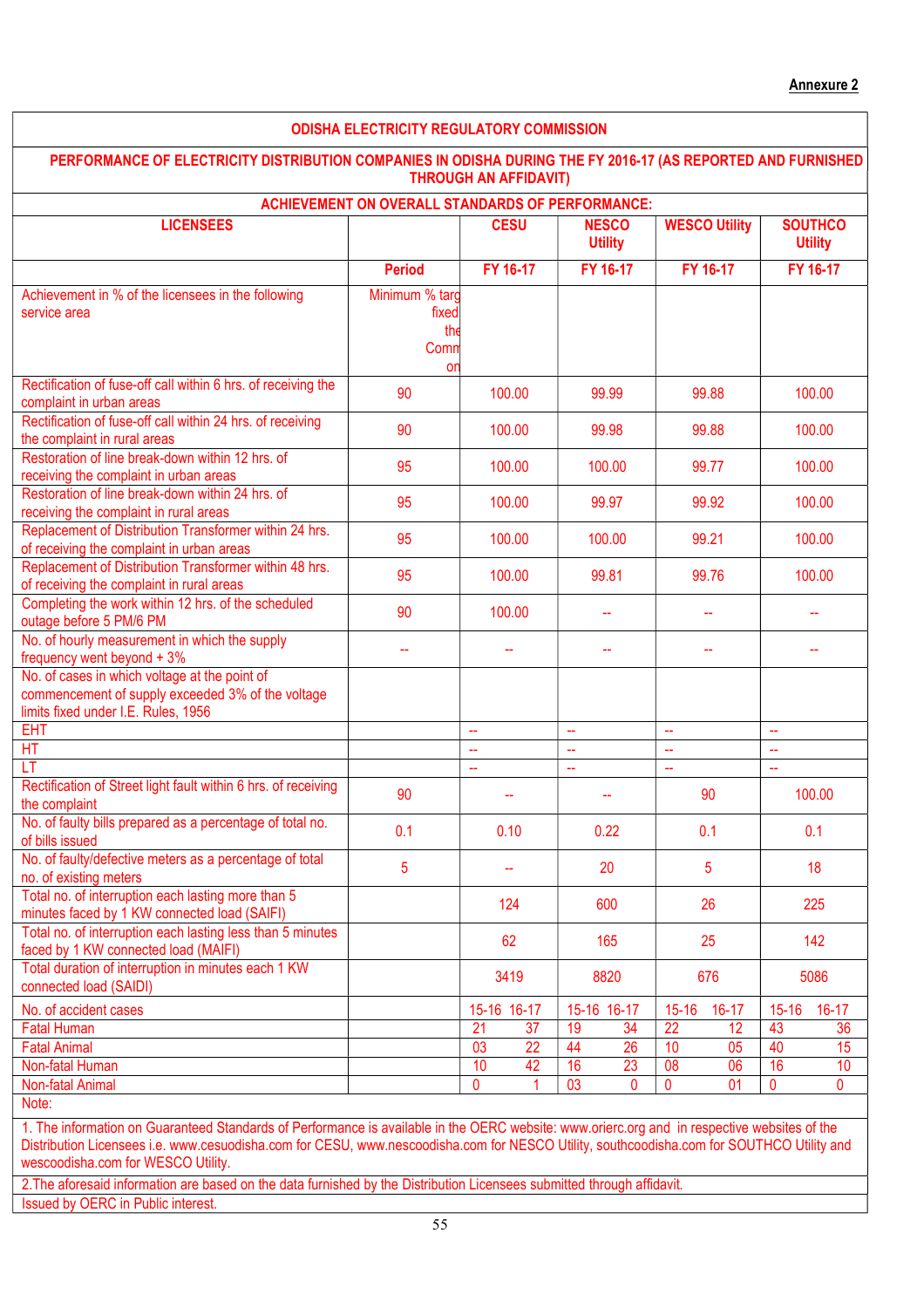### **OFFICERS AND STAFF OF THE COMMISSION**

The Commission being the oldest in the country has a committed strength of officers and staff of mixed category i.e. Permanent, Deputation and Contractual Staff. The persons in position as on 18.08.2018 are detailed in the table below:-

| SI <sub>No.</sub> | <b>Designation</b>               | Persons in position      |
|-------------------|----------------------------------|--------------------------|
| 1                 | <b>Commission Secretary</b>      | Sri P. Pattnaik I/c      |
| $\overline{2}$    | Director (Engg.)                 | Vacant                   |
| $\overline{3}$    | Director (Tariff)                | Vacant                   |
| 4                 | Director (Regulatory Affairs)    | Sri P. Pattnaik          |
| 5                 | Jt. Director (Economic Analyst)  | Dr. M.S. Panigrahi       |
| 6                 | Jt. Director (IT)                | Shri J.C. Mohanty        |
| $\overline{7}$    | Jt. Director (T/Econ)            | Dr. (Mrs.) A. Das        |
| 8                 | Jt. Director (Tariff-Engg)       | Sri A.K. Panda           |
| $\overline{9}$    | Jt. Director (Financial Analyst) | Sri Ajoy Sahu            |
| 10                | Jt. Director (Engg.)             | Sri S.P. Mishra          |
| 11                | <b>Public Affairs Officer</b>    | Ms. Purabi Das           |
| 12                | Dy. Director (IT)                | Sri S.C. Biswal          |
| 13                | Dy. Director (T/Engg)            | Sri A.K. Jagadev         |
| $\overline{14}$   | Dy. Director (Financial Analyst) | Sri C.K. Biswal          |
| $\overline{15}$   | Dy. Director (Engg)              | Sri A.K. Samantara       |
| 16                | Dy. Director (P&A)/OSD           | Sri S.K. Rout            |
| $\overline{17}$   | Dy. Director (T/Econ)            | Sri Archana Sahoo        |
| $\overline{18}$   | <b>Accounts Officer</b>          | Sri P.K. Tripathy        |
| $\overline{19}$   | <b>Personal Assistant</b>        | Sri M. Moharana          |
| 20                | <b>Personal Assistant</b>        | Sri L.N. Padhi           |
| $\overline{21}$   | <b>Personal Assistant</b>        | Sri S.K. Sahoo           |
| 22                | <b>Personal Assistant</b>        | Sri P.K. Sahoo           |
| $\overline{23}$   | <b>Personal Assistant</b>        | Sri K.C. Tudu            |
| 24                | Personal Assistant               | Sri S.K. Das             |
| $\overline{25}$   | <b>Personal Assistant</b>        | Smt. L.B. Patnaik        |
| $\overline{26}$   | <b>Personal Assistant</b>        | Smt. S. Mishra           |
| $\overline{27}$   | <b>Accountant cum Cashier</b>    | Sri Jaypal Das           |
| $\overline{28}$   | Jr. Caretaker-cum-Receptionist   | Smt. Mamatarani Nanda    |
| $\overline{29}$   | <b>Driver</b>                    | Sri R.C. Majhi           |
| $\overline{30}$   | <b>Driver</b>                    | Sri Jalandhar Khuntia    |
| $\overline{31}$   | <b>Driver</b>                    | Sri Jadunath Barik       |
| $\overline{32}$   | <b>Driver</b>                    | Sri Ashok Ku. Digal      |
| 33                | <b>Driver</b>                    | Sri Prakash Kumar Nayak  |
| 34                | <b>Driver</b>                    | Sri Maheswar Nanda       |
| $\overline{35}$   | Driver                           | Sri Sampad Kumar Parida  |
| $\overline{36}$   | Peon                             | Sri Pitambar Behera      |
| $\overline{37}$   | Peon                             | Sri Umesh Ch. Rout       |
| $\overline{38}$   | Peon                             | Sri Sudarsan Behera      |
| 39                | Peon                             | Sri P.K. Behera          |
| 40                | Peon                             | Sri Bijoy Ku. Majhi      |
| 41                | Peon                             | Sri R.C. Sahoo           |
| $\overline{42}$   | Peon                             | Sri Abhimanyu Jena       |
| 43                | Peon                             | Sri S.K. Mohapatra       |
| 44                | Peon                             | Sri Rabindra Ku. Mekup   |
| 45                | Peon                             | Sri Pradip Ku. Pradhan   |
| 46                | Sweeper                          | Sri Ramesh Chandra Nayak |
| $\overline{47}$   | Sweeper                          | Sri Prafulla Kumar Nayak |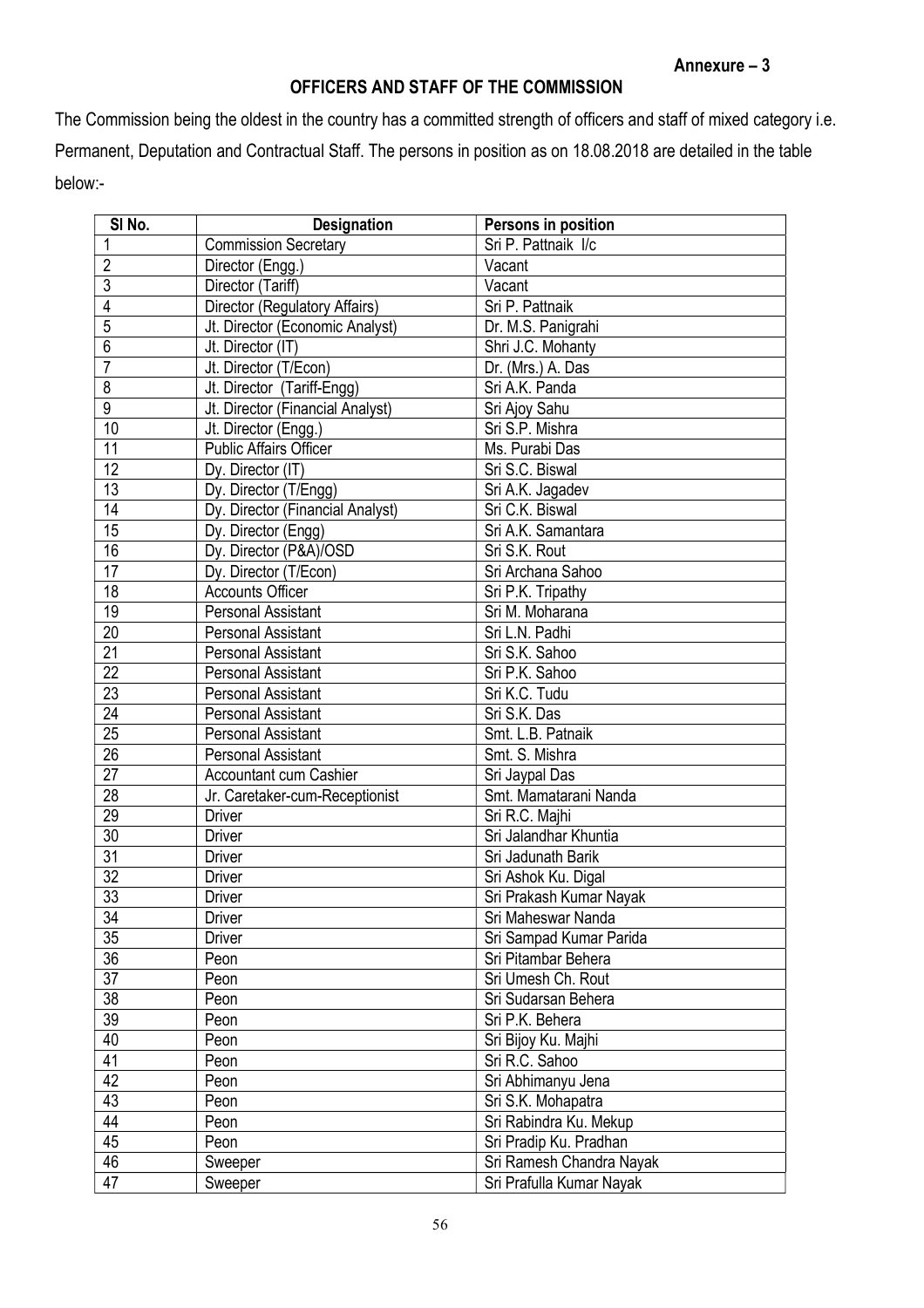#### **Annexure 4**

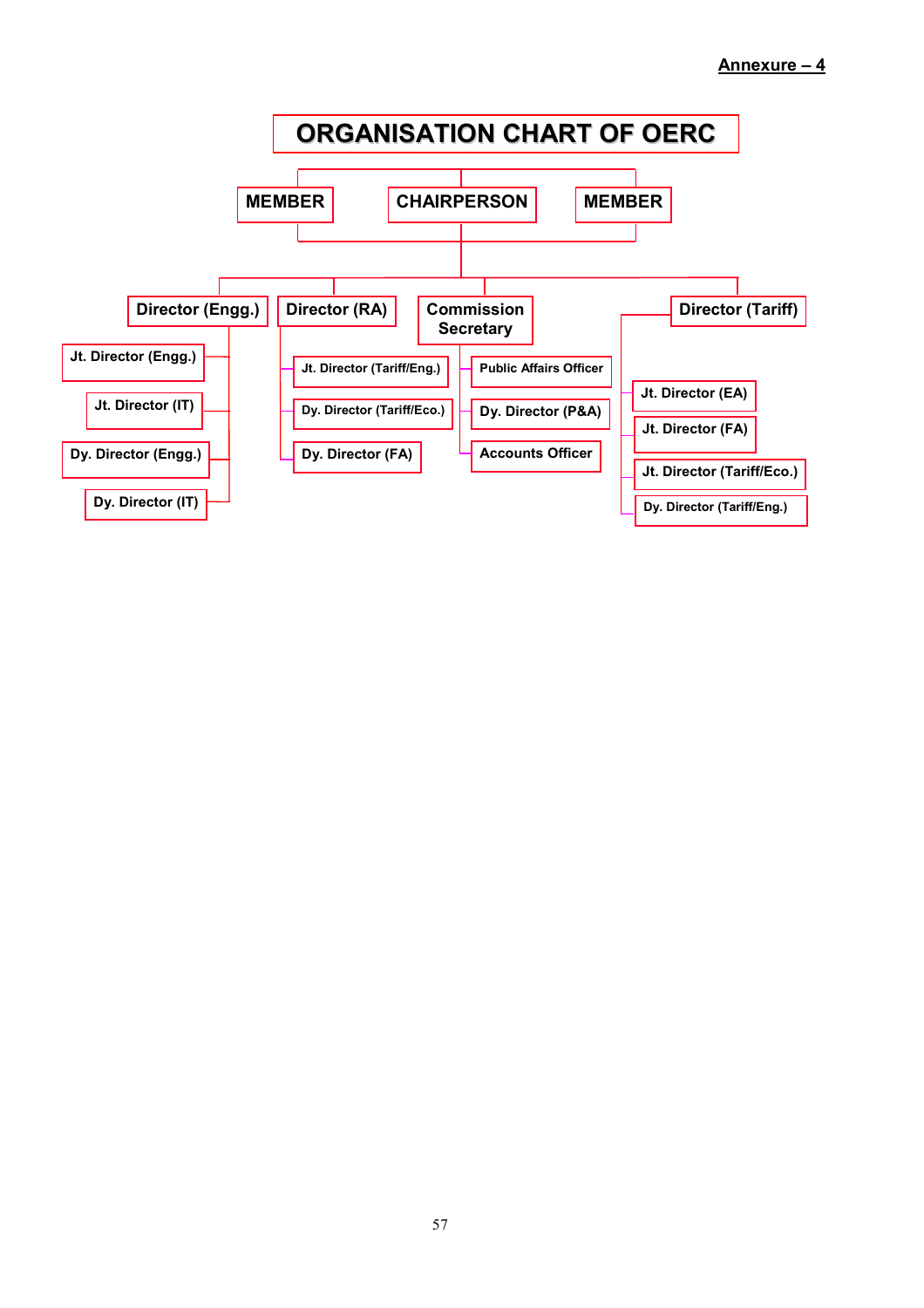### **Annexure- 5**

### **BALANCE SHEET AS ON 31ST MARCH 2018**

| <b>Liabilities</b>                                                                                                                                                                                 | <b>Figures for the current</b><br>year | <b>Figures for the</b><br>previous year | <b>Assets</b>                                                | <b>Figures for the</b><br>current year |
|----------------------------------------------------------------------------------------------------------------------------------------------------------------------------------------------------|----------------------------------------|-----------------------------------------|--------------------------------------------------------------|----------------------------------------|
| $\mathbf{1}$                                                                                                                                                                                       | $\overline{\mathbf{2}}$                | $\overline{\mathbf{3}}$                 | $\overline{\mathbf{4}}$                                      | 5                                      |
| 1.<br>General<br>Fund                                                                                                                                                                              | 25,91,33,063.20                        | 21,95,61,975.68                         | <b>Fixed Assets</b><br>1.                                    | 40,90,845.79                           |
| Add: (Less)<br><b>Excess</b><br>of<br>income over<br>Expenditure<br>(or<br>expenditure<br>over<br>Income)<br>during<br>the<br>year<br>transferred<br>from<br>Income and<br>Expenditure<br>account. | 3,75,13,501.85                         | 4,07,98,364.33                          | Investment<br>2.                                             | 27,55,00,000.00                        |
| 2.<br>Loans                                                                                                                                                                                        | Nil                                    | Nil                                     | 3.<br>Current<br>Assets<br>and<br>Advances.                  | 6,28,74,962.12                         |
| 3.<br>Current<br>liabilities<br>and<br>provisions.                                                                                                                                                 | 4,58,19,242.86                         | 4,59,00,527.86                          | Grants-in-aid receivable<br>4.<br>from Government of Orissa. | Nil                                    |
|                                                                                                                                                                                                    |                                        |                                         | 5.<br>from<br>Grants<br>other<br>sources                     | Nil                                    |
|                                                                                                                                                                                                    | 34,24,65,807.91                        | 30,62,60,867.87                         |                                                              | 34,24,65,807.91                        |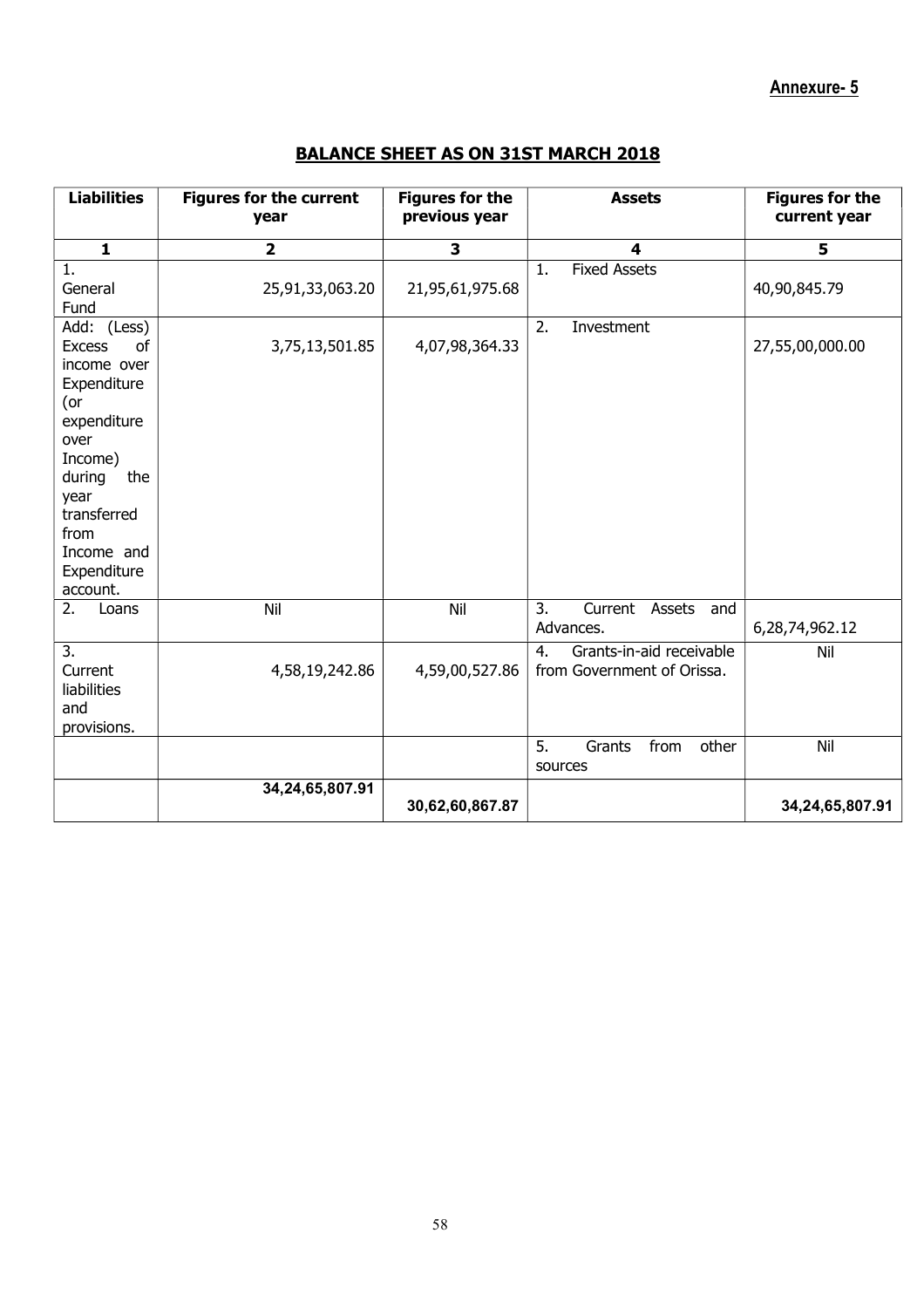**Annexure-6**

### **INCOME & EXPENDITURE ACCOUNT FOR THE YEAR ENDED 31ST MARCH 2018**

|                                                                    |                                        |                                         |                                                         |                                        | (In Rupees)                             |
|--------------------------------------------------------------------|----------------------------------------|-----------------------------------------|---------------------------------------------------------|----------------------------------------|-----------------------------------------|
| <b>Expenditure</b>                                                 | <b>Figures for the</b><br>current year | <b>Figures for the</b><br>previous year | <b>Income</b>                                           | <b>Figures for the</b><br>current year | <b>Figures for the</b><br>previous year |
| $\mathbf{1}$                                                       | $\overline{2}$                         | 3                                       | 4                                                       | 5                                      | 6                                       |
| 1. Payment to and<br>provisions towards<br>salaries                | 8,00,95,497.00                         | 5,72,73,828.00                          | 1.Grants-in-aid<br>from the<br>Government of<br>Orissa. | Nil                                    | Nil                                     |
| 2. Office &<br>Establishment & Repair<br>& Maintanence<br>Expenses | 1,98,07,793.00                         | 2,12,17,930.40                          | 2. Grant from<br>Other Sources.                         | Nil                                    | Nil                                     |
| 3. Depreciation of<br>Assets.                                      | 12,27,271.72                           | 13,30,535.75                            | 3. Receipts of<br>the Commission                        | 11,89,00,000.00                        | 9,94,12,035.79                          |
| 4. Other Expenditure.                                              | 10,82,850.00                           | 1,18,811.00                             | Interest on<br>4.                                       |                                        |                                         |
| 5. Excess of Income<br>over Expenditure                            | 3,75,13,501.85                         | 4,07,98,364.33                          | Cash at<br>a)<br><b>Bank</b>                            | 41,80,684.57                           | 59,65,190.69                            |
|                                                                    |                                        |                                         | b)<br>Investment                                        | 1,66,46,229.00                         | 1,53,62,243.00                          |
|                                                                    |                                        |                                         | Excess of<br>5.<br>Expenditure<br>over Income           | <b>NIL</b>                             | <b>NIL</b>                              |
|                                                                    | 13,97,26,913.57                        | 12,07,39,469.48                         |                                                         | 13,97,26,913.57                        | 12,07,39,469.48                         |

*Yet to be audited by C & AG of India*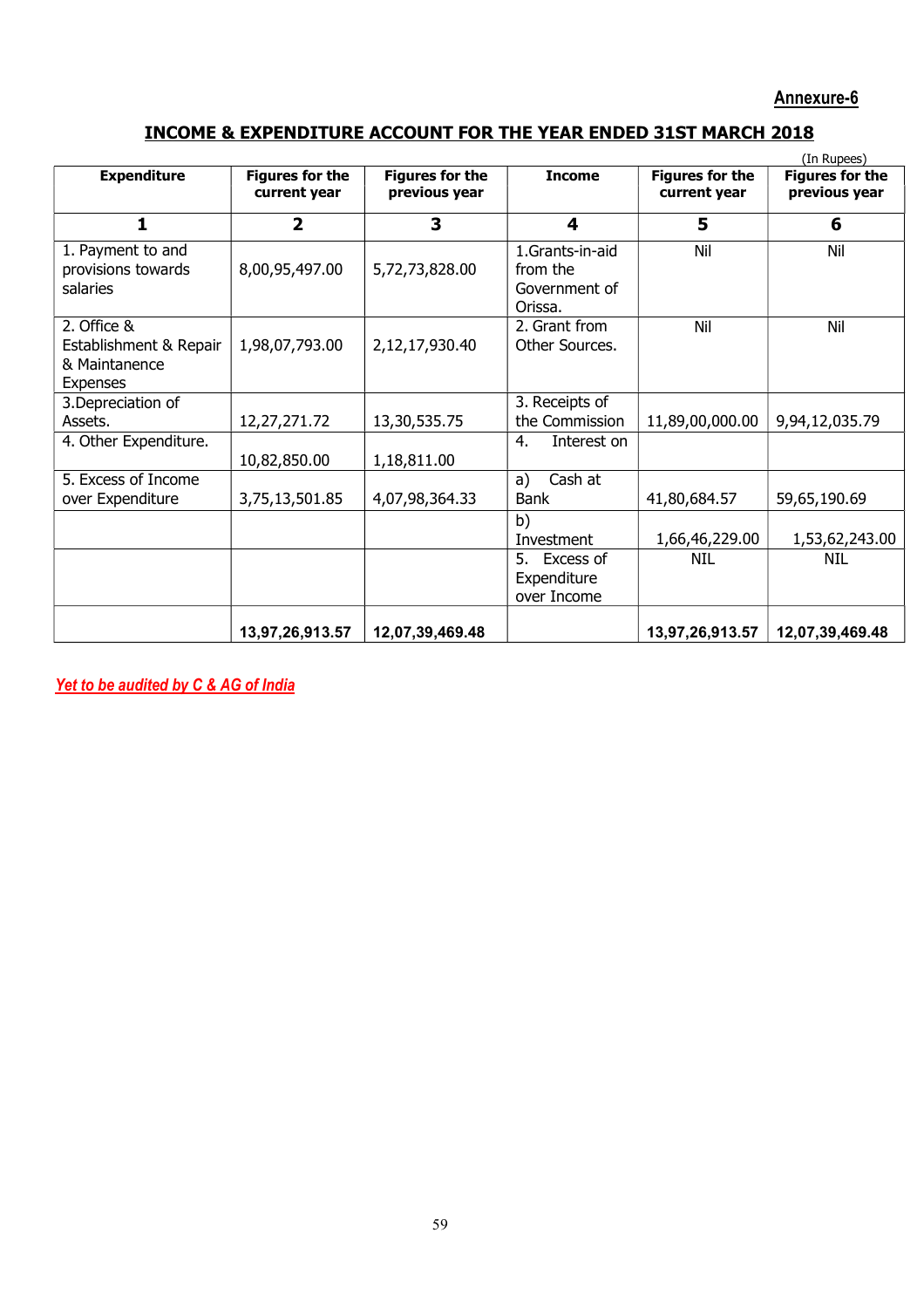### **ANNEXURE-7**

### **RECEIPT AND PAYMENT ACCOUNT FOR THE YEAR ENDED 31ST MARCH 2018**

|                                                                |                                        |                                         |                                                           |                                        | (In Rupees)                             |
|----------------------------------------------------------------|----------------------------------------|-----------------------------------------|-----------------------------------------------------------|----------------------------------------|-----------------------------------------|
| <b>Receipts</b>                                                | <b>Figures for the</b><br>current year | <b>Figures for the</b><br>previous year | <b>Payments</b>                                           | <b>Figures for the</b><br>current year | <b>Figures for the</b><br>previous year |
| 1                                                              | $\overline{2}$                         | 3                                       | 4                                                         | 5                                      | 6                                       |
| $\overline{I}$<br>1.<br>balance b/d.                           |                                        |                                         | By Payment to and<br>1.<br>provisions for employees       | 6,06,02,369.00                         | 5,39,55,222.00                          |
| (i)<br>Cash at Bank                                            | 7,94,24,597.00                         | 9, 11, 14, 223. 52                      | By Office and<br>2.<br><b>Establishment Expenses</b>      | 1,63,25,722.15                         | 1,99,96,641.40                          |
| (ii)<br>Cash in Hand                                           | 6,786.00                               | 6,786.00                                | $\overline{3}$ .<br>By Purchase of<br>Assets              | 12,03,544.00                           | 23,34,741.00                            |
|                                                                |                                        |                                         | By Advances<br>4.                                         |                                        |                                         |
| To Grants-<br>2.<br>in-aid from the<br>Government of<br>Odisha |                                        | 5,37,361.00                             | Advances to<br>a)<br>employees                            | 13,15,000.00                           | 23,49,606.00                            |
|                                                                |                                        |                                         | Contingent<br>b)<br>Advances                              |                                        |                                         |
|                                                                |                                        |                                         | c)Advance Payment of<br>Income Tax/TDS                    |                                        |                                         |
| To Grant<br>3.<br>from Other<br>Sources                        |                                        |                                         | <b>Deposits Payments</b><br>5.<br>(Fixed Deposit in Bank) | 27,55,00,000.00                        | 16,98,82,797.00                         |
|                                                                |                                        |                                         | By Balance c/d.<br>6.                                     |                                        |                                         |
| $\overline{10}$<br>4.<br>Receipts of the<br>Commission         | 11,51,26,569.00                        | 11,93,47,487.69                         | Cash at<br>(i)<br>Bank                                    | 84, 33, 938. 85                        | 7,94,24,597.81                          |
|                                                                |                                        |                                         | Cash in<br>(ii)<br>Hand                                   | 6,786.00                               | 6,786.00                                |
| Receipts<br>5.<br>from Investment                              | 16,98,82,797.00                        | 13,96,51,878.00                         | 7. Other Expenditure                                      | 10,53,389.00                           | 1,07,915.00                             |
|                                                                |                                        |                                         | 8. Other Payments                                         |                                        | 2,25,99,430.00                          |
|                                                                | 36,44,40,749.00                        | 35,06,57,736.21                         |                                                           | 36,44,40,749.00                        | 35,06,57,736.21                         |

*Yet to be audited by C & AG of India*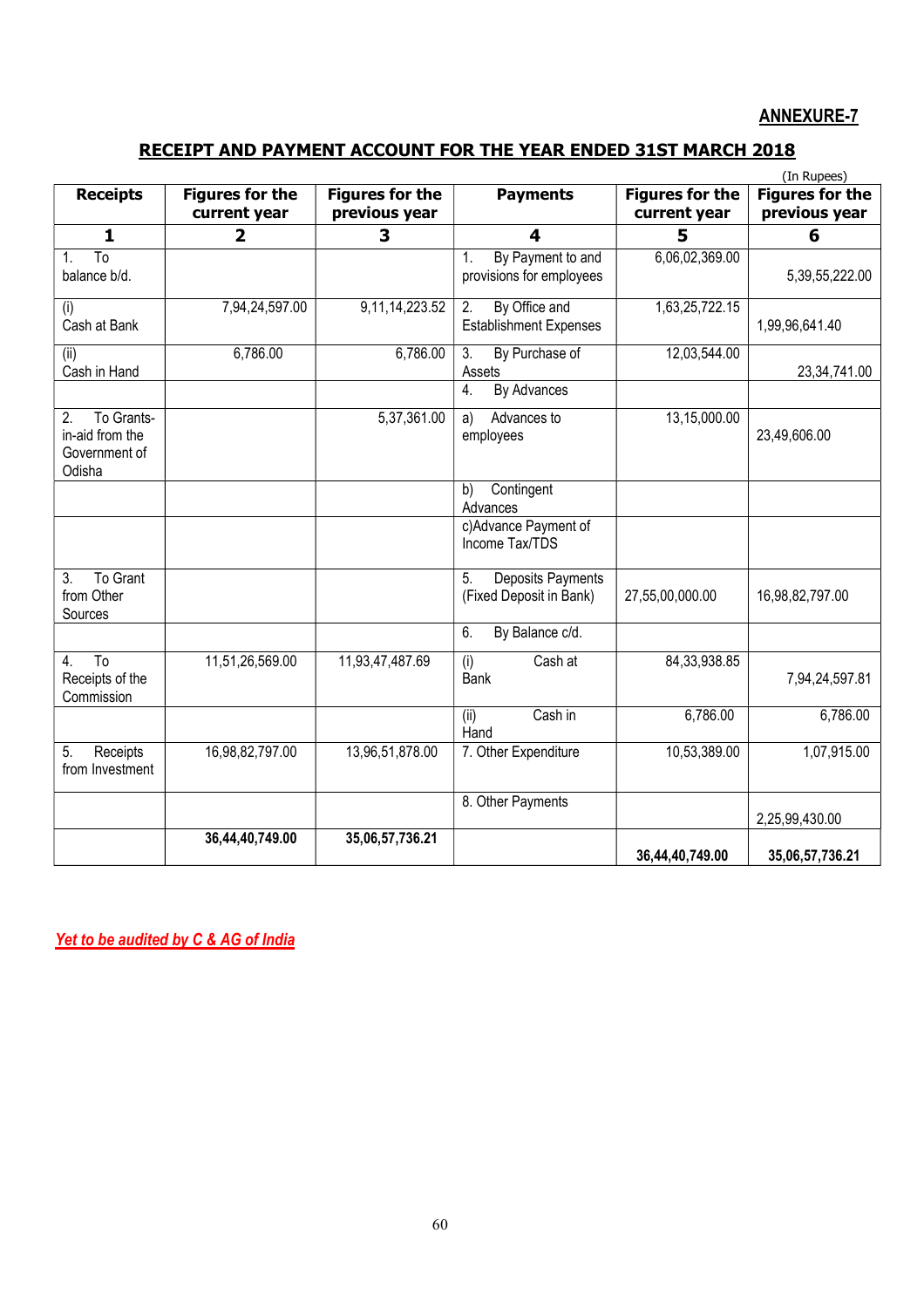### **Seminars/Workshops/Training Programmes attended by**

### **Commissioners/Officers/Officials during the FY 2017-18**

| SI.<br>No.      | Name and<br><b>Designation</b>                    | <b>Particulars of Programme</b>                                                                                               | <b>Duration</b>                       | Venue       | Programme<br>Conducted/<br>Sponsored by                                           |
|-----------------|---------------------------------------------------|-------------------------------------------------------------------------------------------------------------------------------|---------------------------------------|-------------|-----------------------------------------------------------------------------------|
| $\mathbf{1}$    | Shri U.N. Behera,<br>Chairperson                  | 23rd Steering Committee<br>Meeting of SAFIR                                                                                   | $11-13rd$<br>May, 2017                | New Delhi   | <b>SAFIR</b>                                                                      |
| $\overline{2}$  | Shri A.K.<br>Das,<br>Member                       | One day conference - IPPAI<br>East & North East India Power<br>Conclave 2017                                                  | 26 May,<br>2017                       | Kolkata     | <b>IPPAI</b>                                                                      |
| $\mathfrak{Z}$  | Shri J.C. Mohanty,<br>Jt. Director (IT)           | <b>Smart Grid Training</b>                                                                                                    | 31.05.2017<br>to<br>02.06.2017        | Kolkata     | <b>ISGF</b>                                                                       |
| $\overline{4}$  | Shri A.K. Jagadev,<br>Director<br>Dy.<br>(T/Engg) | -do-                                                                                                                          | -do-                                  | -do-        | -do-                                                                              |
| 5               | Shri U.N. Behera,<br>Chairperson                  | 18th Annual General Body<br>Meeting                                                                                           | 18-22nd<br>June, 2017                 | New Delhi   | <b>FOIR</b>                                                                       |
| $6\phantom{1}6$ | Shri A.K. Das,<br>Member                          | -do-                                                                                                                          | -do-                                  | -do-        | -do-                                                                              |
| $\overline{7}$  | Shri S.K. Parhi,<br>Member                        | -do-                                                                                                                          | -do-                                  | -do-        | -do-                                                                              |
| 8               | Shri A.K. Das,<br>Member                          | Conference on "Emissions<br>Control in Power Plants".                                                                         | 03.08.2017                            | New Delhi   | India<br>Infrastructure<br>Publishing Pvt.<br>Ltd.                                |
| 9               | Shri U.N. Behera,<br>Chairperson                  | <b>Executive Management</b><br>Workshop of FOIR under RRTI                                                                    | $11 - 12$ <sup>th</sup><br>Sept. 2017 | New Delhi   | -do-                                                                              |
| 10              | Shri A.K. Das,<br>Member                          | -do-                                                                                                                          | -do-                                  | -do-        | -do-                                                                              |
| 11              | Shri S.K. Parhi,<br>Member                        | -do-                                                                                                                          | -do-                                  | -do-        | -do-                                                                              |
| $\overline{12}$ | Ms. Purabi Das,<br><b>PAO</b>                     | Workshop on Consumer<br>Protection Act, 1986 & OCP<br>Rules, 1988 and Electricity Act,<br>2003.                               | 22.09.2017                            | <b>BBSR</b> | Govt. of Odisha,<br><b>Food Supplies</b><br>and Consumer<br>Welfare<br>Department |
| 13              | Shri A.K. Das,<br>Member                          | 4 <sup>th</sup> Meeting of the Sub-Group on<br>Power Quality to discuss the<br>international experience and<br>best practice. | 9th Oct.<br>2017                      | New Delhi   | <b>FOR</b>                                                                        |
| 14              | Shri U.N. Behera,<br>Chairperson                  | Regulators & Policymakers<br>Retreat, 2017                                                                                    | $26 - 29$ Oct.<br>2017                | Karnataka   | <b>IPPAI</b>                                                                      |
| 15              | Shri<br>A.K.<br>Das,<br>Member                    | -do-                                                                                                                          | -do-                                  | -do-        | -do-                                                                              |
| 16              | Shri S.K. Parhi,<br>Member                        | -do-                                                                                                                          | -do-                                  | -do-        | -do-                                                                              |
| 17              | Shri<br>A.K.<br>Das,                              | Twelfth Annual Conference on                                                                                                  | 15-16 <sup>th</sup> Nov.              | New Delhi   | India                                                                             |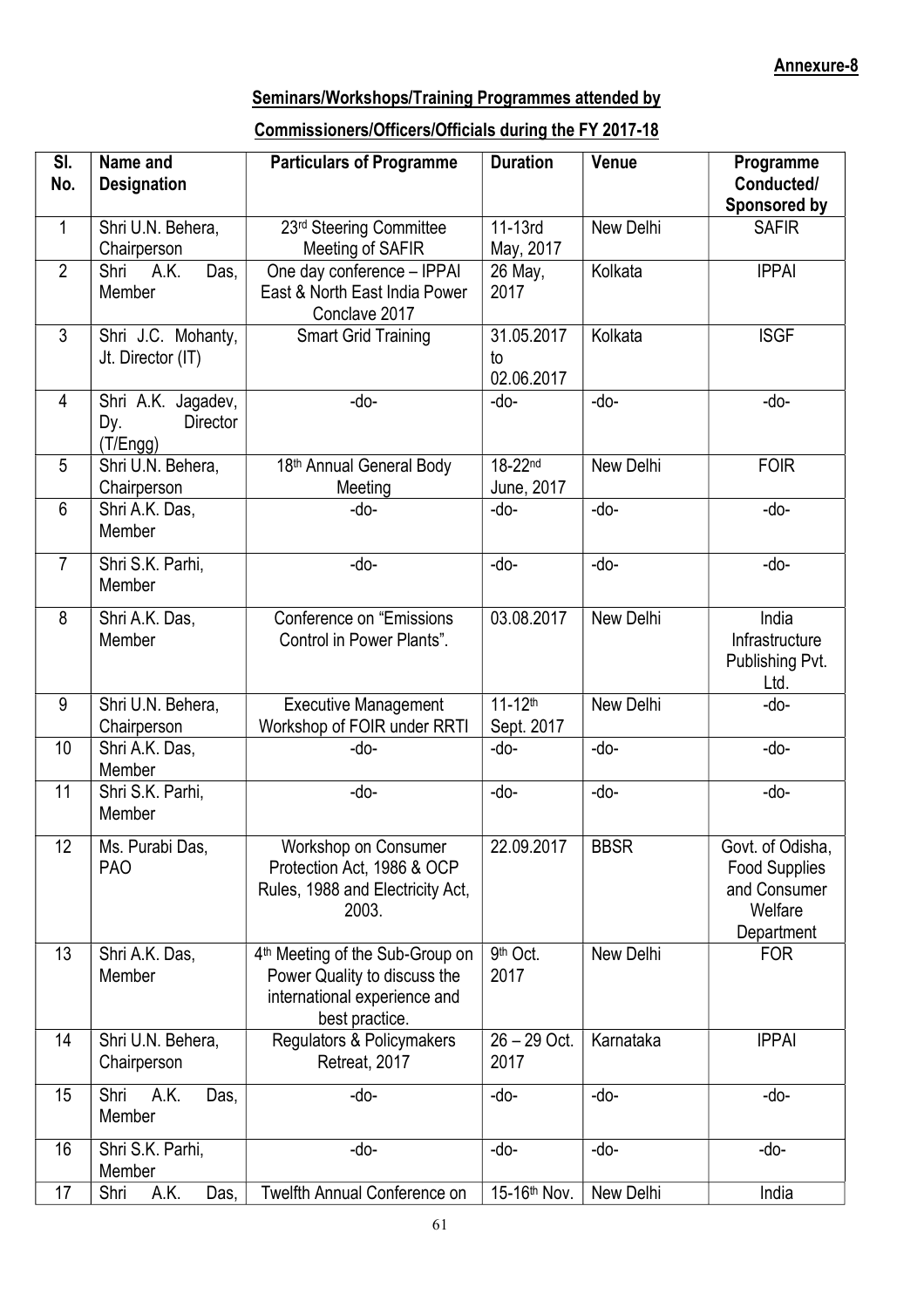|    | Member                               | "Power Distribution in India".              | 2017                              |             | Infrastructure          |
|----|--------------------------------------|---------------------------------------------|-----------------------------------|-------------|-------------------------|
| 18 | Shri S.P. Mishra, Jt.                | 11 <sup>th</sup> Capacity Building          | 9-15 Dec.                         | Kanpur &    | <b>FOR</b>              |
|    | Dir (Engg)                           | Programme for Officers                      | 2017                              | Singapore   |                         |
| 19 | Shri U.N. Behera,                    | Smart Grid Training Program for             | 14-15 <sup>th</sup> Dec.          | New Delhi   | <b>India Smart Grid</b> |
|    | Chairperson                          | Regulators & Other<br>Stakeholders.         | 2017                              |             |                         |
| 20 | Shri A.K. Panda, Jt.<br>Dir (T/Engg) | -do-                                        | -do-                              | -do-        | -do-                    |
|    |                                      |                                             |                                   |             |                         |
| 21 | Shri J.C. Mohanty,<br>Jt. Dir (IT)   | -do-                                        | -do-                              | -do-        | -do-                    |
| 22 | A.K.<br>Shri<br>Das,                 | Flue Gas Desulphurization                   | 18th Dec.                         | New Delhi   | Power Line              |
|    | Member                               | System                                      | 2017                              |             |                         |
| 23 | Shri U.N. Behera,                    | Interaction of the Hon'ble                  | $\overline{8}$ <sup>th</sup> Jan. | New Delhi   | <b>FOR</b>              |
|    | Chairperson                          | Minister of State for Power &               | 2018                              |             |                         |
| 24 |                                      | <b>NRE</b> with Electricity Regulators      | 13 & 14th                         | <b>BBSR</b> | <b>EIC</b>              |
|    | Shri S.P. Mishra, Jt.<br>Dir (Engg)  | Eastern Regional Workshop                   | <b>July, 2018</b>                 |             |                         |
| 25 | Shri A.K. Das,                       | Conference on "Off take risks               | 17.01.2018                        | New Delhi   | India Infrastructure    |
|    | Member                               | for Renewable Energy".                      |                                   |             |                         |
| 26 | Shri J.C. Mohanty,                   | 4 <sup>th</sup> Edition of India Smart Grid | 05-09th                           | New Delhi   | <b>India Smart Grid</b> |
|    | Jt. Dir (IT)                         | Week-An International                       | March,                            |             |                         |
|    |                                      | Conference and Exhibition on                | 2018                              |             |                         |
| 27 |                                      | <b>Smart Grids and Smart Cities.</b>        | -do-                              | -do-        | -do-                    |
|    | Shri S.P. Mishra, Jt.<br>Dir (Engg)  | -do-                                        |                                   |             |                         |
|    |                                      |                                             |                                   |             |                         |